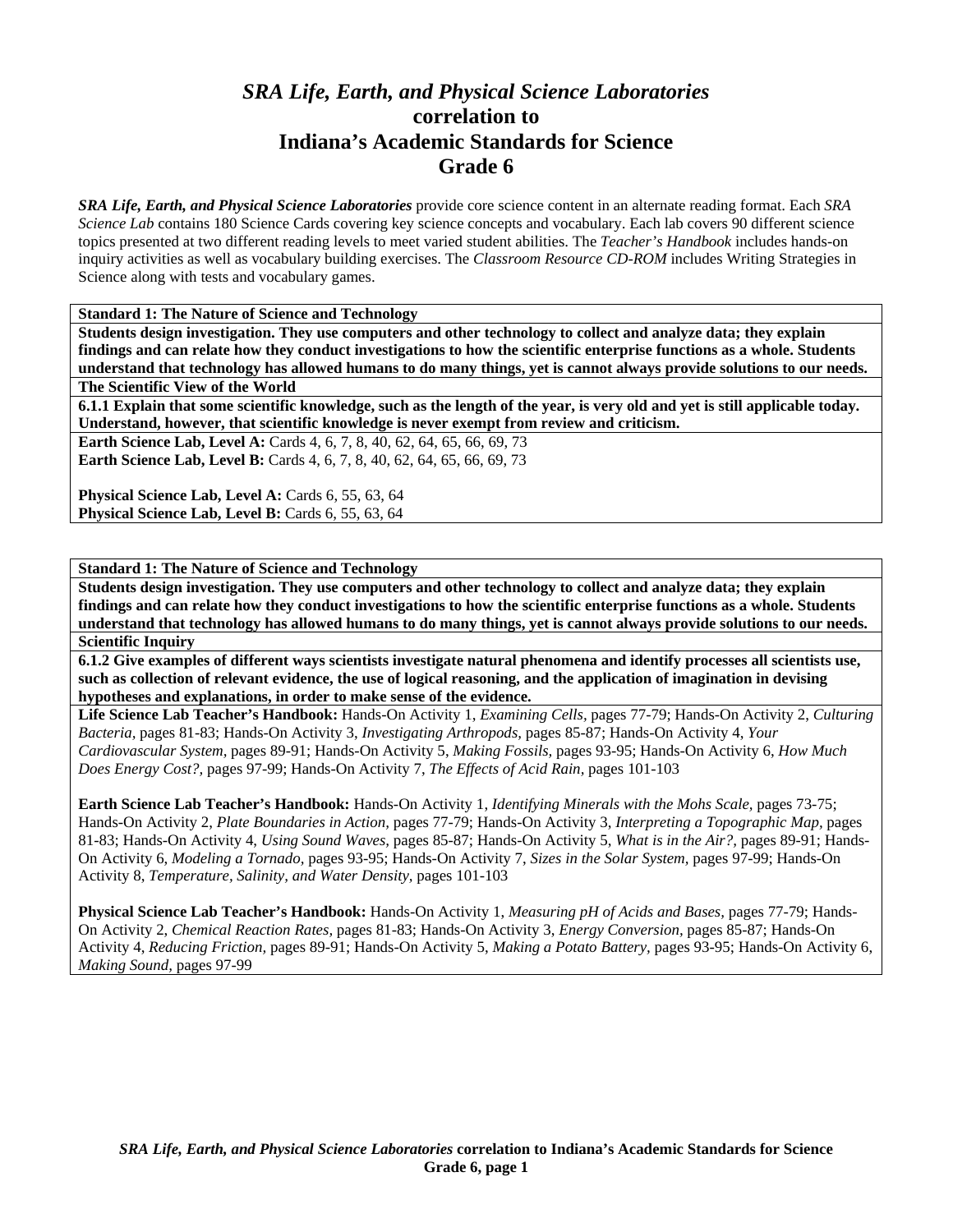**Students design investigation. They use computers and other technology to collect and analyze data; they explain findings and can relate how they conduct investigations to how the scientific enterprise functions as a whole. Students understand that technology has allowed humans to do many things, yet is cannot always provide solutions to our needs. Scientific Inquiry** 

**6.1.3 Recognize and explain that hypotheses are valuable, even if they turn out not to be true, if they lead to fruitful investigations.** 

**Life Science Lab Teacher's Handbook:** Hands-On Activity 3, *Investigating Arthropods,* pages 85-87

**Physical Science Lab Teacher's Handbook:** Hands-On Activity 2, *Chemical Reaction Rates,* pages 81-83; Hands-On Activity 3, *Energy Conversion,* pages 85-87

**Classroom Resource CD-ROM:** Writing Strategy 8, 15

**Standard 1: The Nature of Science and Technology** 

**Students design investigation. They use computers and other technology to collect and analyze data; they explain findings and can relate how they conduct investigations to how the scientific enterprise functions as a whole. Students understand that technology has allowed humans to do many things, yet is cannot always provide solutions to our needs.** 

**The Scientific Enterprise** 

**6.1.4 Give examples of employers who hire scientists, such as colleges and universities, businesses and industries, hospitals, and many government agencies.** 

**6.1.5 Identify places scientists work, including offices, classrooms, laboratories, farms, factories, and natural field settings ranging from space to the ocean floor.** 

**This concept is not covered at this level.** 

**Standard 1: The Nature of Science and Technology** 

**Students design investigation. They use computers and other technology to collect and analyze data; they explain findings and can relate how they conduct investigations to how the scientific enterprise functions as a whole. Students understand that technology has allowed humans to do many things, yet is cannot always provide solutions to our needs. The Scientific Enterprise** 

**6.1.6 Explain that computers have become invaluable in science because they speed up and extend people's ability to collect, store, compile, and analyze data; prepare research reports; and share data and ideas with investigators all over the world.** 

**Life Science Lab Teacher's Handbook:** Hands-On Activity 2, *Culturing Bacteria,* pages 81-83

**Classroom Resource CD-ROM:** Writing Strategy 9, 25

**Standard 1: The Nature of Science and Technology** 

**Students design investigation. They use computers and other technology to collect and analyze data; they explain findings and can relate how they conduct investigations to how the scientific enterprise functions as a whole. Students understand that technology has allowed humans to do many things, yet is cannot always provide solutions to our needs.** 

**Technology and Science** 

**6.1.7 Explain that technology is essential to science for such purposes as access to outer space and other remote locations, sample collections and treatment, measurement, data collection and storage, computation, and** 

**communication of information.** 

Life Science Lab, Level A: Cards 5, 59 Life Science Lab, Level B: Cards 5, 59

**Earth Science Lab, Level A:** Cards 16, 20, 31, 51, 54, 70, 79, 80, 81, 88 **Earth Science Lab, Level B:** Cards 16, 20, 31, 51, 54, 70, 79, 80, 81, 88

Physical Science Lab, Level A: Cards 81, 84, 90 Physical Science Lab, Level B: Cards 81, 84, 90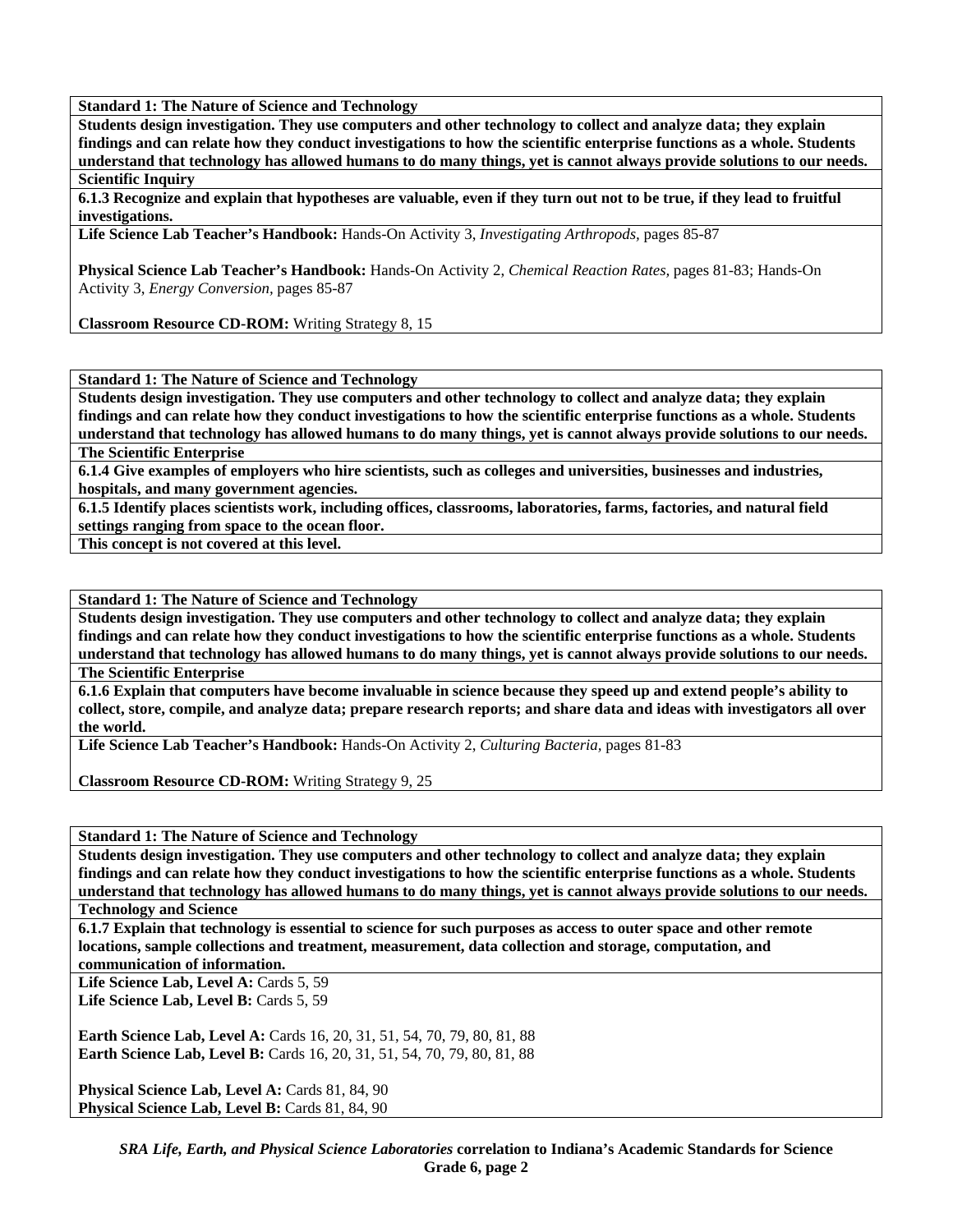**Students design investigation. They use computers and other technology to collect and analyze data; they explain findings and can relate how they conduct investigations to how the scientific enterprise functions as a whole. Students understand that technology has allowed humans to do many things, yet is cannot always provide solutions to our needs. Technology and Science** 

**6.1.8 Describe instances showing that technology cannot always provide successful solutions for problems or fulfill every human need.** 

**Life Science Lab, Level A:** Cards 87, 88, 89, 90 Life Science Lab, Level B: Cards 87, 88, 89, 90

**Earth Science Lab, Level A: Cards 37, 42, 59, 60, 61, 86 Earth Science Lab, Level B:** Cards 37, 42, 59, 60, 61, 86

Physical Science Lab, Level A: Cards 38, 49 Physical Science Lab, Level B: Cards 38, 49

**Standard 1: The Nature of Science and Technology** 

**Students design investigation. They use computers and other technology to collect and analyze data; they explain findings and can relate how they conduct investigations to how the scientific enterprise functions as a whole. Students understand that technology has allowed humans to do many things, yet is cannot always provide solutions to our needs.** 

**Technology and Science** 

**6.1.9 Explain how technologies can influence all living things.** 

**Life Science Lab, Level A:** Cards 49, 59, 64, 69, 83, 84, 87, 88, 89, 90 Life Science Lab, Level B: Cards 49, 59, 64, 69, 83, 84, 87, 88, 89, 90 **Life Science Lab Teacher's Handbook:** Hands-On Activity 7, *The Effects of Acid Rain,* pages 101-103

**Earth Science Lab, Level A:** Cards 16, 35, 37, 42, 51, 54, 59, 60, 61, 70, 79, 80, 81, 88 Earth Science Lab, Level B: Cards 16, 35, 37, 42, 51, 54, 59, 60, 61, 70, 79, 80, 81, 88 **Earth Science Lab Teacher's Handbook:** Hands-On Activity 5, *What is in the Air?,* pages 89-91

**Physical Science Lab, Level A:** Cards 33, 35, 38, 70, 71, 72, 73, 76, 81, 84, 90 **Physical Science Lab, Level B:** Cards 33, 35, 38, 70, 71, 72, 73, 76, 81, 84, 90

**Standard 2: Scientific Thinking** 

**Students use computers and other tools to collect information, calculate, and analyze data. They prepare tables and graphs, using these to summarize data and identify relationships.** 

**Computation and Estimation** 

**6.2.1 Find the mean and median of a set of data.** 

**Life Science Lab Teacher's Handbook:** Hands-On Activity 2, *Culturing Bacteria,* pages 81-83; Hands-On Activity 4, *Your Cardiovascular System,* pages 89-91

**Earth Science Lab Teacher's Handbook:** Hands-On Activity 3, *Interpreting a Topographic Map,* pages 81-83; Hands-On Activity 7, *Sizes in the Solar System,* pages 97-99

**Physical Science Lab Teacher's Handbook:** Hands-On Activity 3, *Energy Conversion,* pages 85-87

**Standard 2: Scientific Thinking** 

**Students use computers and other tools to collect information, calculate, and analyze data. They prepare tables and graphs, using these to summarize data and identify relationships.** 

**Computation and Estimation** 

**6.2.2 Use technology, such as calculators or computer spreadsheets, in analysis of data.** 

**Life Science Lab Teacher's Handbook:** Hands-On Activity 2, *Culturing Bacteria,* pages 81-83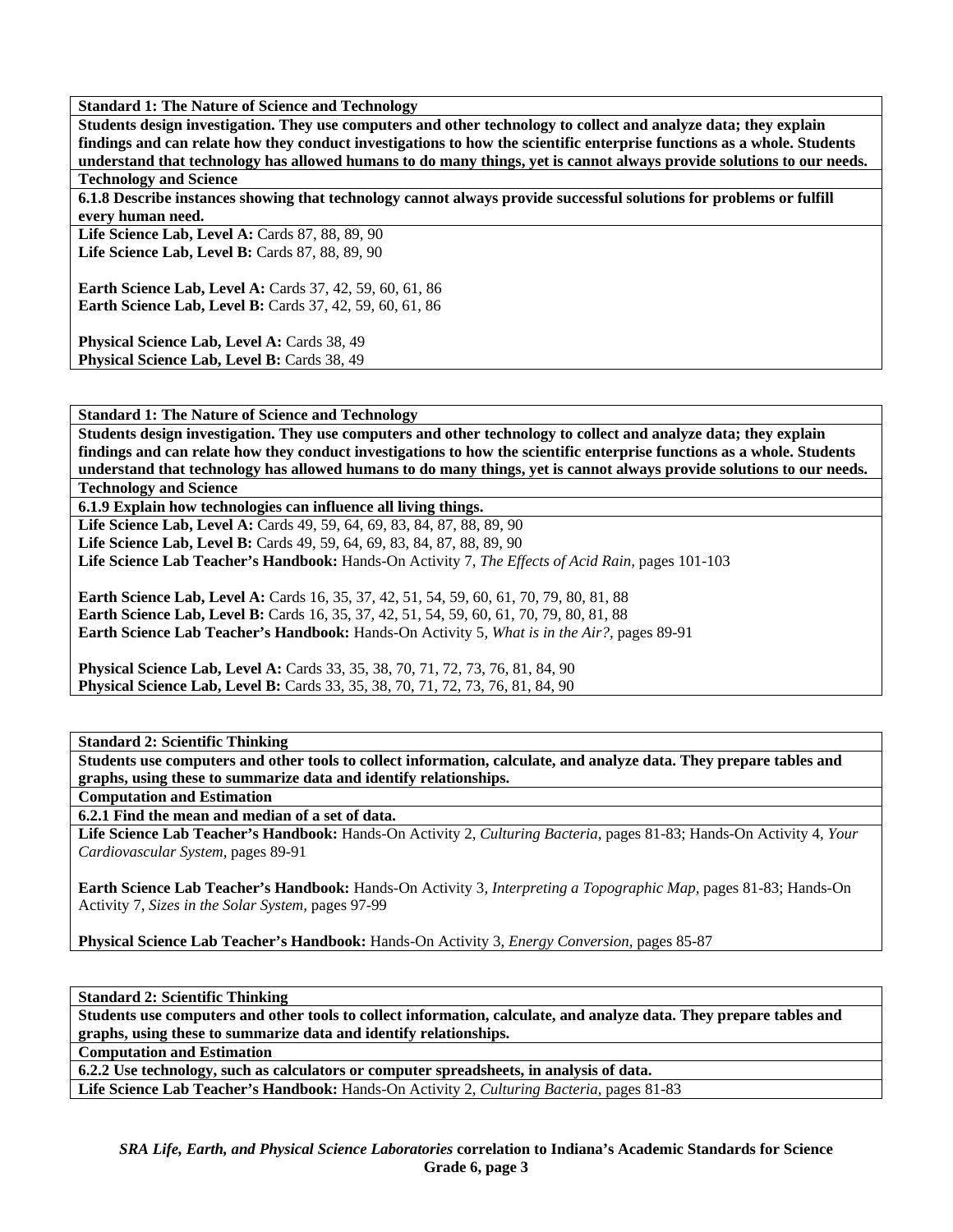**Standard 2: Scientific Thinking** 

**Students use computers and other tools to collect information, calculate, and analyze data. They prepare tables and graphs, using these to summarize data and identify relationships.** 

**Manipulation and Observation** 

**6.2.3 Select tools, such as cameras and tape recorders, for capturing information.** 

This concept is not covered at this level.

**Standard 2: Scientific Thinking** 

**Students use computers and other tools to collect information, calculate, and analyze data. They prepare tables and graphs, using these to summarize data and identify relationships.** 

**Manipulation and Observation** 

**6.2.4 Inspect, disassemble, and reassemble simple mechanical devices and describe what the various parts are for. Estimate what the effect of making a change in one part of a system is likely to have on the system as a whole. Life Science Lab Teacher's Handbook:** Hands-On Activity 1, *Examining Cells,* pages 77-79

**Physical Science Lab Teacher's Handbook:** Hands-On Activity 5, *Making a Potato Battery,* pages 93-95

**Standard 2: Scientific Thinking** 

**Students use computers and other tools to collect information, calculate, and analyze data. They prepare tables and graphs, using these to summarize data and identify relationships.** 

**Communication Skills** 

**6.2.5 Organize information in simple tables and graphs and identify relationships they reveal. Use tables and graphs as examples of evidence for explanations when writing essays or writing about lab work, fieldwork, etc.** 

**Life Science Lab Teacher's Handbook:** Hands-On Activity 2, *Culturing Bacteria,* pages 81-83; Hands-On Activity 3, *Investigating Arthropods,* pages 85-87; Hands-On Activity 4, *Your Cardiovascular System,* pages 89-91; Hands-On Activity 6, *How Much Does Energy Cost?,* pages 97-99; Hands-On Activity 7, *The Effects of Acid Rain,* pages 101-103

**Earth Science Lab Teacher's Handbook:** Hands-On Activity 1, *Identifying Minerals with the Mohs Scale,* pages 73-75; Hands-On Activity 3, *Interpreting a Topographic Map,* pages 81-83; Hands-On Activity 5, *What is in the Air?,* pages 89-91; Hands-On Activity 7, *Sizes in the Solar System,* pages 97-99; Hands-On Activity 8, *Temperature, Salinity, and Water Density,* pages 101-103

**Physical Science Lab Teacher's Handbook:** Hands-On Activity 1, *Measuring pH of Acids and Bases,* pages 77-79; Hands-On Activity 2, *Chemical Reaction Rates,* pages 81-83; Hands-On Activity 3, *Energy Conversion,* pages 85-87; Hands-On Activity 4, *Reducing Friction,* pages 89-91; Hands-On Activity 6, *Making Sound,* pages 97-99

**Standard 2: Scientific Thinking** 

**Students use computers and other tools to collect information, calculate, and analyze data. They prepare tables and graphs, using these to summarize data and identify relationships.** 

**Communication Skills** 

**6.2.6 Read simple tables and graphs produced by others and describe in words what they show.** 

**Life Science Lab Teacher's Handbook:** Hands-On Activity 2, *Culturing Bacteria,* pages 81-83; Hands-On Activity 3, *Investigating Arthropods,* pages 85-87; Hands-On Activity 4, *Your Cardiovascular System,* pages 89-91; Hands-On Activity 6, *How Much Does Energy Cost?,* pages 97-99; Hands-On Activity 7, *The Effects of Acid Rain,* pages 101-103

**Earth Science Lab Teacher's Handbook:** Hands-On Activity 1, *Identifying Minerals with the Mohs Scale,* pages 73-75; Hands-On Activity 3, *Interpreting a Topographic Map,* pages 81-83; Hands-On Activity 5, *What is in the Air?,* pages 89-91; Hands-On Activity 7, *Sizes in the Solar System,* pages 97-99; Hands-On Activity 8, *Temperature, Salinity, and Water Density,* pages 101-103

**Physical Science Lab Teacher's Handbook:** Hands-On Activity 1, *Measuring pH of Acids and Bases,* pages 77-79; Hands-On Activity 2, *Chemical Reaction Rates,* pages 81-83; Hands-On Activity 3, *Energy Conversion,* pages 85-87; Hands-On Activity 4, *Reducing Friction,* pages 89-91; Hands-On Activity 5, *Making a Potato Battery,* pages 93-95; Hands-On Activity 6, *Making Sound,* pages 97-99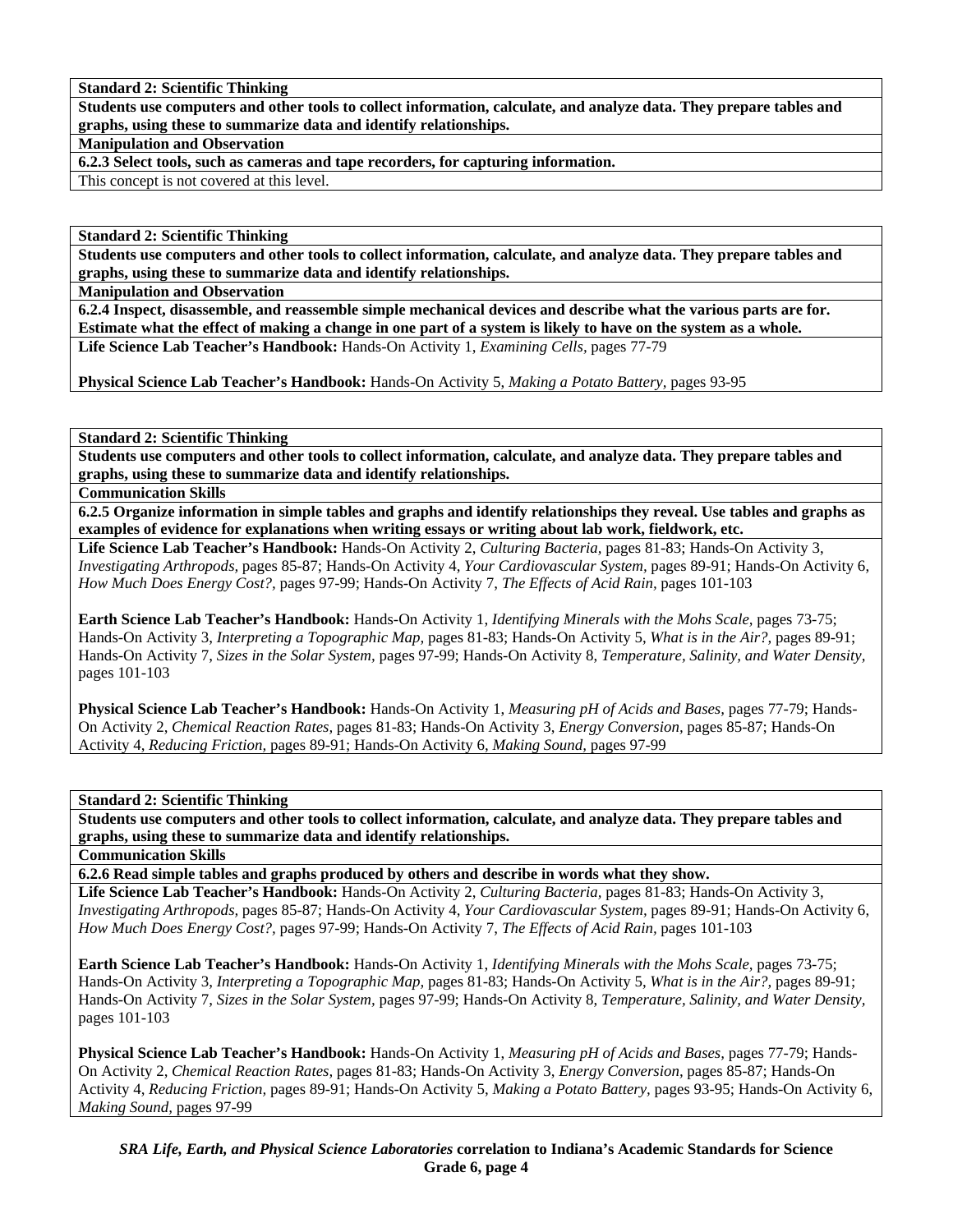**Standard 2: Scientific Thinking** 

**Students use a variety of skills and techniques when attempting to answer questions and solve problems. Students describe their observations accurately and clearly using numbers, words, and sketches, and are able to communicate their thinking to others. They compare, contrast, explain, and justify both information and numerical functions.** 

# **Communication Skills**

**6.2.7 Locate information in reference books, back issues of newspapers and magazines, CD-ROMs, and computer databases.** 

**Life Science Lab Teacher's Handbook:** Hands-On Activity 2, *Culturing Bacteria,* pages 81-83

**Classroom Resource CD-ROM:** Writing Strategy 9, 25

**Standard 2: Scientific Thinking** 

**Students use a variety of skills and techniques when attempting to answer questions and solve problems. Students describe their observations accurately and clearly using numbers, words, and sketches, and are able to communicate their thinking to others. They compare, contrast, explain, and justify both information and numerical functions. Communication Skills** 

**6.2.8 Analyze and interpret a given set of findings, demonstrating that there may be more than one good way to do so. Life Science Lab Teacher's Handbook:** Hands-On Activity 3, *Investigating Arthropods,* pages 85-87; Hands-On Activity 4, *Your Cardiovascular System,* pages 89-91; Hands-On Activity 5, *Making Fossils,* pages 93-95; Hands-On Activity 6, *How Much Does Energy Cost?,* pages 97-99; Hands-On Activity 7, *The Effects of Acid Rain,* pages 101-103

**Earth Science Lab Teacher's Handbook:** Hands-On Activity 1, *Identifying Minerals with the Mohs Scale,* pages 73-75; Hands-On Activity 3, *Interpreting a Topographic Map,* pages 81-83; Hands-On Activity 5, *What is in the Air?,* pages 89-91; Hands-On Activity 7, *Sizes in the Solar System,* pages 97-99; Hands-On Activity 8, *Temperature, Salinity, and Water Density,* pages 101-103

**Physical Science Lab Teacher's Handbook:** Hands-On Activity 1, *Measuring pH of Acids and Bases,* pages 77-79; Hands-On Activity 2, *Chemical Reaction Rates,* pages 81-83; Hands-On Activity 3, *Energy Conversion,* pages 85-87; Hands-On Activity 4, *Reducing Friction,* pages 89-91; Hands-On Activity 6, *Making Sound,* pages 97-99

**Classroom Resource CD-ROM:** Writing Strategy 22, 24

**Standard 2: Scientific Thinking** 

**Students use computers and other tools to collect information, calculate, and analyze data. They prepare tables and graphs, using these to summarize data and identify relationships.** 

**Critical Response Skills** 

**6.2.9 Compare consumer products, such as generic and brand-name products, and consider reasonable personal tradeoffs among them on the basis of features, performance, durability, and costs. This concept is not covered at this level.** 

**Standard 3: The Physical Setting** 

**Students collect and organize data to identify relationships between physical objects, events, and processes. They use logical reasoning to question their own ideas as new information challenges their conceptions of the natural world. The Universe** 

**6.3.1 Compare and contrast the size, composition, and surface features of the planets that comprise the solar system, as well as the objects orbiting them. Explain that the planets, except Pluto, move around the sun in nearly circular orbits. Earth Science Lab, Level A:** Cards 63, 67, 68, 69, 70, 71, 72, 73

**Earth Science Lab, Level B:** Cards 63, 67, 68, 69, 70, 71, 72, 73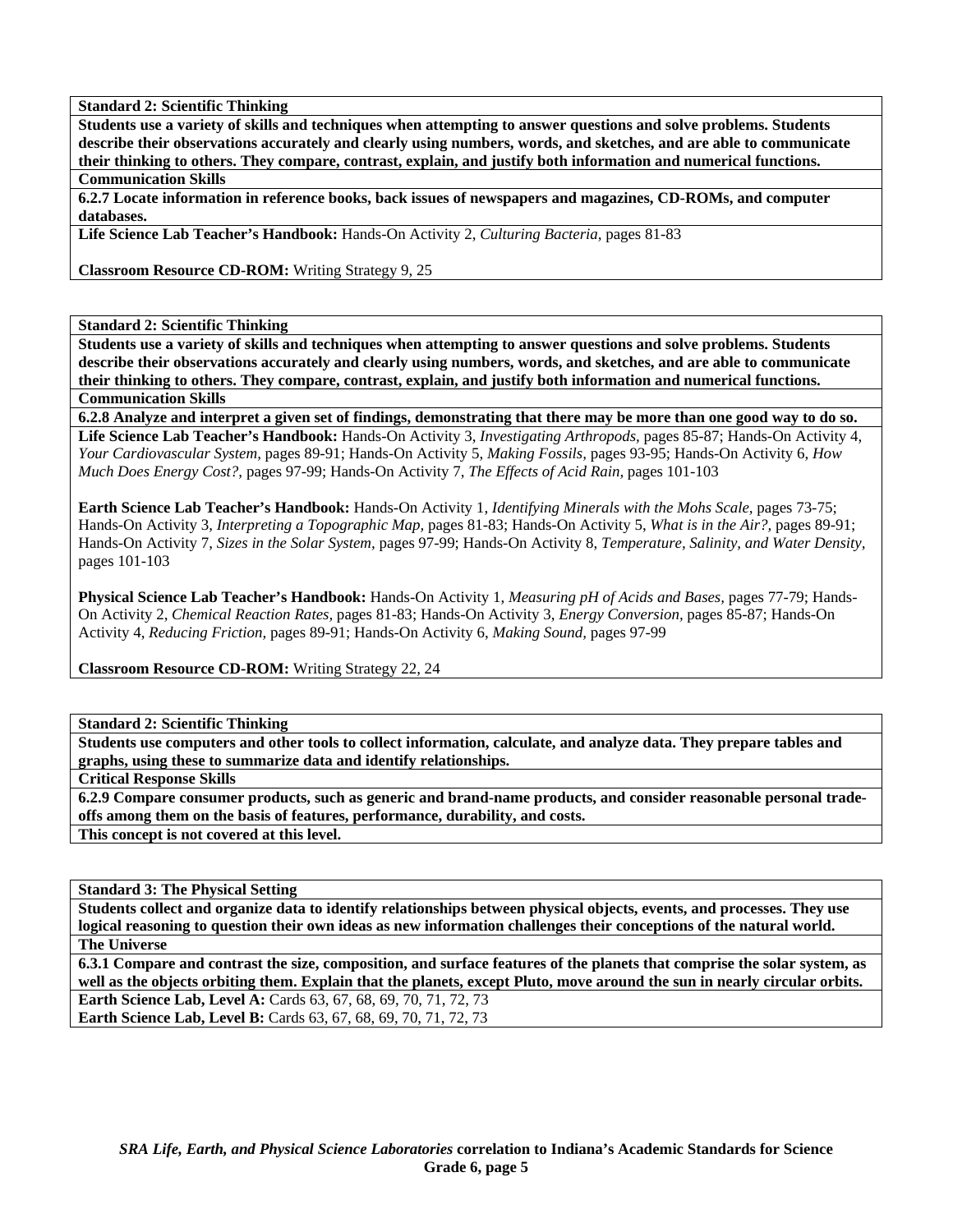**Students collect and organize data to identify relationships between physical objects, events, and processes. They use logical reasoning to question their own ideas as new information challenges their conceptions of the natural world. The Universe** 

**6.3.2 Observe and describe that planets change their position relative to the background of stars.** 

**Earth Science Lab, Level A: Cards 68, 69, 70, 71, 72 Earth Science Lab, Level B: Cards 68, 69, 70, 71, 72** 

**Standard 3: The Physical Setting** 

**Students collect and organize data to identify relationships between physical objects, events, and processes. They use logical reasoning to question their own ideas as new information challenges their conceptions of the natural world. The Universe** 

**6.3.3 Explain that Earth is one of several planets that orbit the sun, and that the moon, as wells as many artificial satellites and debris, orbit around Earth.** 

**Earth Science Lab, Level A: Cards 62, 63, 68, 69, 70, 71, 72, 73, 80 Earth Science Lab, Level B:** Cards 62, 63, 68, 69, 70, 71, 72, 73, 80

**Standard 3: The Physical Setting** 

**Students collect and organize data to identify relationships between physical objects, events, and processes. They use logical reasoning to question their own ideas as new information challenges their conceptions of the natural world. Earth and the Processes That Shape It** 

**6.3.4 Explain that we live on a planet which appears at present to be the only body in the solar system capable of supporting life.** 

**Earth Science Lab, Level A: Cards 68, 69** 

Earth Science Lab, Level B: Cards 68, 69

**Standard 3: The Physical Setting** 

**Students collect and organize data to identify relationships between physical objects, events, and processes. They use logical reasoning to question their own ideas as new information challenges their conceptions of the natural world.** 

**Earth and the Processes That Shape It** 

**6.3.5 Use models or drawings to explain that Earth has different seasons and weather patterns because it turns daily on an axis that is titled relative to the plane of Earth's yearly orbit around the sun. Know that because of this, sunlight falls more intensely on different parts of Earth during the year (the accompanying greater length of days also has an affect) and the difference in heating produces seasons and weather patterns.** 

**Earth Science Lab, Level A: Cards 38, 45, 46, 52, 53, 54, 55, 57, 62 Earth Science Lab, Level B:** Cards 38, 45, 46, 52, 53, 54, 55, 57, 62

**Standard 3: The Physical Setting** 

**Students collect and organize data to identify relationships between physical objects, events, and processes. They use logical reasoning to question their own ideas as new information challenges their conceptions of the natural world.** 

**Earth and the Processes That Shape It** 

**6.3.6 Use models or drawings to explain that the phases of the moon are caused by the moon's orbit around Earth, once in about 28 days, changing what part of the moon is lighted by the sun and how much of that part can be seen from Earth, both during the day and night.** 

**Earth Science Lab, Level A: Card 64** 

**Earth Science Lab, Level B: Card 64**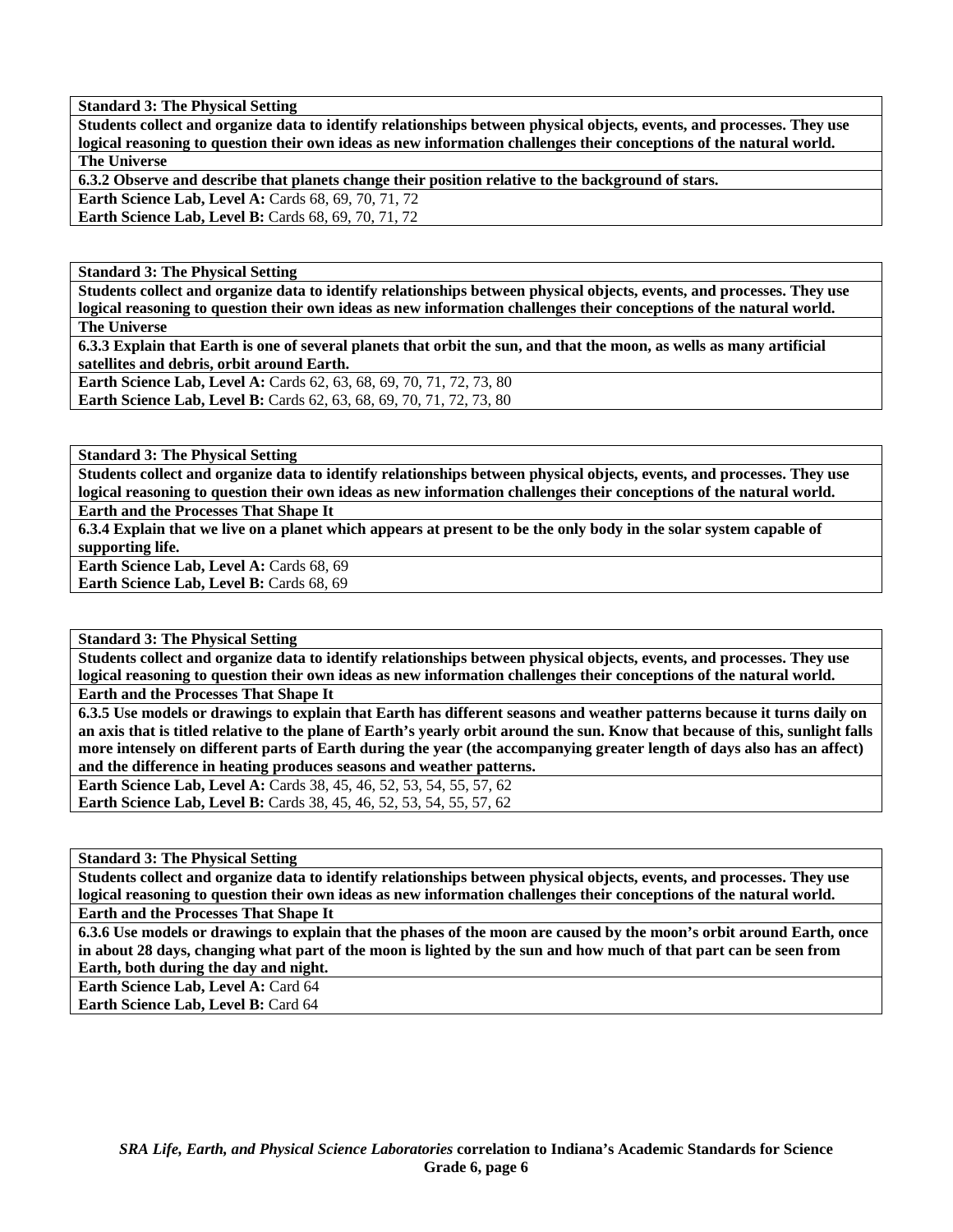**Students collect and organize data to identify relationships between physical objects, events, and processes. They use logical reasoning to question their own ideas as new information challenges their conceptions of the natural world.** 

**Earth and the Processes That Shape It** 

**6.3.7 Understand and describe the scales involved in characterizing Earth and its atmosphere. Describe that Earth is mostly rock, that three-fourths of its surface is covered by a relatively thin layer of water, and that the entire planet is surrounded by a relatively thin blanket of air.** 

**Earth Science Lab, Level A: Cards 1, 2, 36, 37, 82, 87** 

**Earth Science Lab, Level B:** Cards 1, 2, 36, 37, 82, 87

**Standard 3: The Physical Setting** 

**Students collect and organize data to identify relationships between physical objects, events, and processes. They use logical reasoning to question their own ideas as new information challenges their conceptions of the natural world.** 

**Earth and the Processes That Shape It** 

**6.3.8 Explain that fresh water, limited in supply and uneven in distribution, is essential for life and also for most industrial processes. Understand that this resource can be depleted or polluted, making it unavailable or unsuitable for life.** 

Life Science Lab, Level A: Card 90 Life Science Lab, Level B: Card 90

**Earth Science Lab, Level A: Cards 82, 83, 84, 86, 87 Earth Science Lab, Level B: Cards 82, 83, 84, 86, 87 Earth Science Lab Teacher's Handbook:** Hands-On Activity 8, *Temperature, Salinity, and Water Density,* pages 101-103

**Standard 3: The Physical Setting** 

**Students collect and organize data to identify relationships between physical objects, events, and processes. They use logical reasoning to question their own ideas as new information challenges their conceptions of the natural world. Earth and the Processes That Shape It** 

**6.3.9 Illustrate that the cycling of water in and out of the atmosphere plays an important role in determining climatic patterns.** 

**Earth Science Lab, Level A:** Cards 43, 44, 47, 48, 49, 55, 56, 58 **Earth Science Lab, Level B:** Cards 43, 44, 47, 48, 49, 55, 56, 58

**Standard 3: The Physical Setting** 

**Students collect and organize data to identify relationships between physical objects, events, and processes. They use logical reasoning to question their own ideas as new information challenges their conceptions of the natural world.** 

**Earth and the Processes That Shape It** 

**6.3.10 Describe the motions of ocean waters, such as tides, and identify their causes.** 

Earth Science Lab, Level A: Cards 66, 87, 90 Earth Science Lab, Level B: Cards 66, 87, 90

**Physical Science Lab, Level A: Card 48 Physical Science Lab, Level B: Card 48** 

**Standard 3: The Physical Setting** 

**Students collect and organize data to identify relationships between physical objects, events, and processes. They use logical reasoning to question their own ideas as new information challenges their conceptions of the natural world. Earth and the Processes That Shape It** 

**6.3.11 Identify and explain the effects of oceans on climate.** 

**Earth Science Lab, Level A:** Cards 56, 57, 58, 60, 61, 87 **Earth Science Lab, Level B:** Cards 56, 57, 58, 60, 61, 87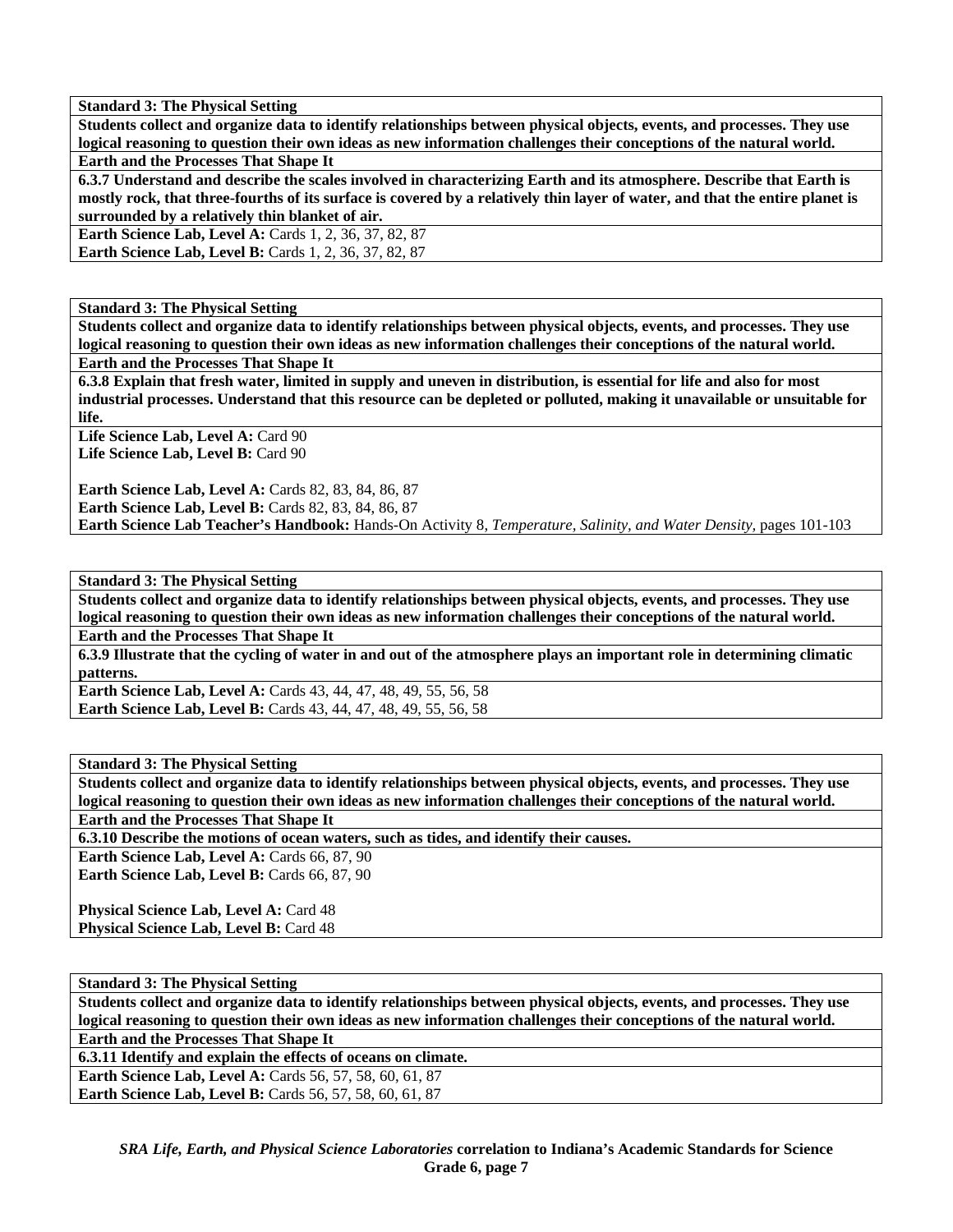**Students collect and organize data to identify relationships between physical objects, events, and processes. They use logical reasoning to question their own ideas as new information challenges their conceptions of the natural world. Earth and the Processes That Shape It** 

**6.3.12 Describe ways human beings protect themselves from adverse weather conditions.** 

**Earth Science Lab, Level A: Cards 52, 53, 54** 

Earth Science Lab, Level B: Cards 52, 53, 54

**Earth Science Lab Teacher's Handbook:** Hands-On Activity 6, *Modeling a Tornado,* pages 93-95

**Standard 3: The Physical Setting** 

**Students collect and organize data to identify relationships between physical objects, events, and processes. They use logical reasoning to question their own ideas as new information challenges their conceptions of the natural world.** 

**Earth and the Processes That Shape It** 

**6.3.13 Identify, explain, and discuss some effects human activities, such as the creation of pollution, have on weather and the atmosphere.** 

Life Science Lab, Level A: Cards 89, 90

Life Science Lab, Level B: Cards 89, 90

**Life Science Lab Teacher's Handbook:** Hands-On Activity 7, *The Effects of Acid Rain,* pages 101-103

**Earth Science Lab, Level A: Cards 37, 42, 59, 60, 61 Earth Science Lab, Level B: Cards 37, 42, 59, 60, 61** 

**Earth Science Lab Teacher's Handbook:** Hands-On Activity 5, *What is in the Air?,* pages 89-91

**Standard 3: The Physical Setting** 

**Students collect and organize data to identify relationships between physical objects, events, and processes. They use logical reasoning to question their own ideas as new information challenges their conceptions of the natural world.** 

**Earth and the Processes That Shape It** 

**6.3.14 Give examples of some minerals that are very rare and some that exist in great quantities. Explain how recycling and the development of substitutes can reduce the rate of depletion of minerals.** 

Earth Science Lab, Level A: Cards 3, 4, 5

**Earth Science Lab, Level B: Cards 3, 4, 5** 

**Earth Science Lab Teacher's Handbook:** Hands-On Activity 1, *Identifying Minerals with the Mohs Scale,* pages 73-75

**Standard 3: The Physical Setting** 

**Students collect and organize data to identify relationships between physical objects, events, and processes. They use logical reasoning to question their own ideas as new information challenges their conceptions of the natural world. Earth and the Processes That Shape It** 

**6.3.15 Explain that although weathered rock is the basic component of soil, the composition and texture of soil and its fertility and resistance to erosion are greatly influenced by plant roots and debris, bacteria, fungi, worms, insects, and other organisms.** 

Earth Science Lab, Level A: Cards 23, 29 **Earth Science Lab, Level B: Cards 23, 29**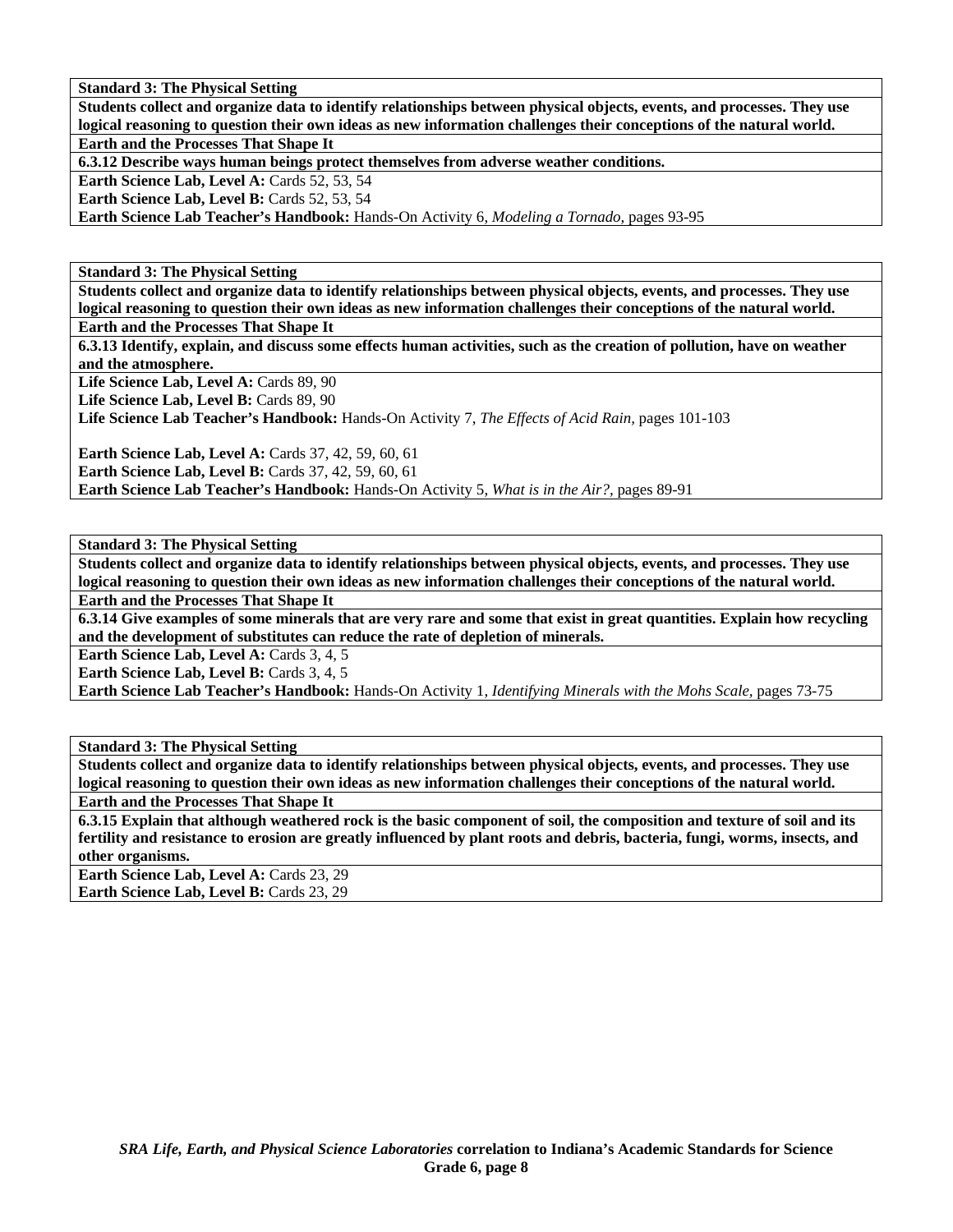**Students collect and organize data to identify relationships between physical objects, events, and processes. They use logical reasoning to question their own ideas as new information challenges their conceptions of the natural world.** 

**Earth and the Processes That Shape It** 

**6.3.16 Explain that human activities, such as reducing the amount of forest cover, increasing the amount and variety of chemicals released into the atmosphere, and farming intensively, have changed the capacity of the environment to support some life forms.** 

**Life Science Lab, Level A:** Cards 84, 87, 88, 89, 90

Life Science Lab, Level B: Cards 84, 87, 88, 89, 90

**Life Science Lab Teacher's Handbook:** Hands-On Activity 7, *The Effects of Acid Rain,* pages 101-103

**Earth Science Lab, Level A:** Cards 35, 37, 42, 59, 60, 61, 86 **Earth Science Lab, Level B:** Cards 35, 37, 42, 59, 60, 61, 86 **Earth Science Lab Teacher's Handbook:** Hands-On Activity 5, *What is in the Air?,* pages 89-91

**Standard 3: The Physical Setting** 

**Students collect and organize data to identify relationships between physical objects, events, and processes. They use logical reasoning to question their own ideas as new information challenges their conceptions of the natural world. Matter and Energy** 

**6.3.17. Recognize and describe that energy is a property of many objects and is associated with heat, light, electricity, mechanical motion, and sound.** 

**Physical Science Lab, Level A:** Cards 34, 36, 37, 38, 39, 40, 41, 42, 45, 46, 47, 48, 49, 66, 67, 76, 77, 78, 79 **Physical Science Lab, Level B:** Cards 34, 36, 37, 38, 39, 40, 41, 42, 45, 46, 47, 48, 49, 66, 67, 76, 77, 78, 79 **Physical Science Lab Teacher's Handbook:** Hands-On Activity 3, *Energy Conversion,* pages 85-87

# **Standard 3: The Physical Setting**

**Students collect and organize data to identify relationships between physical objects, events, and processes. They use logical reasoning to question their own ideas as new information challenges their conceptions of the natural world. Matter and Energy** 

**6.3.18 Investigate and describe that when a new material, such as concrete, is made by combining two or more materials, it has properties that are different from the original materials.** 

**Physical Science Lab, Level A: Cards 9, 11, 27, 28, 29, 30** 

**Physical Science Lab, Level B:** Cards 9, 11, 27, 28, 29, 30

**Physical Science Lab Teacher's Handbook:** Hands-On Activity 2, *Chemical Reaction Rates,* pages 81-83

**Standard 3: The Physical Setting** 

**Students collect and organize data to identify relationships between physical objects, events, and processes. They use logical reasoning to question their own ideas as new information challenges their conceptions of the natural world. Matter and Energy** 

**6.3.19 Investigate that materials may be composed of parts that are too small to be seen without magnification.** 

**Physical Science Lab, Level A: Cards 3, 4, 10, 11, 21** 

**Physical Science Lab, Level B: Cards 3, 4, 10, 11, 21** 

# **Standard 3: The Physical Setting**

**Students collect and organize data to identify relationships between physical objects, events, and processes. They use logical reasoning to question their own ideas as new information challenges their conceptions of the natural world. Matter and Energy** 

**6.3.20 Investigate that equal volumes of different substances usually have different masses as well as different densities. Physical Science Lab, Level A: Card 2** 

Physical Science Lab, Level B: Card 2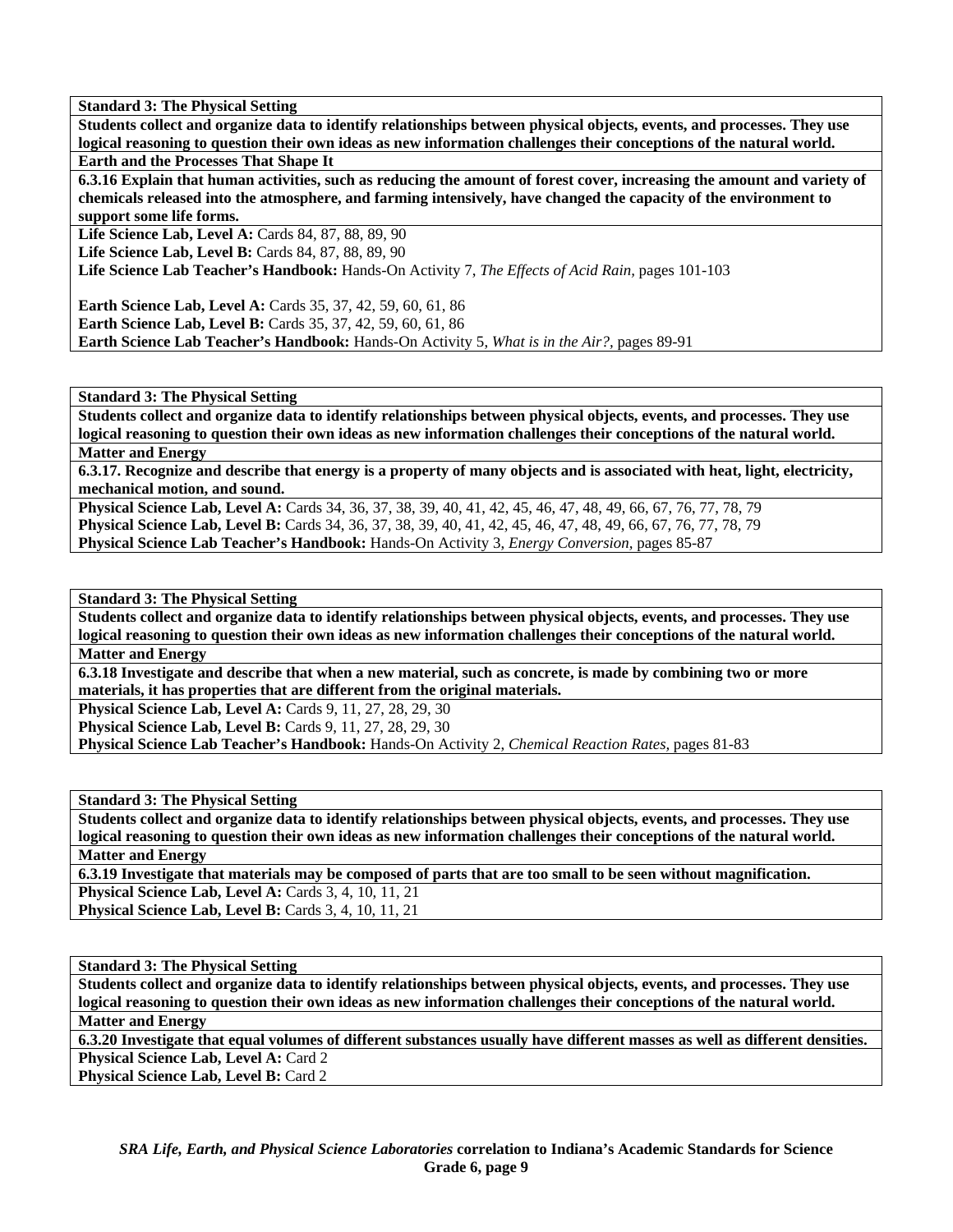**Students collect and organize data to identify relationships between physical objects, events, and processes. They use logical reasoning to question their own ideas as new information challenges their conceptions of the natural world. Forces of Nature** 

**6.3.21 Investigate, using a prism for example, that light is made up of a mixture of many different colors of light, even though the light is perceived as almost white.** 

Physical Science Lab, Level A: Cards 85, 87

**Physical Science Lab, Level B: Cards 85, 87** 

**Standard 3: The Physical Setting** 

**Students collect and organize data to identify relationships between physical objects, events, and processes. They use logical reasoning to question their own ideas as new information challenges their conceptions of the natural world.** 

**Forces of Nature** 

**6.3.22 Demonstrate that vibrations in materials set up wavelength disturbances, such as sound and earthquakes waves, that spread away from the source.** 

**Earth Science Lab, Level A: Card 16 Earth Science Lab, Level B: Card 16** 

**Physical Science Lab, Level A:** Cards 77, 78, 79, 80, 81, 82, 83 **Physical Science Lab, Level B:** Cards 77, 78, 79, 80, 81, 82, 83 **Physical Science Lab Teacher's Handbook:** Hands-On Activity 6, *Making Sound,* pages 97-99

**Standard 3: The Physical Setting** 

**Students collect and organize data to identify relationships between physical objects, events, and processes. They use logical reasoning to question their own ideas as new information challenges their conceptions of the natural world. Forces of Nature** 

**6.3.23 Explain that electrical circuits provide a means of transferring electrical energy from sources such as generators to devices in which heat, light, sound, and chemical changes are produced.** 

**Physical Science Lab, Level A:** Cards 68, 69, 70, 72, 73, 76

**Physical Science Lab, Level B:** Cards 68, 69, 70, 72, 73, 76

**Physical Science Lab Teacher's Handbook:** Hands-On Activity 5, *Making a Potato Battery,* pages 93-95

**Standard 4: The Living Environment** 

**Students recognize that plants and animals obtain energy in different ways, and they can describe some of the internal structures of organisms related to this function. They examine the similarities and differences between humans and other species. They use microscopes to observe cells and recognize cells as the building blocks of all life.** 

**Diversity of Life** 

**6.4.1 Explain that one of the most general distinctions among organisms is between green plants, which use sunlight to make their own food, and animals, which consume energy-rich foods.** 

Life Science Lab, Level A: Cards 2, 3, 6, 7, 16, 17, 25, 76, 77

**Life Science Lab, Level B:** Cards 2, 3, 6, 7, 25, 76, 77

**Life Science Lab Teacher's Handbook:** Hands-On Activity 1, *Examining Cells,* pages 77-79

**Standard 4: The Living Environment** 

**Students recognize that plants and animals obtain energy in different ways, and they can describe some of the internal structures of organisms related to this function. They examine the similarities and differences between humans and other species. They use microscopes to observe cells and recognize cells as the building blocks of all life.** 

**Diversity of Life** 

**6.4.2 Give examples of organisms that cannot be neatly classified as either plants or animals, such as fungi and bacteria. Life Science Lab, Level A: Cards 11, 12, 13, 14, 15** 

**Life Science Lab, Level B:** Cards 11, 12, 13, 14, 15

**Life Science Lab Teacher's Handbook:** Hands-On Activity 2, *Culturing Bacteria,* pages 81-83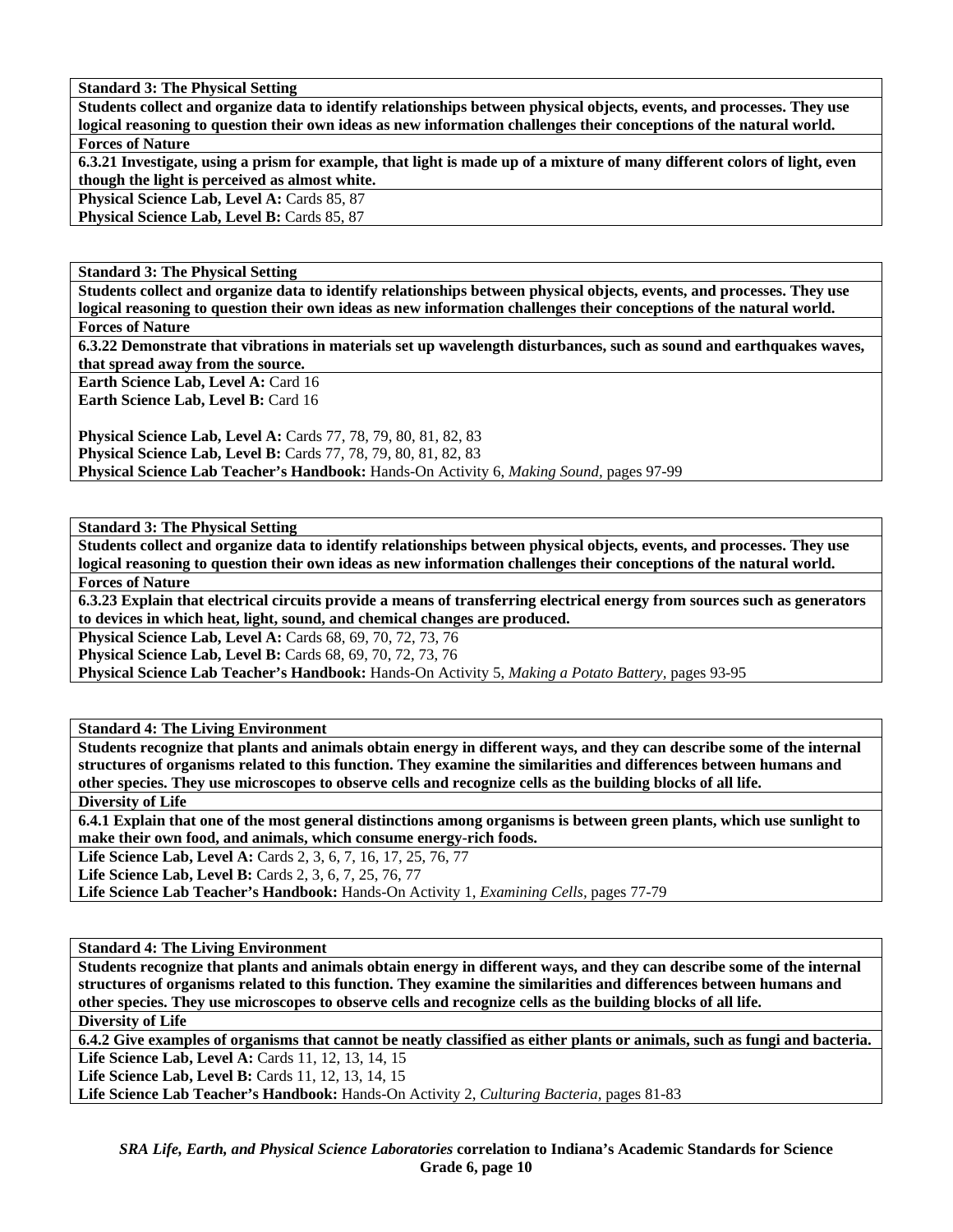**Students recognize that plants and animals obtain energy in different ways, and they can describe some of the internal structures of organisms related to this function. They examine the similarities and differences between humans and other species. They use microscopes to observe cells and recognize cells as the building blocks of all life.** 

# **Diversity of Life**

**6.4.3 Describe some of the great variety of body plans and internal structures animals and plants have that contribute to their being able to make or find food and reproduce.** 

Life Science Lab, Level A: Cards 2, 3, 11, 12, 13, 14, 15, 16, 17, 18, 19, 20, 21, 22, 25, 27, 28, 29, 30, 31, 32, 33, 34, 35, 36, 37, 38, 39, 40

Life Science Lab, Level B: Cards 2, 3, 11, 12, 13, 14, 15, 16, 17, 18, 19, 20, 21, 22, 25, 27, 28, 29, 30, 31, 32, 33, 34, 35, 36, 37, 38, 39, 40

**Life Science Lab Teacher's Handbook:** Hands-On Activity 2, *Culturing Bacteria,* pages 81-83; Hands-On Activity 3, *Investigating Arthropods,* pages 85-87

**Standard 4: The Living Environment** 

**Students recognize that plants and animals obtain energy in different ways, and they can describe some of the internal structures of organisms related to this function. They examine the similarities and differences between humans and other species. They use microscopes to observe cells and recognize cells as the building blocks of all life.** 

**Diversity of Life** 

**6.4.4 Recognize and describe that a species comprises all animals that can mate with one another to produce fertile offspring.** 

Life Science Lab, Level A: Card 1

Life Science Lab, Level B: Card 1

# **Standard 4: The Living Environment**

**Students recognize that plants and animals obtain energy in different ways, and they can describe some of the internal structures of organisms related to this function. They examine the similarities and differences between humans and other species. They use microscopes to observe cells and recognize cells as the building blocks of all life.** 

**Diversity of Life** 

**6.4.5 Investigate and explain that all living things are composed of cells whose details are usually visible only through a microscope.** 

Life Science Lab, Level A: Cards 1, 5, 6, 7, 8, 9, 10

**Life Science Lab, Level B:** Cards 1, 5, 6, 7, 8, 9, 10

**Life Science Lab Teacher's Handbook:** Hands-On Activity 1, *Examining Cells,* pages 77-79

# **Standard 4: The Living Environment**

**Students recognize that plants and animals obtain energy in different ways, and they can describe some of the internal structures of organisms related to this function. They examine the similarities and differences between humans and other species. They use microscopes to observe cells and recognize cells as the building blocks of all life.** 

**Diversity of Life** 

**6.4.6 Distinguish the main differences between plant and animal cells, such as the presence of chlorophyll and cell walls in plant cells and their absence in animal cells.** 

Life Science Lab, Level A: Cards 6, 7, 9

Life Science Lab, Level B: Cards 6, 7, 9

**Life Science Lab Teacher's Handbook:** Hands-On Activity 1, *Examining Cells,* pages 77-79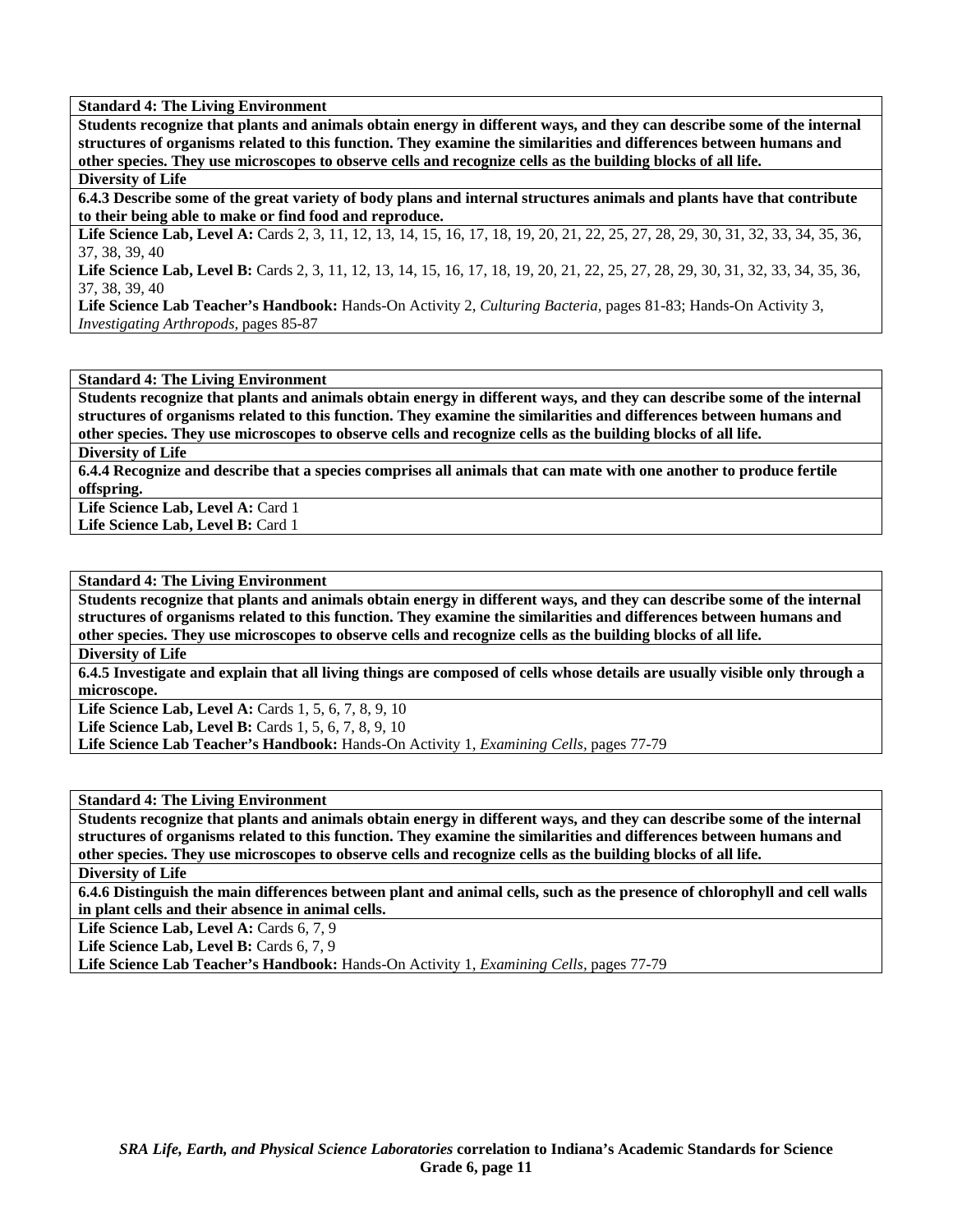**Students recognize that plants and animals obtain energy in different ways, and they can describe some of the internal structures of organisms related to this function. They examine the similarities and differences between humans and other species. They use microscopes to observe cells and recognize cells as the building blocks of all life.** 

# **Diversity of Life**

**6.4.7 Explain that about two-thirds of the mass of a cell is accounted for by water. Understand that water gives cells many of their properties.** 

**Life Science Lab, Level A:** Cards 5, 6, 7, 8

**Life Science Lab, Level B:** Cards 5, 6, 7, 8

**Life Science Lab Teacher's Handbook:** Hands-On Activity 1, *Examining Cells,* pages 77-79

**Standard 4: The Living Environment** 

**Students recognize that plants and animals obtain energy in different ways, and they can describe some of the internal structures of organisms related to this function. They examine the similarities and differences between humans and other species. They use microscopes to observe cells and recognize cells as the building blocks of all life.** 

**Interdependence of Life and Evolution** 

**6.4.8 Explain that in all environments, such as freshwater, marine, forest, desert, grassland, mountain, and others, organisms with similar needs may compete with one another for resources, including food, space, water, air, and shelter. Note that in any environment, the growth and survival of organisms depend on the physical conditions.** 

Life Science Lab, Level A: Cards 72, 75, 81, 82 Life Science Lab, Level B: Cards 72, 75, 81, 82

**Earth Science Lab, Level A: Card 89** Earth Science Lab, Level B: Card 89

**Standard 4: The Living Environment** 

**Students recognize that plants and animals obtain energy in different ways, and they can describe some of the internal structures of organisms related to this function. They examine the similarities and differences between humans and other species. They use microscopes to observe cells and recognize cells as the building blocks of all life.** 

**Interdependence of Life and Evolution** 

**6.4.9 Recognize and explain that two types of organisms may interact in a competitive or cooperative relationship, such as producer/consumer, predator/prey, or parasite/host.** 

**Life Science Lab, Level A:** Cards 73, 74, 75, 76, 77

Life Science Lab, Level B: Cards 73, 74, 75, 76, 77

**Life Science Lab Teacher's Handbook:** Hands-On Activity 6, *How Much Does Energy Cost?,* pages 97-99

**Standard 4: The Living Environment** 

**Students recognize that plants and animals obtain energy in different ways, and they can describe some of the internal structures of organisms related to this function. They examine the similarities and differences between humans and other species. They use microscopes to observe cells and recognize cells as the building blocks of all life.** 

**Interdependence of Life and Evolution** 

**6.4.10 Describe how life on Earth depends on energy from the sun.** 

**Life Science Lab, Level A:** Cards 7, 9, 16, 17, 76, 77

Life Science Lab, Level B: Cards 7, 9, 16, 17, 76, 77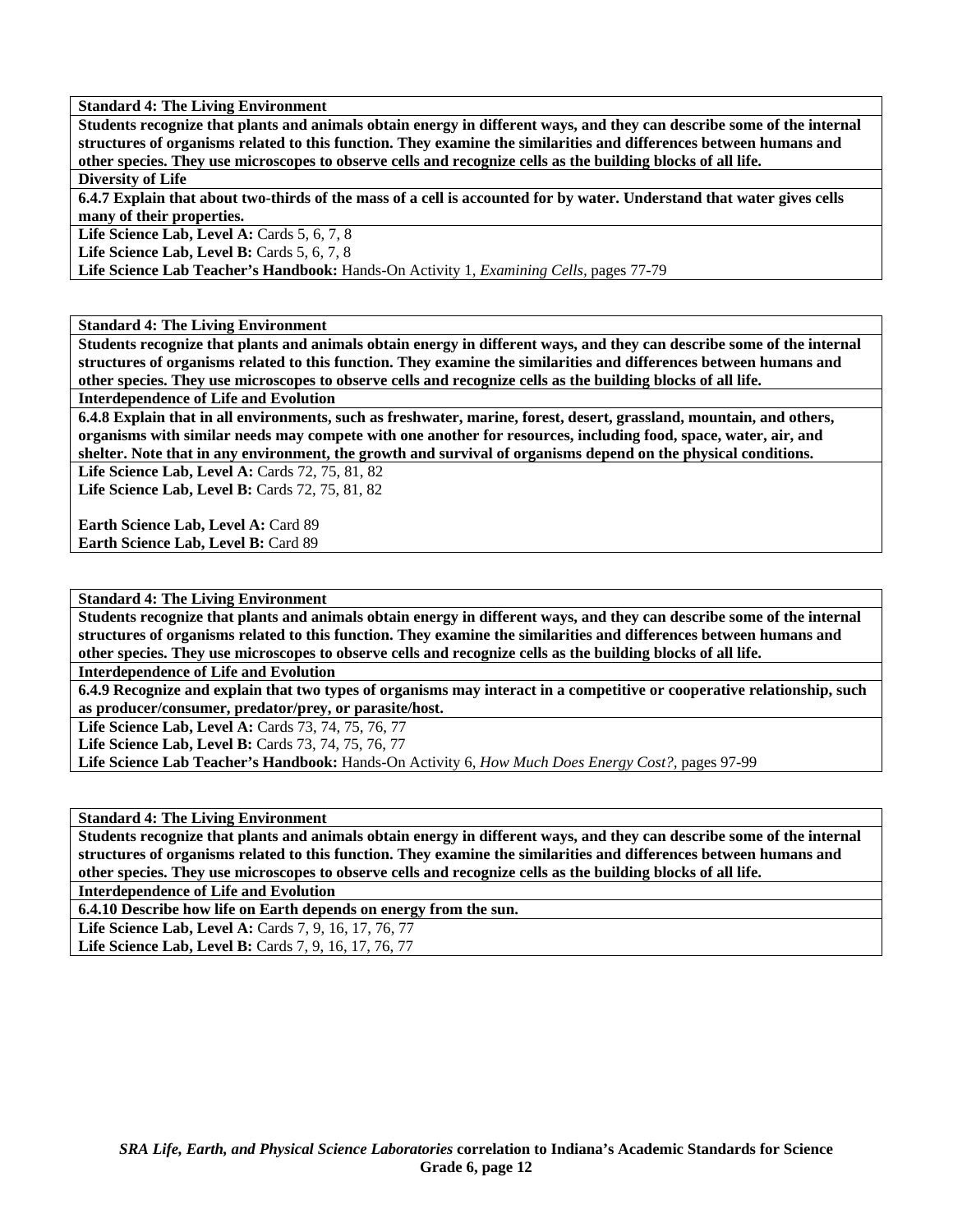**Students recognize that plants and animals obtain energy in different ways, and they can describe some of the internal structures of organisms related to this function. They examine the similarities and differences between humans and other species. They use microscopes to observe cells and recognize cells as the building blocks of all life.** 

# **Human Identify**

**6.4.11 Describe that human beings have body systems for obtaining and providing energy, defense, reproduction, and the coordination of body functions.** 

**Life Science Lab, Level A:** Cards 44, 45, 46, 47, 48, 49, 50, 51, 52, 53, 54, 55, 56, 57, 58 **Life Science Lab, Level B:** Cards 44, 45, 46, 47, 48, 49, 50, 51, 52, 53, 54, 55, 56, 57, 58 **Life Science Lab Teacher's Handbook:** Hands-On Activity 4, *Your Cardiovascular System,* pages 89-91

**Standard 4: The Living Environment** 

**Students recognize that plants and animals obtain energy in different ways, and they can describe some of the internal structures of organisms related to this function. They examine the similarities and differences between humans and other species. They use microscopes to observe cells and recognize cells as the building blocks of all life.** 

**Human Identify** 

**6.4.12 Explain that human beings have many similarities and differences and that the similarities make it possible for human beings to reproduce and to donate blood and organs to one another.** 

**Life Science Lab, Level A: Cards 48, 58, 61** 

**Life Science Lab, Level B: Cards 48, 58, 61** 

### **Standard 4: The Living Environment**

**Students recognize that plants and animals obtain energy in different ways, and they can describe some of the internal structures of organisms related to this function. They examine the similarities and differences between humans and other species. They use microscopes to observe cells and recognize cells as the building blocks of all life. Human Identify** 

**6.4.13 Give examples of how human beings use technology to match or exceed many of the abilities of other species.** 

Life Science Lab, Level A: Cards 5, 59, 83

Life Science Lab, Level B: Cards 5, 59, 83

**Life Science Lab Teacher's Handbook:** Hands-On Activity 1, *Examining Cells,* pages 77-79

**Earth Science Lab, Level A:** Cards 16, 20, 51, 54, 79, 80, 81, 88 **Earth Science Lab, Level B:** Cards 16, 20, 51, 54, 79, 80, 81, 88

Physical Science Lab, Level A: Cards 79, 81, 84, 90 **Physical Science Lab, Level B: Cards 79, 81, 84, 90** 

**Standard 5: The Mathematical World** 

**Students apply mathematics in scientific contexts. They use mathematical ideas, such as relations between operations, symbols, shapes in three dimensions, statistical relationships, and use of logical reasoning in the representation and synthesis of data.** 

**Numbers** 

**6.5.1Demonstrate that the operations addition and subtraction are inverse and that multiplication and division are inverses of each other.** 

**This concept is not covered at this level.**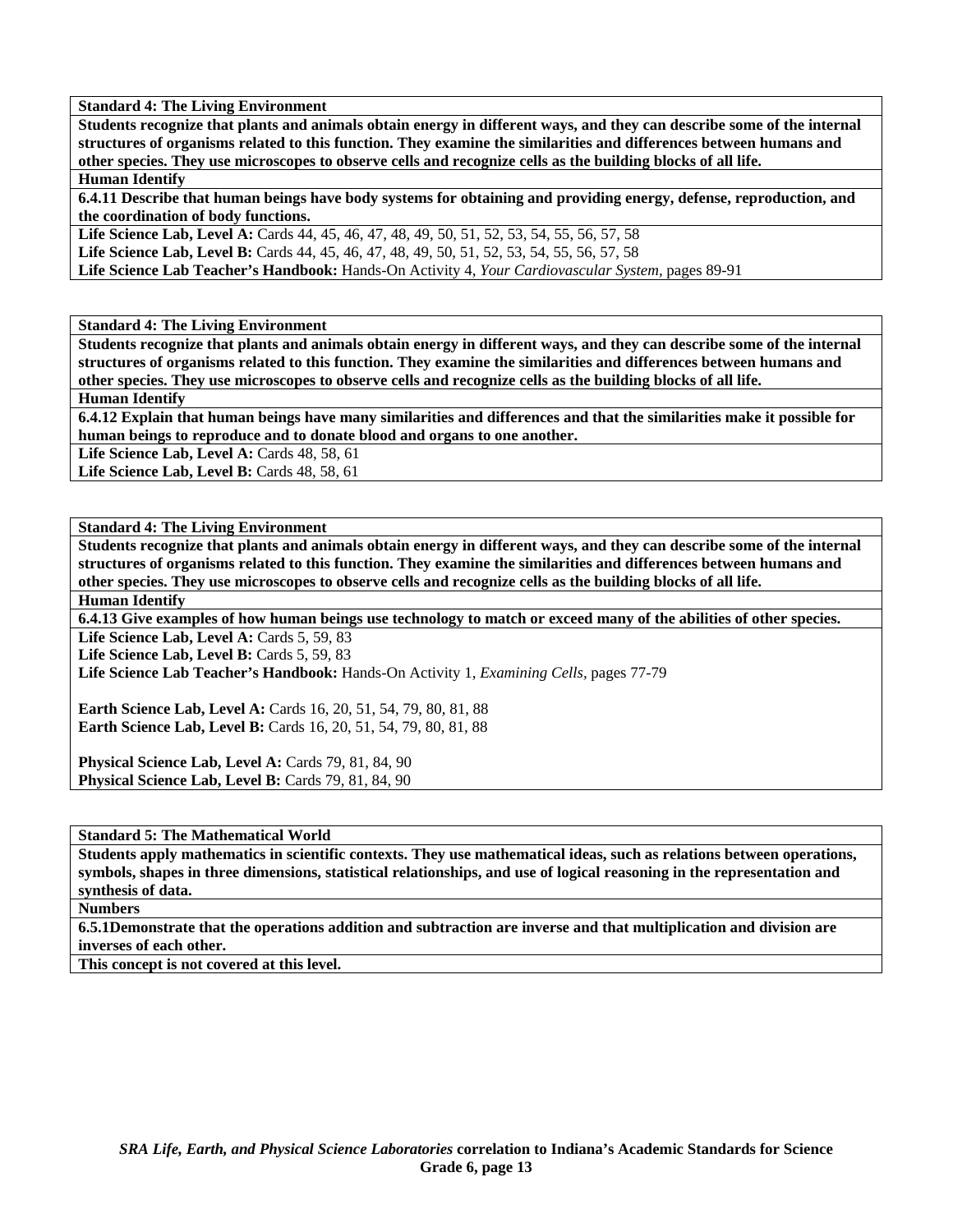**Standard 5: The Mathematical World** 

**Students apply mathematics in scientific contexts. They use mathematical ideas, such as relations between operations, symbols, shapes in three dimensions, statistical relationships, and use of logical reasoning in the representation and synthesis of data.** 

**Numbers** 

**6.5.2 Evaluate the precision and usefulness of data based on measurements taken.** 

**Life Science Lab Teacher's Handbook:** Hands-On Activity 2, *Culturing Bacteria,* pages 81-83; Hands-On Activity 3, *Investigating Arthropods,* pages 85-87; Hands-On Activity 4, *Your Cardiovascular System,* pages 89-91; Hands-On Activity 5, *Making Fossils,* pages 93-95; Hands-On Activity 6, *How Much Does Energy Cost?,* pages 97-99; Hands-On Activity 7, *The Effects of Acid Rain,* pages 101-103

**Earth Science Lab Teacher's Handbook:** Hands-On Activity 1, *Identifying Minerals with the Mohs Scale,* pages 73-75; Hands-On Activity 3, *Interpreting a Topographic Map,* pages 81-83; Hands-On Activity 5, *What is in the Air?,* pages 89-91; Hands-On Activity 8, *Temperature, Salinity, and Water Density,* pages 101-103

**Physical Science Lab Teacher's Handbook:** Hands-On Activity 1, *Measuring pH of Acids and Bases,* pages 77-79; Hands-On Activity 2, *Chemical Reaction Rates,* pages 81-83; Hands-On Activity 3, *Energy Conversion,* pages 85-87; Hands-On Activity 4, *Reducing Friction,* pages 89-91; Hands-On Activity 6, *Making Sound,* pages 97-99

**Classroom Resource CD-ROM:** Writing Strategy 22, 24

**Standard 5: The Mathematical World** 

**Students apply mathematics in scientific contexts. They use mathematical ideas, such as relations between operations, symbols, shapes in three dimensions, statistical relationships, and use of logical reasoning in the representation and synthesis of data.** 

**Shapes and Symbolic Relationships** 

**6.5.3 Explain why shapes on a sphere like Earth cannot be depicted on a flat surface without some distortion.** 

**Earth Science Lab, Level A: Cards 18, 19, 20** 

**Earth Science Lab, Level B: Cards 18, 19, 20** 

**Earth Science Lab Teacher's Handbook:** Hands-On Activity 3, *Interpreting a Topographic Map,* pages 81-83

**Standard 5: The Mathematical World** 

**Students apply mathematics in scientific contexts. They use mathematical ideas, such as relations between operations, symbols, shapes in three dimensions, statistical relationships, and use of logical reasoning in the representation and synthesis of data.** 

**Shapes and Symbolic Relationships** 

**6.5.4 Demonstrate how graphs may help to show patterns—such as trends, varying rates of change, gaps, or clusters which can be used to make predictions.** 

**Life Science Lab Teacher's Handbook:** Hands-On Activity 4, *Your Cardiovascular System,* pages 89-91

**Earth Science Lab Teacher's Handbook:** Hands-On Activity 3, *Interpreting a Topographic Map,* pages 81-83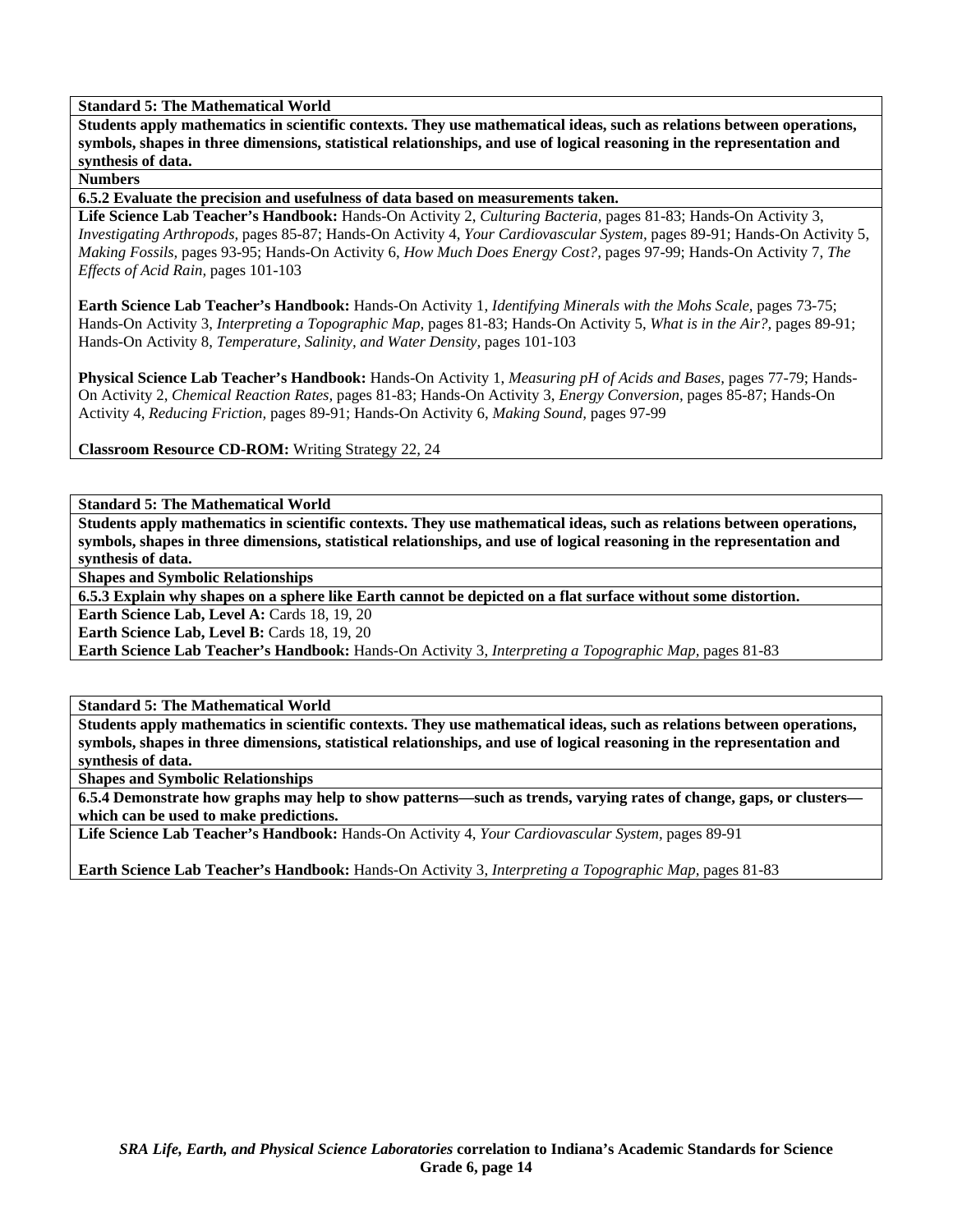**Standard 5: The Mathematical World** 

**Students apply mathematics in scientific contexts. They use mathematical ideas, such as relations between operations, symbols, shapes in three dimensions, statistical relationships, and use of logical reasoning in the representation and synthesis of data.** 

**Reasoning and Uncertainty** 

**6.5.5 Explain the strengths and weaknesses of using an analogy to help describe an event, object, etc.** 

**Life Science Lab Teacher's Handbook:** Hands-On Activity 4, *Your Cardiovascular System,* pages 89-91; Hands-On Activity 5, *Making Fossils,* pages 93-95; Hands-On Activity 6, *How Much Does Energy Cost?,* pages 97-99

**Earth Science Lab Teacher's Handbook:** Hands-On Activity 7, *Sizes in the Solar System,* pages 97-99

**Physical Science Lab Teacher's Handbook:** Hands-On Activity 5, *Making a Potato Battery,* pages 93-95; Hands-On Activity 6, *Making Sound,* pages 97-99

**Classroom Resource CD-ROM:** Writing Strategy 20

**Standard 5: The Mathematical World** 

**Students apply mathematics in scientific contexts. They use mathematical ideas, such as relations between operations, symbols, shapes in three dimensions, statistical relationships, and use of logical reasoning in the representation and synthesis of data.** 

**Reasoning and Uncertainty** 

**6.5.6 Predict the frequency of the occurrence of future events based on data.** 

**Life Science Lab Teacher's Handbook:** Hands-On Activity 4, *Your Cardiovascular System,* pages 89-91

**Classroom Resource CD-ROM:** Writing Strategy 2, *Chemical Reaction Rates,* pages 81-83; Hands-On Activity 3, *Energy Conversion,* pages 85-87

**Standard 5: The Mathematical World** 

**Students apply mathematics in scientific contexts. They use mathematical ideas, such as relations between operations, symbols, shapes in three dimensions, statistical relationships, and use of logical reasoning in the representation and synthesis of data.** 

**Reasoning and Uncertainty** 

**6.5.7 Demonstrate how probabilities and ratios can be expressed as fractions, percentages, or odds. Life Science Lab Teacher's Handbook:** Hands-On Activity 6, *How Much Does Energy Cost?,* pages 97-99

**Earth Science Lab Teacher's Handbook:** Hands-On Activity 7, *Sizes in the Solar System,* pages 97-99

**Standard 6: Historical Perspectives** 

**Students gain understanding of how the scientific enterprise operates through examples of historical events. Through the study of these events, they understand that new ideas are limited by the context in which they are conceived, are often rejected by the scientific establishment, sometimes spring from unexpected findings, and grow or transform slowly through the contributions of many different investigators.** 

**6.6.1 Understand and explain that from the earliest times until now, people have believed that even through countless different kinds of materials seem to exist in the world, most things can be made of combinations of just a few basic kinds of things. Note that there has not always been agreement, however, on what basic kinds of things are, such as the theory of long ago that the basic substances were earth, water, air, and fire. Understand that this theory seemed to explain many observations about the world, but as we known now, it fails to explain many others.** 

Life Science Lab, Level A: Card 4

Life Science Lab, Level B: Card 4

**Physical Science Lab, Level A:** Cards 3, 4, 10, 11, 17, 18, 19, 20 **Physical Science Lab, Level B:** Cards 3, 4, 10, 11, 17, 18, 19, 20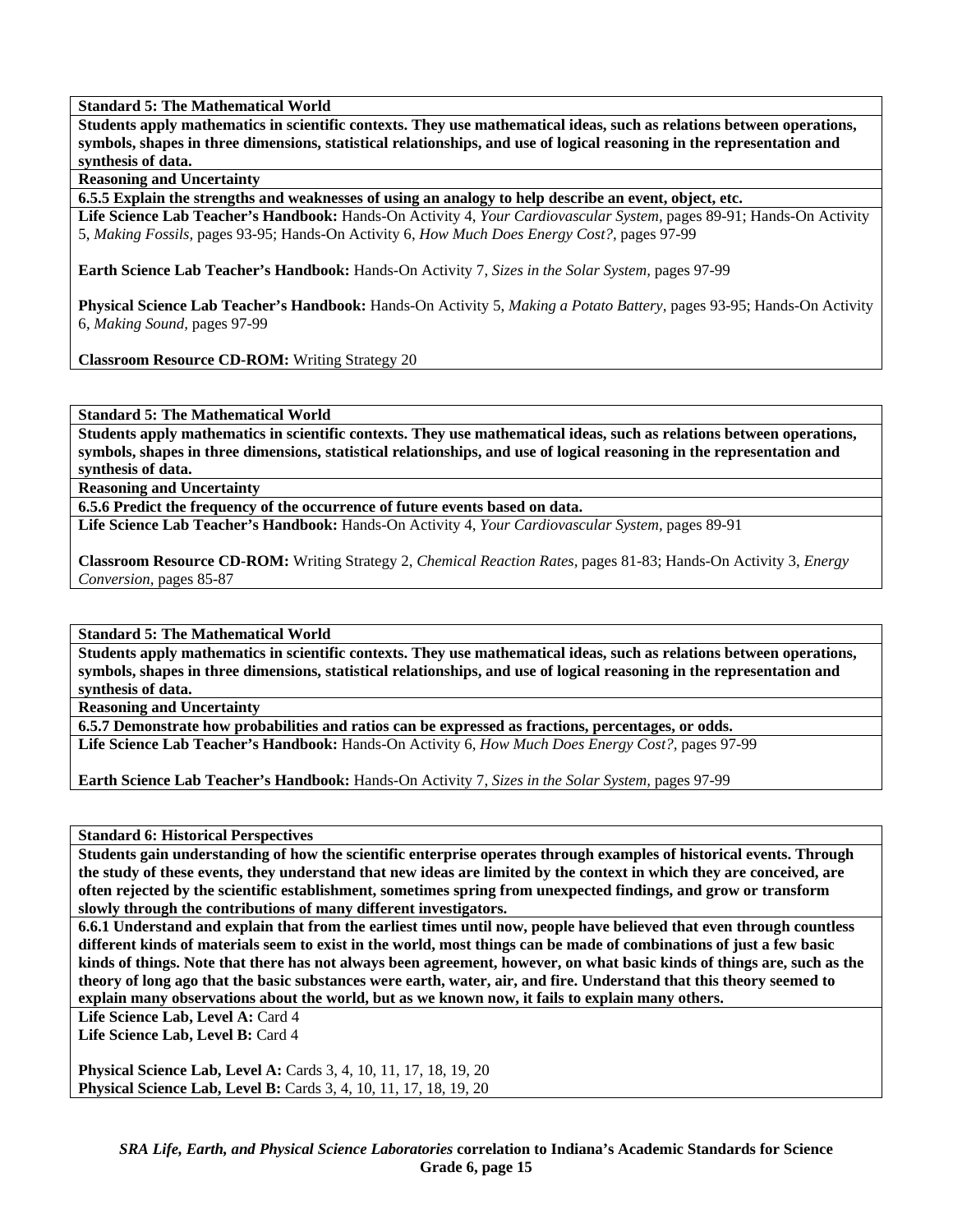**Standard 6: Historical Perspectives** 

**Students gain understanding of how the scientific enterprise operates through examples of historical events. Through the study of these events, they understand that new ideas are limited by the context in which they are conceived, are often rejected by the scientific establishment, sometimes spring from unexpected findings, and grow or transform slowly through the contributions of many different investigators.** 

**6.6.2 Understand and describe that scientists are still working out the details of what the basic kinds of matter are on the smallest scale, and of how they combine, or can be made to combine, to make other substances. Physical Science Lab, Level A:** Cards 3, 4, 10, 11, 12, 17, 18, 19, 20, 21, 22, 23, 24, 25, 26, 27, 28, 31, 32 **Physical Science Lab, Level B:** Cards 3, 4, 10, 11, 12, 17, 18, 19, 20, 21, 22, 23, 24, 25, 26, 27, 28, 31, 32

**Physical Science Lab Teacher's Handbook:** Hands-On Activity 2, *Chemical Reaction Rates,* pages 81-83

**Standard 6: Historical Perspectives** 

**Students gain understanding of how the scientific enterprise operates through examples of historical events. Through the study of these events, they understand that new ideas are limited by the context in which they are conceived, are often rejected by the scientific establishment, sometimes spring from unexpected findings, and grow or transform slowly through the contributions of many different investigators.** 

**6.6.3 Understand and explain that the experimental and theoretical work done by French scientists Antoine Lavoisier in the decade between the American and French Revolution contributed crucially to the modern science of chemistry.**  This concept is not covered at this level.

**Standard 7: Common Themes** 

**Students use mental and physical models to conceptualize processes. They recognize that many systems have feedback mechanisms that limit changes.** 

**Systems** 

**6.7.1 Describe that a system, such as the human body, is composed of may subsystems.** 

Life Science Lab, Level A: Cards 1, 2, 3, 4, 6, 7, 8, 9, 10, 11, 12, 13, 14, 15, 16, 17, 18, 19, 20, 21, 22, 23, 24, 25, 27, 28, 29, 30, 31, 32, 33, 34, 35, 36, 37, 38, 39, 40, 41, 42, 43, 44, 45, 46, 47, 48, 49, 50, 51, 52, 53, 54, 55, 56, 57, 58, 60, 61, 62, 63, 64, 65, 66, 67, 68, 69, 70, 71, 72, 73, 74, 75, 76, 77, 78, 79, 80, 81, 82, 83, 84, 85, 86, 87, 88, 89, 90

Life Science Lab, Level B: Cards 1, 2, 3, 4, 6, 7, 8, 9, 10, 11, 12, 13, 14, 15, 16, 17, 18, 19, 20, 21, 22, 23, 24, 25, 27, 28, 29, 30, 31, 32, 33, 34, 35, 36, 37, 38, 39, 40, 41, 42, 43, 44, 45, 46, 47, 48, 49, 50, 51, 52, 53, 54, 55, 56, 57, 58, 60, 61, 62, 63, 64, 65, 66, 67, 68, 69, 70, 71, 72, 73, 74, 75, 76, 77, 78, 79, 80, 81, 82, 83, 84, 85, 86, 87, 88, 89, 90

**Life Science Lab Teacher's Handbook:** Hands-On Activity 1, *Examining Cells,* pages 77-79; Hands-On Activity 4, *Your Cardiovascular System,* pages 89-91; Hands-On Activity 6, *How Much Does Energy Cost?,* pages 97-99; Hands-On Activity 7, *The Effects of Acid Rain,* pages 101-103

**Earth Science Lab, Level A:** Cards 1, 2, 3, 4, 5, 6, 7, 8, 9, 10, 11, 12, 13, 14, 15, 16, 17, 21, 22, 23, 24, 25, 26, 27, 28, 29, 30, 31, 33, 34, 35, 36, 37, 38, 39, 40, 41, 42, 43, 44, 45, 46, 47, 48, 49, 50, 51, 52, 53, 54, 55, 56, 57, 58, 59, 60, 61, 62, 63, 64, 65, 66, 67, 68, 69, 70, 71, 72, 73, 75, 76, 77, 78, 79, 80, 81, 82, 83, 84, 85, 86, 87, 88, 89, 90

**Earth Science Lab, Level B:** Cards 1, 2, 3, 4, 5, 6, 7, 8, 9, 10, 11, 12, 13, 14, 15, 16, 17, 21, 22, 23, 24, 25, 26, 27, 28, 29, 30, 31, 33, 34, 35, 36, 37, 38, 39, 40, 41, 42, 43, 44, 45, 46, 47, 48, 49, 50, 51, 52, 53, 54, 55, 56, 57, 58, 59, 60, 61, 62, 63, 64, 65, 66, 67, 68, 69, 70, 71, 72, 73, 75, 76, 77, 78, 79, 80, 81, 82, 83, 84, 85, 86, 87, 88, 89, 90

**Earth Science Lab Teacher's Handbook:** Hands-On Activity 1, *Identifying Minerals with the Mohs Scale,* pages 73-75; Hands-On Activity 2, *Plate Boundaries in Action,* pages 77-79; Hands-On Activity 4, *Using Sound Waves,* pages 85-87; Hands-On Activity 6, *Modeling a Tornado,* pages 93-95; Hands-On Activity 8, *Temperature, Salinity, and Water Density,* pages 101-103

**Physical Science Lab, Level A:** Cards 1, 2, 3, 4, 5, 6, 7, 8, 9, 10, 11, 12, 13, 14, 15, 16, 18, 19, 20, 21, 22, 23, 24, 25, 26, 27, 28, 29, 30, 31, 32, 33, 34, 36, 37, 38, 39, 40, 41, 42, 43, 44, 45, 46, 47, 48, 49, 50, 51, 52, 53, 54, 55, 56, 57, 58, 59, 60, 61, 62, 63, 64, 65, 66, 67, 68, 69, 70, 71, 72, 73, 74, 75, 76, 77, 78, 79, 80, 81, 82, 83, 84, 85, 86, 87, 88, 89, 90 **Physical Science Lab, Level B:** Cards 1, 2, 3, 4, 5, 6, 7, 8, 9, 10, 11, 12, 13, 14, 15, 16, 18, 19, 20, 21, 22, 23, 24, 25, 26, 27, 28, 29, 30, 31, 32, 33, 34, 36, 37, 38, 39, 40, 41, 42, 43, 44, 45, 46, 47, 48, 49, 50, 51, 52, 53, 54, 55, 56, 57, 58, 59, 60, 61, 62, 63, 64, 65, 66, 67, 68, 69, 70, 71, 72, 73, 74, 75, 76, 77, 78, 79, 80, 81, 82, 83, 84, 85, 86, 87, 88, 89, 90 **Physical Science Lab Teacher's Handbook:** Hands-On Activity 1, *Measuring pH of Acids and Bases,* pages 77-79; Hands-On Activity 2, *Chemical Reaction Rates,* pages 81-83; Hands-On Activity 3, *Energy Conversion,* pages 85-87; Hands-On Activity 4, *Reducing Friction,* pages 89-91; Hands-On Activity 5, *Making a Potato Battery,* pages 93-95; Hands-On Activity 6, *Making Sound,* pages 97-99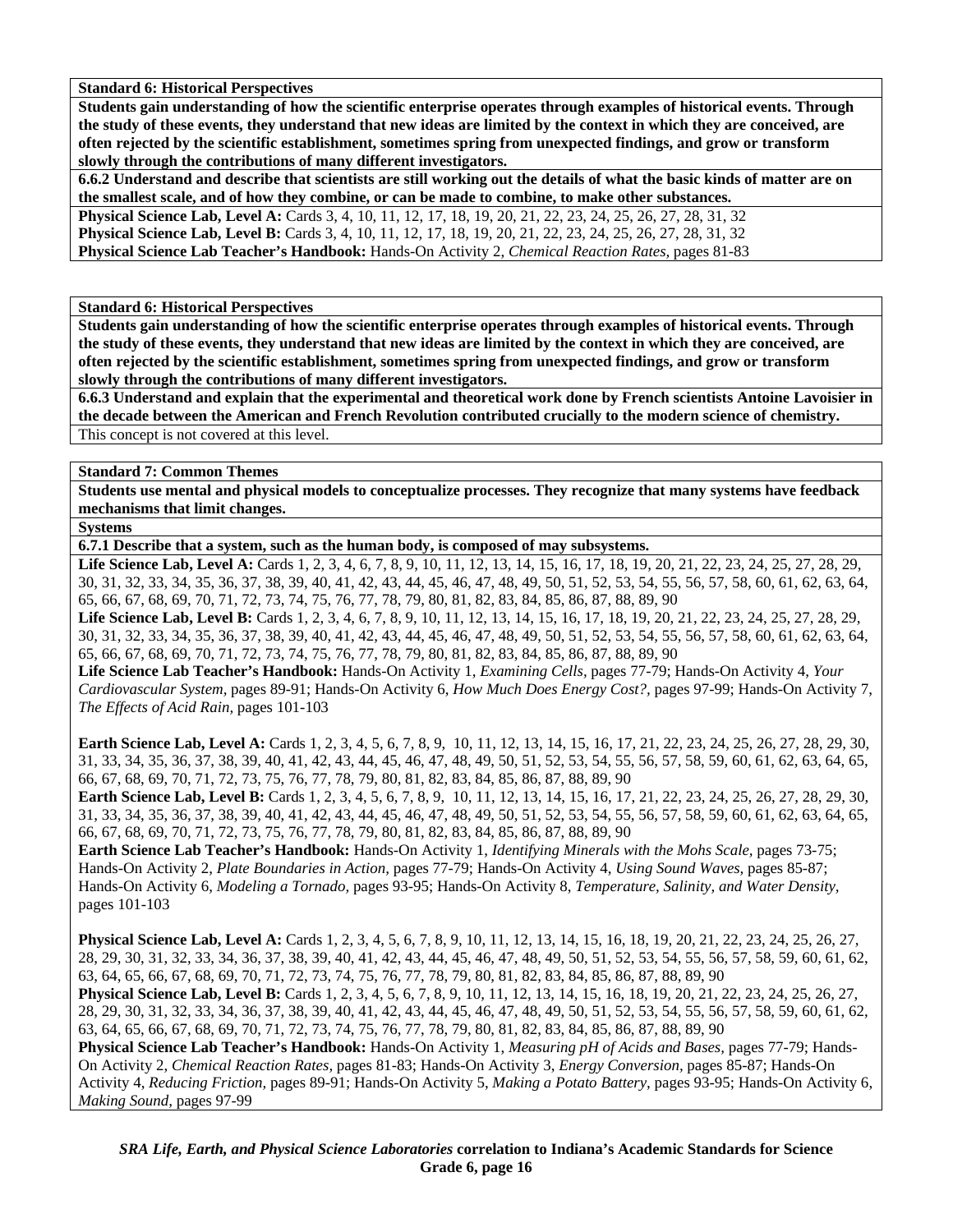**Students use mental and physical models to conceptualize processes. They recognize that many systems have feedback mechanisms that limit changes.** 

**Models and Scale** 

**6.7.2 Use models to illustrate processes that happen too shortly, too quickly, or on too small a scale to observe directly, or are too vast to be changed deliberately, or are potentially dangerous.** 

**Life Science Lab Teacher's Handbook:** Hands-On Activity 4, *Your Cardiovascular System,* pages 89-91; Hands-On Activity 5, *Making Fossils,* pages 93-95; Hands-On Activity 6, *How Much Does Energy Cost?,* pages 97-99

**Earth Science Lab Teacher's Handbook:** Hands-On Activity 7, *Sizes in the Solar System,* pages 97-99

**Physical Science Lab Teacher's Handbook:** Hands-On Activity 5, *Making a Potato Battery,* pages 93-95; Hands-On Activity 6, *Making Sound,* pages 97-99

**Classroom Resource CD-ROM:** Writing Strategy 20

**Standard 7: Common Themes** 

**Students use mental and physical models to conceptualize processes. They recognize that many systems have feedback mechanisms that limit changes.** 

**Constancy and Change** 

**6.7.3 Identify examples of feedback mechanisms within systems that serve to keep changes within specified limits.** 

**Life Science Lab, Level A:** Cards 47, 48, 49, 51, 55, 57 **Life Science Lab, Level B:** Cards 47, 48, 49, 51, 55, 57

**Physical Science Lab, Level A:** Cards 27, 28, 29, 37, 69, 71 **Physical Science Lab, Level B:** Cards 27, 28, 29, 37, 69, 71 **Physical Science Lab Teacher's Handbook:** Hands-On Activity 2, *Chemical Reaction Rates,* pages 81-83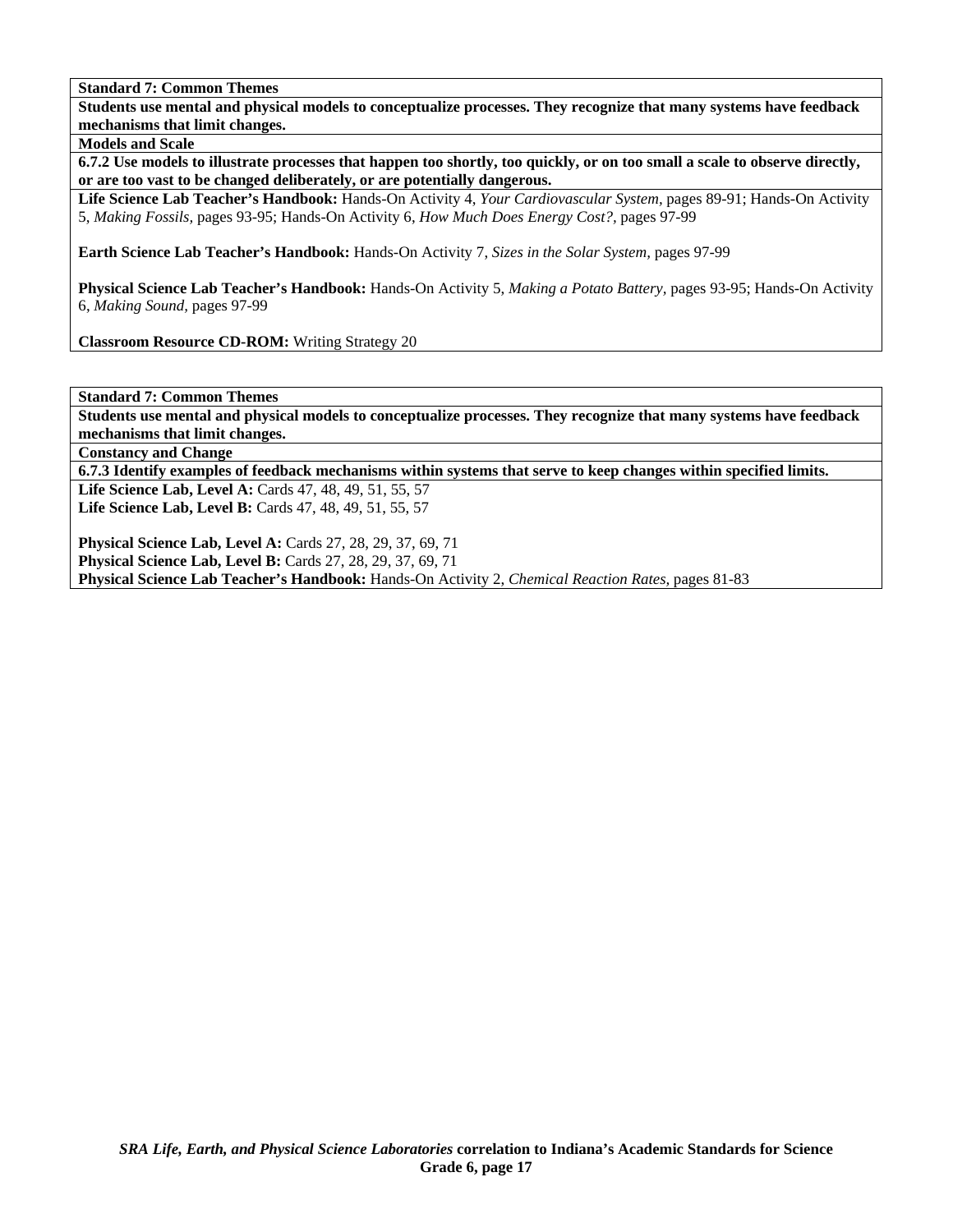# *SRA Life, Earth, and Physical Science Laboratories*  **correlation to Indiana's Academic Standards for Science Grade 7**

*SRA Life, Earth, and Physical Science Laboratories* provide core science content in an alternate reading format. Each *SRA Science Lab* contains 180 Science Cards covering key science concepts and vocabulary. Each lab covers 90 different science topics presented at two different reading levels to meet varied student abilities. The *Teacher's Handbook* includes hands-on inquiry activities as well as vocabulary building exercises. The *Classroom Resource CD-ROM* includes Writing Strategies in Science along with tests and vocabulary games.

**Standard 1: The Nature of Science and Technology** 

**Students further their scientific understanding of the natural world through investigations, experiences, and readings. They design solutions to practical problems by using a variety of scientific methodologies.** 

#### **The Scientific View of the World**

**7.1.1 Recognize and explain that when similar investigations give different results, the scientific challenge is to judge whether the differences are trivial or significant, which often takes further studies to decide.** 

**Life Science Lab Teacher's Handbook:** Hands-On Activity 1, *Examining Cells,* pages 77-79; Hands-On Activity 2, *Culturing Bacteria,* pages 81-83; Hands-On Activity 3, *Investigating Arthropods,* pages 85-87; Hands-On Activity 4, *Your Cardiovascular System,* pages 89-91; Hands-On Activity 5, *Making Fossils,* pages 93-95; Hands-On Activity 6, *How Much Does Energy Cost?,* pages 97-99; Hands-On Activity 7, *The Effects of Acid Rain,* pages 101-103

**Earth Science Lab Teacher's Handbook:** Hands-On Activity 1, *Identifying Minerals with the Mohs Scale,* pages 73-75; Hands-On Activity 2, *Plate Boundaries in Action,* pages 77-79; Hands-On Activity 3, *Interpreting a Topographic Map,* pages 81-83; Hands-On Activity 4, *Using Sound Waves,* pages 85-87; Hands-On Activity 5, *What is in the Air?,* pages 89-91; Hands-On Activity 6, *Modeling a Tornado,* pages 93-95; Hands-On Activity 7, *Sizes in the Solar System,* pages 97-99; Hands-On Activity 8, *Temperature, Salinity, and Water Density,* pages 101-103

**Physical Science Lab Teacher's Handbook:** Hands-On Activity 1, *Measuring pH of Acids and Bases,* pages 77-79; Hands-On Activity 2, *Chemical Reaction Rates,* pages 81-83; Hands-On Activity 3, *Energy Conversion,* pages 85-87; Hands-On Activity 4, *Reducing Friction,* pages 89-91; Hands-On Activity 5, *Making a Potato Battery,* pages 93-95; Hands-On Activity 6, *Making Sound,* pages 97-99

# **Standard 1: The Nature of Science and Technology**

**Students further their scientific understanding of the natural world through investigations, experiences, and readings. They design solutions to practical problems by using a variety of scientific methodologies.** 

#### **Scientific Inquiry**

**7.1.2 Explain what people expect to observe often affects what they actually do observe and provide an example of a solution to this problem.** 

**Life Science Lab Teacher's Handbook:** Hands-On Activity 1, *Examining Cells,* pages 77-79; Hands-On Activity 2, *Culturing Bacteria,* pages 81-83; Hands-On Activity 3, *Investigating Arthropods,* pages 85-87; Hands-On Activity 4, *Your Cardiovascular System,* pages 89-91; Hands-On Activity 5, *Making Fossils,* pages 93-95; Hands-On Activity 6, *How Much Does Energy Cost?,* pages 97-99; Hands-On Activity 7, *The Effects of Acid Rain,* pages 101-103

**Earth Science Lab Teacher's Handbook:** Hands-On Activity 1, *Identifying Minerals with the Mohs Scale,* pages 73-75; Hands-On Activity 2, *Plate Boundaries in Action,* pages 77-79; Hands-On Activity 3, *Interpreting a Topographic Map,* pages 81-83; Hands-On Activity 4, *Using Sound Waves,* pages 85-87; Hands-On Activity 5, *What is in the Air?,* pages 89-91; Hands-On Activity 6, *Modeling a Tornado,* pages 93-95; Hands-On Activity 7, *Sizes in the Solar System,* pages 97-99; Hands-On Activity 8, *Temperature, Salinity, and Water Density,* pages 101-103

**Physical Science Lab Teacher's Handbook:** Hands-On Activity 1, *Measuring pH of Acids and Bases,* pages 77-79; Hands-On Activity 2, *Chemical Reaction Rates,* pages 81-83; Hands-On Activity 3, *Energy Conversion,* pages 85-87; Hands-On Activity 4, *Reducing Friction,* pages 89-91; Hands-On Activity 5, *Making a Potato Battery,* pages 93-95; Hands-On Activity 6, *Making Sound,* pages 97-99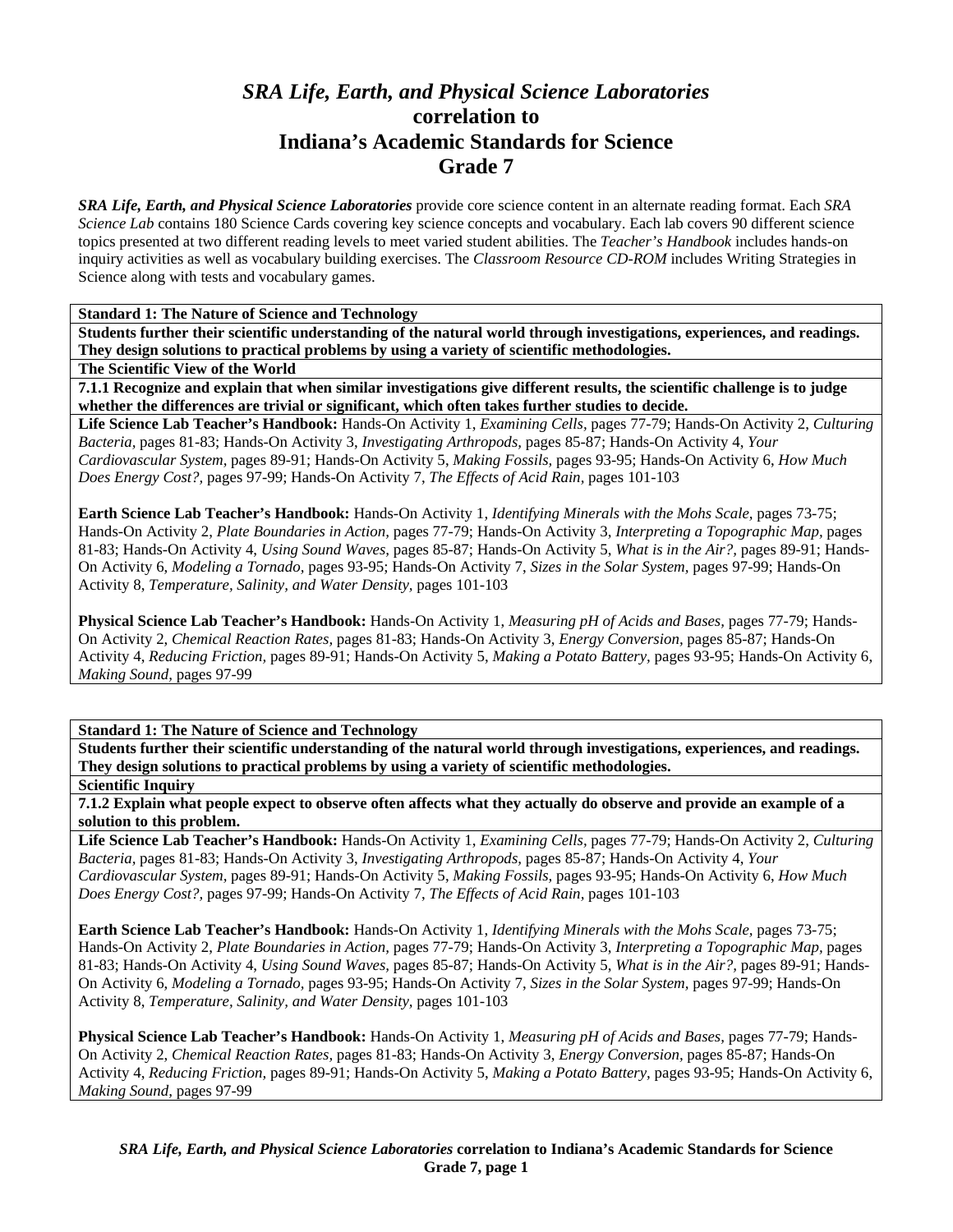**Students further their scientific understanding of the natural world through investigations, experiences, and readings. They design solutions to practical problems by using a variety of scientific methodologies.** 

**Scientific Inquiry** 

**7.1.3 Explain why it is important in science to keep honest, clear, and accurate records.** 

**Life Science Lab Teacher's Handbook:** Hands-On Activity 1, *Examining Cells,* pages 77-79; Hands-On Activity 2, *Culturing Bacteria,* pages 81-83; Hands-On Activity 3, *Investigating Arthropods,* pages 85-87; Hands-On Activity 4, *Your Cardiovascular System,* pages 89-91; Hands-On Activity 5, *Making Fossils,* pages 93-95; Hands-On Activity 6, *How Much Does Energy Cost?,* pages 97-99; Hands-On Activity 7, *The Effects of Acid Rain,* pages 101-103

**Earth Science Lab Teacher's Handbook:** Hands-On Activity 1, *Identifying Minerals with the Mohs Scale,* pages 73-75; Hands-On Activity 2, *Plate Boundaries in Action,* pages 77-79; Hands-On Activity 3, *Interpreting a Topographic Map,* pages 81-83; Hands-On Activity 4, *Using Sound Waves,* pages 85-87; Hands-On Activity 5, *What is in the Air?,* pages 89-91; Hands-On Activity 6, *Modeling a Tornado,* pages 93-95; Hands-On Activity 7, *Sizes in the Solar System,* pages 97-99; Hands-On Activity 8, *Temperature, Salinity, and Water Density,* pages 101-103

**Physical Science Lab Teacher's Handbook:** Hands-On Activity 1, *Measuring pH of Acids and Bases,* pages 77-79; Hands-On Activity 2, *Chemical Reaction Rates,* pages 81-83; Hands-On Activity 3, *Energy Conversion,* pages 85-87; Hands-On Activity 4, *Reducing Friction,* pages 89-91; Hands-On Activity 5, *Making a Potato Battery,* pages 93-95; Hands-On Activity 6, *Making Sound,* pages 97-99

**Standard 1: The Nature of Science and Technology** 

**Students further their scientific understanding of the natural world through investigations, experiences, and readings. They design solutions to practical problems by using a variety of scientific methodologies.** 

**Scientific Inquiry** 

**7.1.4 Describe that different explanations can be given for the same evidence, and it is not always possible to tell which one is correct without further inquiry.** 

**Life Science Lab Teacher's Handbook:** Hands-On Activity 1, *Examining Cells,* pages 77-79; Hands-On Activity 2, *Culturing Bacteria,* pages 81-83; Hands-On Activity 3, *Investigating Arthropods,* pages 85-87; Hands-On Activity 4, *Your Cardiovascular System,* pages 89-91; Hands-On Activity 5, *Making Fossils,* pages 93-95; Hands-On Activity 6, *How Much Does Energy Cost?,* pages 97-99; Hands-On Activity 7, *The Effects of Acid Rain,* pages 101-103

**Earth Science Lab Teacher's Handbook:** Hands-On Activity 1, *Identifying Minerals with the Mohs Scale,* pages 73-75; Hands-On Activity 2, *Plate Boundaries in Action,* pages 77-79; Hands-On Activity 3, *Interpreting a Topographic Map,* pages 81-83; Hands-On Activity 4, *Using Sound Waves,* pages 85-87; Hands-On Activity 5, *What is in the Air?,* pages 89-91; Hands-On Activity 6, *Modeling a Tornado,* pages 93-95; Hands-On Activity 7, *Sizes in the Solar System,* pages 97-99; Hands-On Activity 8, *Temperature, Salinity, and Water Density,* pages 101-103

**Physical Science Lab Teacher's Handbook:** Hands-On Activity 1, *Measuring pH of Acids and Bases,* pages 77-79; Hands-On Activity 2, *Chemical Reaction Rates,* pages 81-83; Hands-On Activity 3, *Energy Conversion,* pages 85-87; Hands-On Activity 4, *Reducing Friction,* pages 89-91; Hands-On Activity 5, *Making a Potato Battery,* pages 93-95; Hands-On Activity 6, *Making Sound,* pages 97-99

**Standard 1: The Nature of Science and Technology** 

**Students further their scientific understanding of the natural world through investigations, experiences, and readings. They design solutions to practical problems by using a variety of scientific methodologies.** 

**The Scientific Enterprise** 

**7.1.5 Identify some important contributions to the advancement of science, mathematics, and technology that have been made by different people, in different cultures, at different times.** 

**Life Science Lab, Level A: Cards 2, 5, 46, 59 Life Science Lab, Level B:** Cards 2, 5, 46, 59

**Earth Science Lab, Level A: Cards 10, 68, 72, 78 Earth Science Lab, Level B: Cards 10, 68, 72, 78** 

Physical Science Lab, Level A: Cards 3, 7, 17, 55 Physical Science Lab, Level B: Cards 3, 7, 17, 55

> *SRA Life, Earth, and Physical Science Laboratories* **correlation to Indiana's Academic Standards for Science Grade 7, page 2**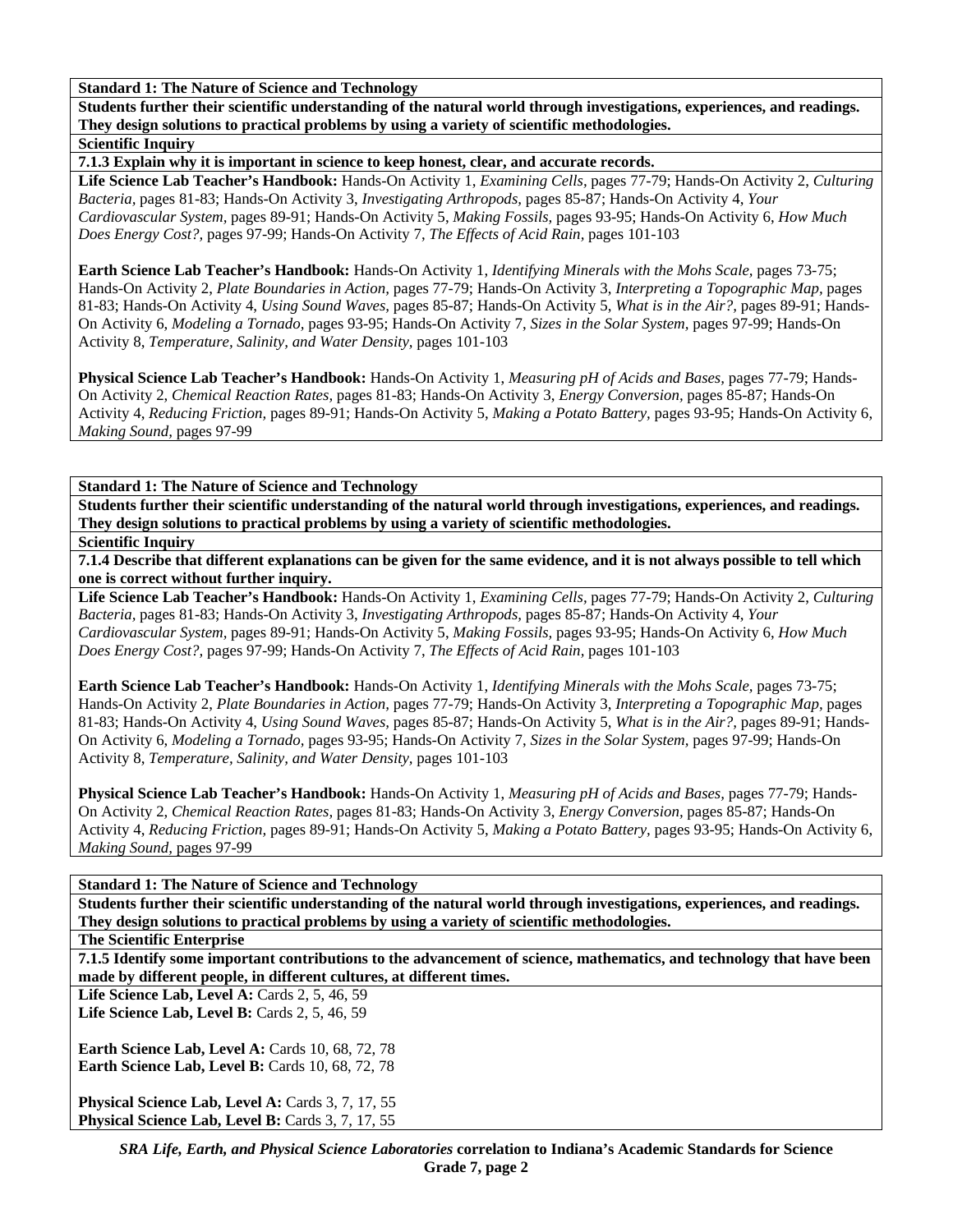**Students further their scientific understanding of the natural world through investigations, experiences, and readings. They design solutions to practical problems by using a variety of scientific methodologies.** 

**The Scientific Enterprise** 

**7.1.6 Provide examples of people who overcame bias and/or limited opportunities in education and employment to excel in the fields of science.** 

**Technology and Science** 

**7.1.7 Explain how engineers, architects, and others who engage in design and technology use scientific knowledge to solve practical problems.** 

These concepts are not covered at this level.

**Standard 1: The Nature of Science and Technology** 

**Students further their scientific understanding of the natural world through investigations, experiences, and readings. They design solutions to practical problems by using a variety of scientific methodologies.** 

**Technology and Science** 

**7.1.8 Explain that technologies often have drawbacks as well as benefits. Consider a technology, such as the use of pesticides, which helps some organisms but may hurt others, either deliberately or inadvertently.** 

Life Science Lab, Level A: Cards 46, 49, 64, 69, 83, 87, 88, 89, 90

Life Science Lab, Level B: Cards 46, 49, 64, 69, 83, 87, 88, 89, 90

**Life Science Lab Teacher's Handbook:** Hands-On Activity 7, *The Effects of Acid Rain,* pages 101-103

**Earth Science Lab, Level A:** Cards 16, 20, 31, 37, 42, 59, 60, 61, 79, 80, 81, 86, 88 **Earth Science Lab, Level B:** Cards 16, 20, 31, 37, 42, 59, 60, 61, 79, 80, 81, 86, 88 **Earth Science Lab Teacher's Handbook:** Hands-On Activity 5, *What is in the Air?,* pages 89-91

**Physical Science Lab, Level A:** Cards 33, 35, 71, 72, 76, 81, 84, 90 **Physical Science Lab, Level B:** Cards 33, 35, 71, 72, 76, 81, 84, 90

**Standard 1: The Nature of Science and Technology** 

**Students further their scientific understanding of the natural world through investigations, experiences, and readings. They design solutions to practical problems by using a variety of scientific methodologies.** 

**Technology and Science** 

**7.1.9 Explain how societies influence what types of technology are developed and used in fields such as agriculture, manufacturing, sanitation, medicine, warfare, transportation, information processing, and communication.** 

Life Science Lab, Level A: Cards 45, 46, 49, 64, 69, 83, 87, 88, 89, 90

Life Science Lab, Level B: Cards 45, 46, 49, 64, 69, 83, 87, 88, 89, 90

**Life Science Lab Teacher's Handbook:** Hands-On Activity 7, *The Effects of Acid Rain,* pages 101-103

**Earth Science Lab, Level A:** Cards 16, 20, 31, 37, 42, 51, 54, 70, 79, 80, 81, 86, 88 **Earth Science Lab, Level B:** Cards 16, 20, 31, 37, 42, 51, 54, 70, 79, 80, 81, 86, 88 **Earth Science Lab Teacher's Handbook:** Hands-On Activity 5, *What is in the Air?,* pages 89-91

**Physical Science Lab, Level A:** Cards 33, 35, 72, 76, 81, 84, 90 **Physical Science Lab, Level B:** Cards 33, 35, 72, 76, 81, 84, 90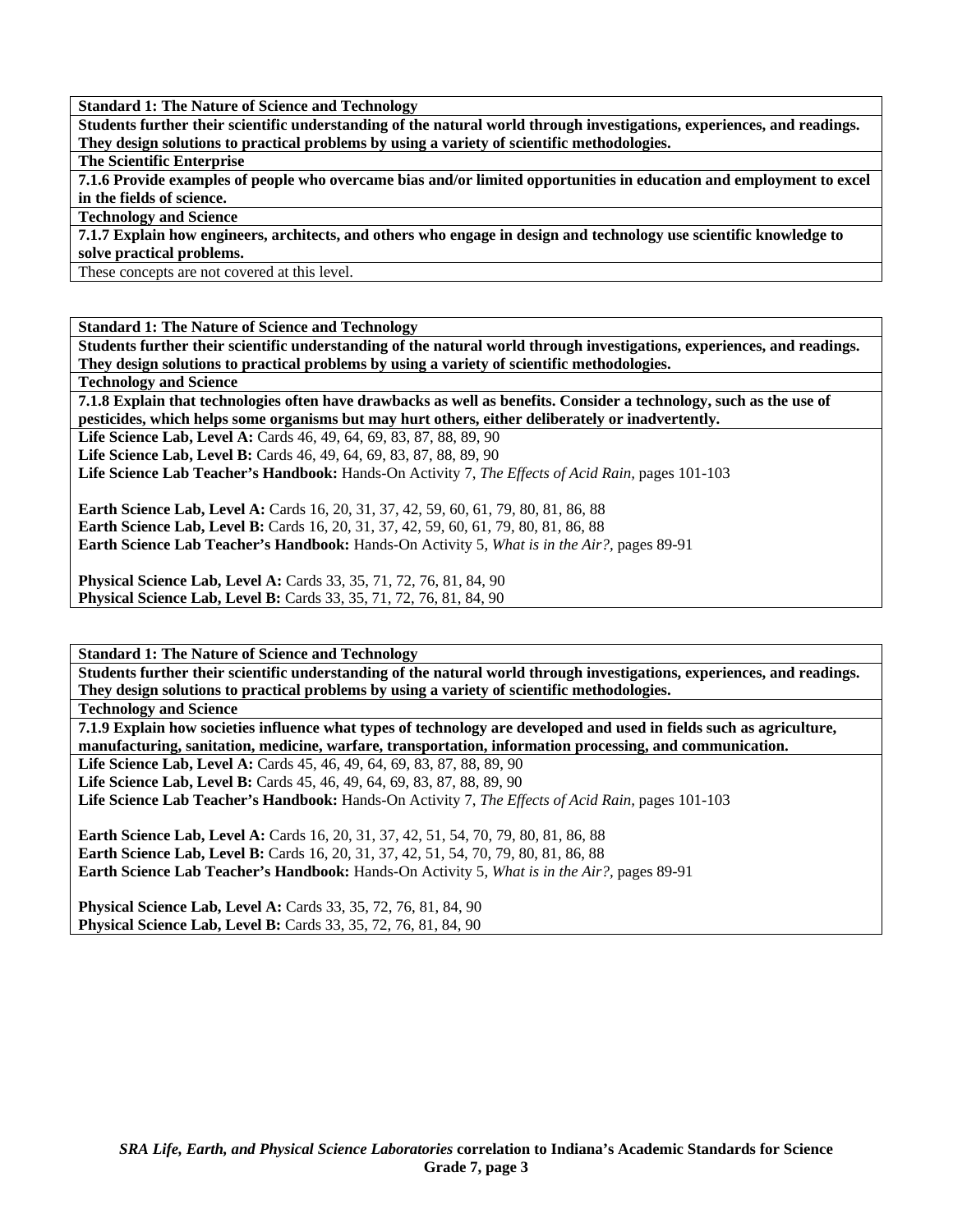**Students further their scientific understanding of the natural world through investigations, experiences, and readings. They design solutions to practical problems by using a variety of scientific methodologies.** 

**Technology and Science** 

**7.1.10 Identify ways that technology has strongly influenced the course of history and continues to do so.** 

Life Science Lab, Level A: Cards 5, 49, 64, 69 **Life Science Lab, Level B:** Cards 5, 49, 64, 69

**Earth Science Lab, Level A: Cards 37, 42, 79, 80 Earth Science Lab, Level B: Cards 37, 42, 79, 80** 

**Physical Science Lab, Level A: Cards 72, 81, 84, 90 Physical Science Lab, Level B: Cards 72, 81, 84, 90** 

**Standard 1: The Nature of Science and Technology** 

**Students further their scientific understanding of the natural world through investigations, experiences, and readings. They design solutions to practical problems by using a variety of scientific methodologies.** 

**Technology and Science** 

**7.1.11 Illustrate how numbers can be represented using sequences of only two symbols, such as 1 and 0 or on and off, and how that affects the storage of information in our society.** 

This concept is not covered at this level.

**Standard 2: Scientific Thinking** 

**Students use instruments and tools to measure, calculate, and organize data. They frame arguments in quantitative terms when possible. They question claims and understand that findings may be interpreted in more than one acceptable way.** 

**Computation and Estimation** 

**7.2.1 Find what percentage one number is of another and figure any percentage of any number.** 

**Life Science Lab Teacher's Handbook:** Hands-On Activity 6, *How Much Does Energy Cost?,* pages 97-99

**Standard 2: Scientific Thinking** 

**Students use instruments and tools to measure, calculate, and organize data. They frame arguments in quantitative terms when possible. They question claims and understand that findings may be interpreted in more than one acceptable way.** 

**Computation and Estimation** 

**7.2.2 Use formulas to calculate the circumference and areas of rectangles, triangles, and circles, and volumes of rectangular solids.** 

This concept is not covered at this level.

**Standard 2: Scientific Thinking** 

**Students use instruments and tools to measure, calculate, and organize data. They frame arguments in quantitative terms when possible. They question claims and understand that findings may be interpreted in more than one acceptable way.** 

**Computation and Estimation** 

**7.2.3 Decide what degree of precision is adequate, based on the degree of precision of the original data, and round off the result of calculator operations to significant figures that reasonably reflect those of the inputs.** 

**Life Science Lab Teacher's Handbook:** Hands-On Activity 4, *Your Cardiovascular System,* pages 89-91; Hands-On Activity 6, *How Much Does Energy Cost?,* pages 97-99; Hands-On Activity 7, *The Effects of Acid Rain,* pages 101-103

**Earth Science Lab Teacher's Handbook:** Hands-On Activity 1, *Identifying Minerals with the Mohs Scale,* pages 73-75; Hands-On Activity 3, *Interpreting a Topographic Map,* pages 81-83; Hands-On Activity 7, *Sizes in the Solar System,* pages 97- 99; Hands-On Activity 8, *Temperature, Salinity, and Water Density,* pages 101-103

**Physical Science Lab Teacher's Handbook:** Hands-On Activity 1, *Measuring pH of Acids and Bases,* pages 77-79; Hands-On Activity 2, *Chemical Reaction Rates,* pages 81-83; Hands-On Activity 3, *Energy Conversion,* pages 85-87; Hands-On Activity 4, *Reducing Friction,* pages 89-91; Hands-On Activity 6, *Making Sound,* pages 97-99

*SRA Life, Earth, and Physical Science Laboratories* **correlation to Indiana's Academic Standards for Science Grade 7, page 4**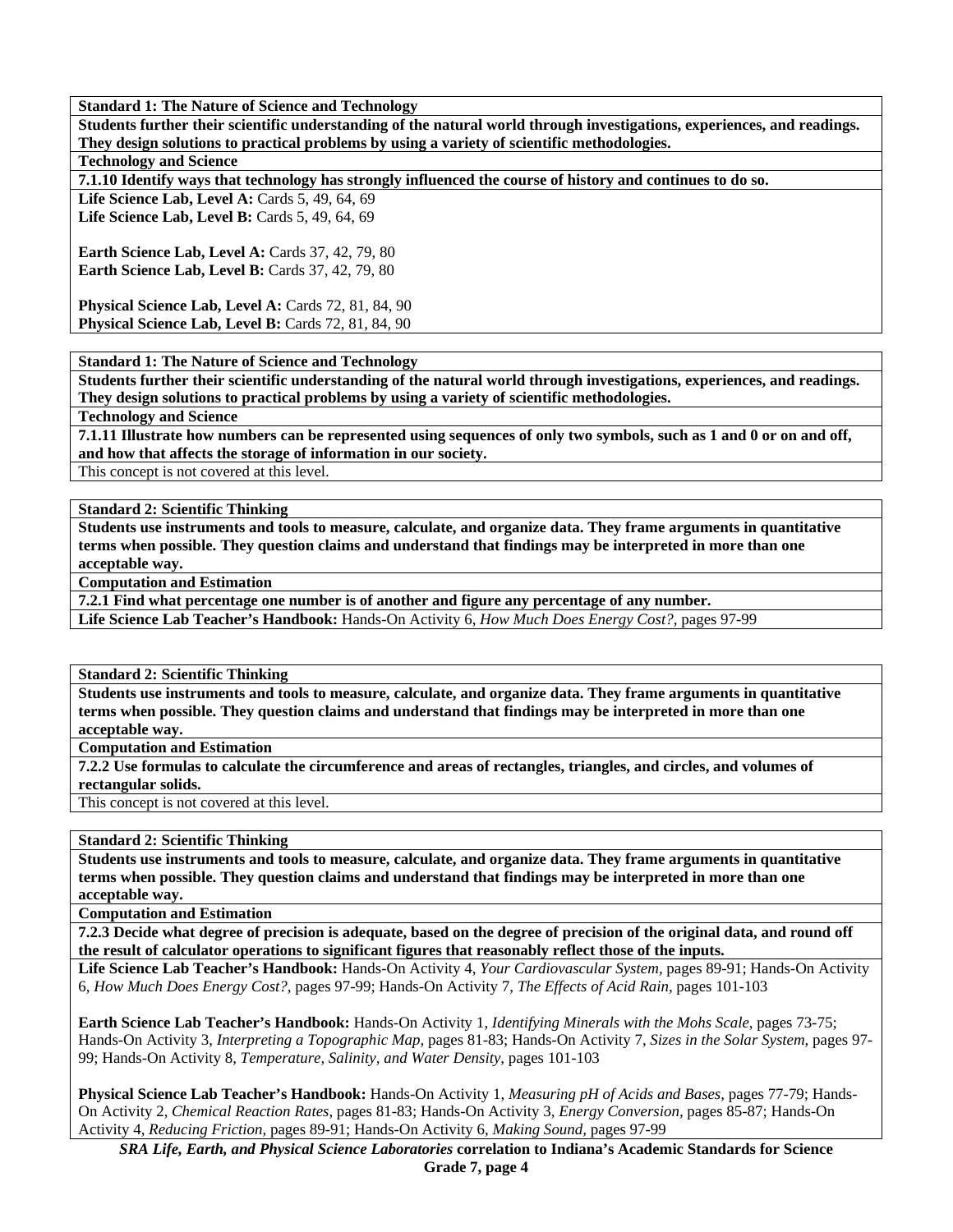**Standard 2: Scientific Thinking** 

**Students use instruments and tools to measure, calculate, and organize data. They frame arguments in quantitative terms when possible. They question claims and understand that findings may be interpreted in more than one acceptable way.** 

**Computation and Estimation** 

**7.2.4 Express numbers like 100, 1,000, and 1,000,000 as powers of 10.** 

This concept is not covered at this level.

**Standard 2: Scientific Thinking** 

**Students use instruments and tools to measure, calculate, and organize data. They frame arguments in quantitative terms when possible. They question claims and understand that findings may be interpreted in more than one acceptable way.** 

**Computation and Estimation** 

**7.2.5 Estimate probabilities of outcomes in familiar situations, on the basis of history or the number of possible outcomes.** 

**Life Science Lab Teacher's Handbook:** Hands-On Activity 2, *Culturing Bacteria,* pages 81-83; Hands-On Activity 4, *Your Cardiovascular System,* pages 89-91; Hands-On Activity 6, *How Much Does Energy Cost?,* pages 97-99

**Earth Science Lab Teacher's Handbook:** Hands-On Activity 5, *What is in the Air?,* pages 89-91

**Physical Science Lab Teacher's Handbook:** Hands-On Activity 2, *Chemical Reaction Rates,* pages 81-83; Hands-On Activity 3, *Energy Conversion,* pages 85-87; Hands-On Activity 4, *Reducing Friction,* pages 89-91; Hands-On Activity 6, *Making Sound,* pages 97-99

**Standard 2: Scientific Thinking** 

**Students use instruments and tools to measure, calculate, and organize data. They frame arguments in quantitative terms when possible. They question claims and understand that findings may be interpreted in more than one acceptable way.** 

**Manipulations and Observation** 

**7.2.6 Read analog and digital meters on instruments used to make direct measurements of length, volume, weight, elapsed time, rates, or temperatures, and choose appropriate units.** 

**Life Science Lab Teacher's Handbook:** Hands-On Activity 4, *Your Cardiovascular System,* pages 89-91; Hands-On Activity 7, *The Effects of Acid Rain,* pages 101-103

**Earth Science Lab Teacher's Handbook:** Hands-On Activity 1, *Identifying Minerals with the Mohs Scale,* pages 73-75; Hands-On Activity 3, *Interpreting a Topographic Map,* pages 81-83; Hands-On Activity 7, *Sizes in the Solar System,* pages 97- 99; Hands-On Activity 8, *Temperature, Salinity, and Water Density,* pages 101-103

**Physical Science Lab Teacher's Handbook:** Hands-On Activity 1, *Measuring pH of Acids and Bases,* pages 77-79; Hands-On Activity 2, *Chemical Reaction Rates,* pages 81-83; Hands-On Activity 3, *Energy Conversion,* pages 85-87; Hands-On Activity 4, *Reducing Friction,* pages 89-91; Hands-On Activity 6, *Making Sound,* pages 97-99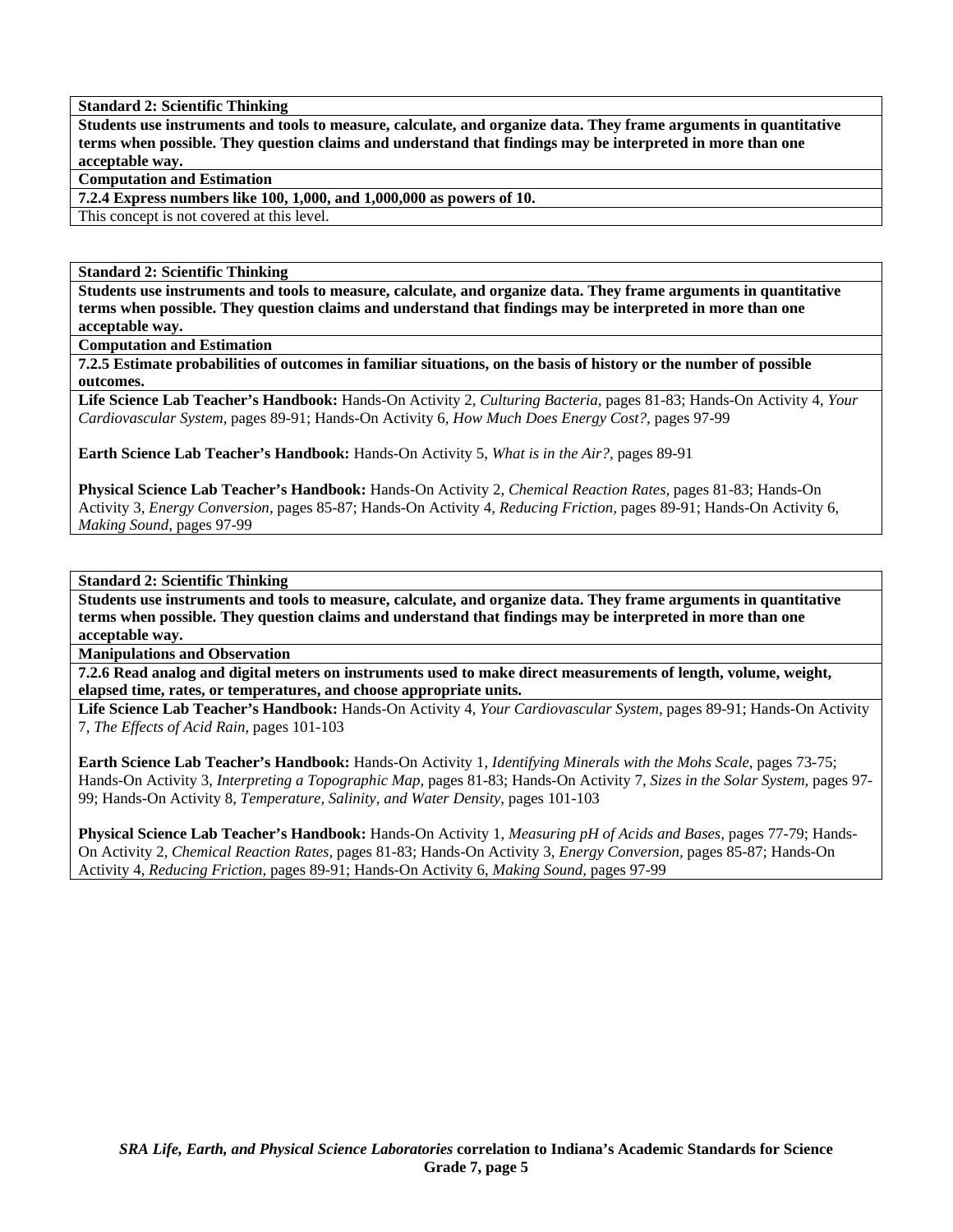**Standard 2: Scientific Thinking** 

**Students use instruments and tools to measure, calculate, and organize data. They frame arguments in quantitative terms when possible. They question claims and understand that findings may be interpreted in more than one acceptable way.** 

**Communication Skills** 

**7.2.7 Incorporate circle charts, bar and line graphs, diagrams, scatterplots, and symbols into writing, such as lab or research reports, to serve as evidence for claims and/or conclusions.** 

**Life Science Lab Teacher's Handbook:** Hands-On Activity 1, *Examining Cells,* pages 77-79; Hands-On Activity 2, *Culturing Bacteria,* pages 81-83; Hands-On Activity 3, *Investigating Arthropods,* pages 85-87; Hands-On Activity 4, *Your Cardiovascular System,* pages 89-91; Hands-On Activity 5, *Making Fossils,* pages 93-95; Hands-On Activity 6, *How Much Does Energy Cost?,* pages 97-99; Hands-On Activity 7, *The Effects of Acid Rain,* pages 101-103

**Earth Science Lab Teacher's Handbook:** Hands-On Activity 1, *Identifying Minerals with the Mohs Scale,* pages 73-75; Hands-On Activity 2, *Plate Boundaries in Action,* pages 77-79; Hands-On Activity 3, *Interpreting a Topographic Map,* pages 81-83; Hands-On Activity 4, *Using Sound Waves,* pages 85-87; Hands-On Activity 5, *What is in the Air?,* pages 89-91; Hands-On Activity 6, *Modeling a Tornado,* pages 93-95; Hands-On Activity 7, *Sizes in the Solar System,* pages 97-99; Hands-On Activity 8, *Temperature, Salinity, and Water Density,* pages 101-103

**Physical Science Lab Teacher's Handbook:** Hands-On Activity 1, *Measuring pH of Acids and Bases,* pages 77-79; Hands-On Activity 2, *Chemical Reaction Rates,* pages 81-83; Hands-On Activity 3, *Energy Conversion,* pages 85-87; Hands-On Activity 4, *Reducing Friction,* pages 89-91; Hands-On Activity 5, *Making a Potato Battery,* pages 93-95; Hands-On Activity 6, *Making Sound,* pages 97-99

**Classroom Resource CD-ROM:** Writing Strategy 1-30

**Standard 2: Scientific Thinking** 

**Students use instruments and tools to measure, calculate, and organize data. They frame arguments in quantitative terms when possible. They question claims and understand that findings may be interpreted in more than one acceptable way.** 

**Critical Response Skills** 

**7.2.8 Question claims based on vague attributes, such as "Leading doctors say…," or on statements made by celebrities or others outside the area or their particular expertise.** 

This concept is not covered at this level.

**Standard 3: The Physical Setting** 

**Students collect and organize data to identify relationships between physical objects, events, and processes. They use logical reasoning to question their own ideas as new information challenges their conceptions of the natural world. The Universe** 

**7.3.1 Recognize and describe that the sun is a medium-sized star located near the edge of a disk-shaped galaxy of stars and that the universe contains many billions of galaxies and each galaxy contains many billions of stars.** 

**Earth Science Lab, Level A: Cards 67, 68, 75, 76, 77 Earth Science Lab, Level B: Cards 67, 68, 75, 76, 77** 

**Standard 3: The Physical Setting** 

**Students collect and organize data to identify relationships between physical objects, events, and processes. They use logical reasoning to question their own ideas as new information challenges their conceptions of the natural world. The Universe** 

**7.3.2 Recognize and describe that the sun is many thousands of times closer to Earth than any other star, allowing light from the sun to reach Earth in a few minutes. Note that this may be compared to time spans of longer than a year for all other stars.** 

**Earth Science Lab, Level A: Cards 67, 68, 74, 75 Earth Science Lab, Level B: Cards 67, 68, 74, 75**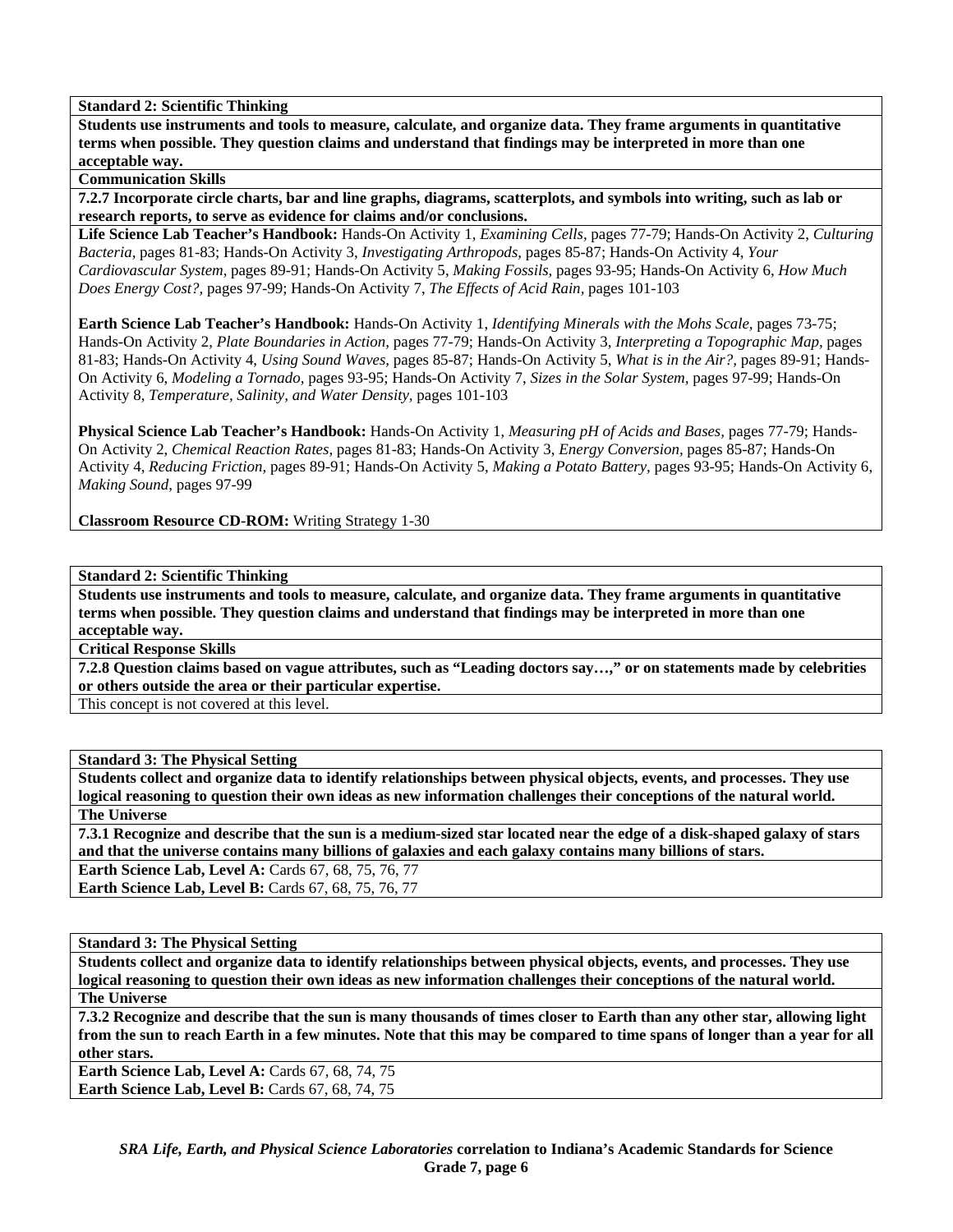**Students collect and organize data to identify relationships between physical objects, events, and processes. They use logical reasoning to question their own ideas as new information challenges their conceptions of the natural world. Earth and the Processes That Shape It** 

**7.3.3 Describe how climates sometimes have changed abruptly in the past as a result of changes in Earth's crust, such as volcanic eruptions or impacts of huge rocks from space.** 

**Earth Science Lab, Level A: Cards 15, 17, 60, 61, 73 Earth Science Lab, Level B: Cards 15, 17, 60, 61, 73** 

**Standard 3: The Physical Setting** 

**Students collect and organize data to identify relationships between physical objects, events, and processes. They use logical reasoning to question their own ideas as new information challenges their conceptions of the natural world.** 

**Earth and the Processes That Shape It** 

**7.3.4 Explain how heat flow and movement of material within Earth causes earthquakes and volcanic eruptions and creates mountains and ocean basins.** 

**Earth Science Lab, Level A: Cards 2, 9, 10, 11, 12, 13, 14, 15, 16, 17, 21, 88 Earth Science Lab, Level B:** Cards 2, 9, 10, 11, 12, 13, 14, 15, 16, 17, 21, 88

**Standard 3: The Physical Setting** 

**Students collect and organize data to identify relationships between physical objects, events, and processes. They use logical reasoning to question their own ideas as new information challenges their conceptions of the natural world.** 

**Earth and the Processes That Shape It** 

**7.3.5 Recognize and explain that heat energy carried by ocean currents has a strong influence on climate around the world.** 

**Earth Science Lab, Level A: Cards 41, 57, 58, 87 Earth Science Lab, Level B: Cards 41, 57, 58, 87** 

**Standard 3: The Physical Setting** 

**Students collect and organize data to identify relationships between physical objects, events, and processes. They use logical reasoning to question their own ideas as new information challenges their conceptions of the natural world.** 

**Earth and the Processes That Shape It** 

**7.3.6 Describe how gas and dust from large volcanoes can change the atmosphere.** 

**Earth Science Lab, Level A: Card 17** 

**Earth Science Lab, Level B: Card 17** 

**Standard 3: The Physical Setting** 

**Students collect and organize data to identify relationships between physical objects, events, and processes. They use logical reasoning to question their own ideas as new information challenges their conceptions of the natural world. Earth and the Processes That Shape It** 

**7.3.7 Give examples of some changes in Earth's surface that are abrupt, such as earthquakes and volcanic eruptions, and some changes that happen very slowly, such as uplift and wearing down of mountains and the action of glaciers.** 

**Earth Science Lab, Level A:** Cards 10, 11, 12, 13, 14, 15, 16, 17, 22, 24, 25, 26, 27, 28, 88 **Earth Science Lab, Level B:** Cards 10, 11, 12, 13, 14, 15, 16, 17, 22, 24, 25, 26, 27, 28, 88

**Earth Science Lab Teacher's Handbook:** Hands-On Activity 2, *Plate Boundaries in Action,* pages 77-79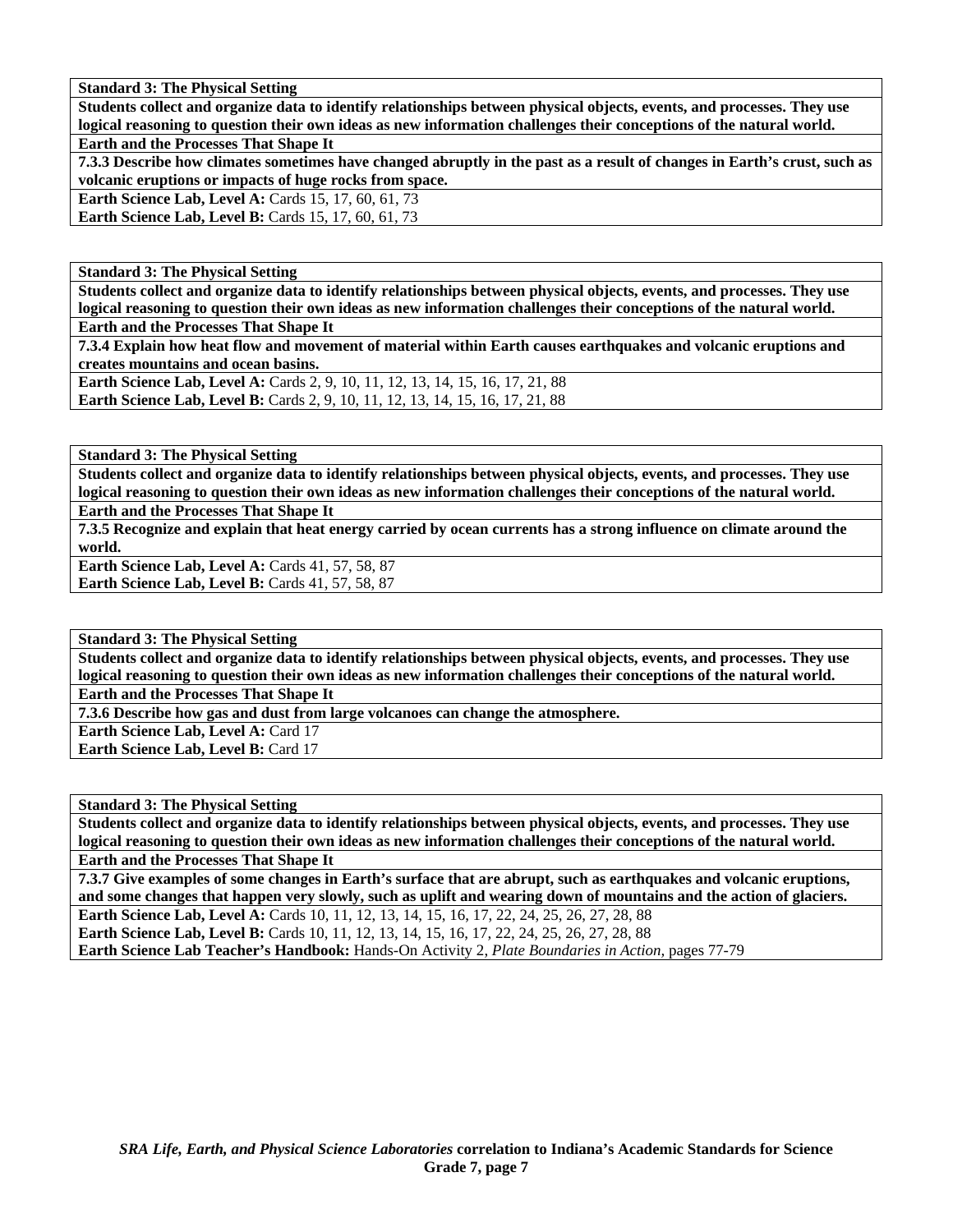**Students collect and organize data to identify relationships between physical objects, events, and processes. They use logical reasoning to question their own ideas as new information challenges their conceptions of the natural world.** 

**Earth and the Processes That Shape It** 

**7.3.8 Describe how sediments of sand and smaller particles, sometimes containing the remains of organisms, are gradually buried and are cemented together by dissolved minerals to form solid rock again.** 

**Earth Science Lab, Level A: Cards 7, 9** 

**Earth Science Lab, Level B: Cards 7, 9** 

**Standard 3: The Physical Setting** 

**Students collect and organize data to identify relationships between physical objects, events, and processes. They use logical reasoning to question their own ideas as new information challenges their conceptions of the natural world. Earth and the Processes That Shape It** 

**7.3.9 Explain that sedimentary rock, when buried deep enough, may be reformed by pressure and heat, perhaps melting and recrystallizing into different kinds of rock. Describe that these reformed rock layers may be forced up again to become land surface and even mountains, and subsequently erode.** 

**Earth Science Lab, Level A:** Cards 6, 7, 8, 9, 17, 21, 24, 25, 26, 27, 28 **Earth Science Lab, Level B:** Cards 6, 7, 8, 9, 17, 21, 24, 25, 26, 27, 28

**Standard 3: The Physical Setting** 

**Students collect and organize data to identify relationships between physical objects, events, and processes. They use logical reasoning to question their own ideas as new information challenges their conceptions of the natural world. Earth and the Processes That Shape It** 

**7.3.10 Explain how the thousands of layers of sedimentary rock can confirm the long history of the changing surface of Earth and the changing life forms whose remains are found in successive layers, although the youngest layers are not always found on top, because of folding, breaking, and uplifting of layers.** 

Life Science Lab, Level A: Card 67

Life Science Lab, Level B: Card 67

**Earth Science Lab, Level A: Cards 7, 9, 14, 30, 34 Earth Science Lab, Level B: Cards 7, 9, 14, 30, 34** 

**Standard 3: The Physical Setting** 

**Students collect and organize data to identify relationships between physical objects, events, and processes. They use logical reasoning to question their own ideas as new information challenges their conceptions of the natural world. Matter and Energy** 

**7.3.11 Explain that the sun loses energy by emitting light. Note that only a tiny fraction of that light reaches Earth. Understand that the sun's energy arrives as light with a wide range of wavelengths, consisting of visible light and infrared and ultraviolet radiation.** 

**Earth Science Lab, Level A: Card 67 Earth Science Lab, Level B: Card 67** 

**Physical Science Lab, Level A: Cards 82, 83, 85** Physical Science Lab, Level B: Cards 82, 83, 85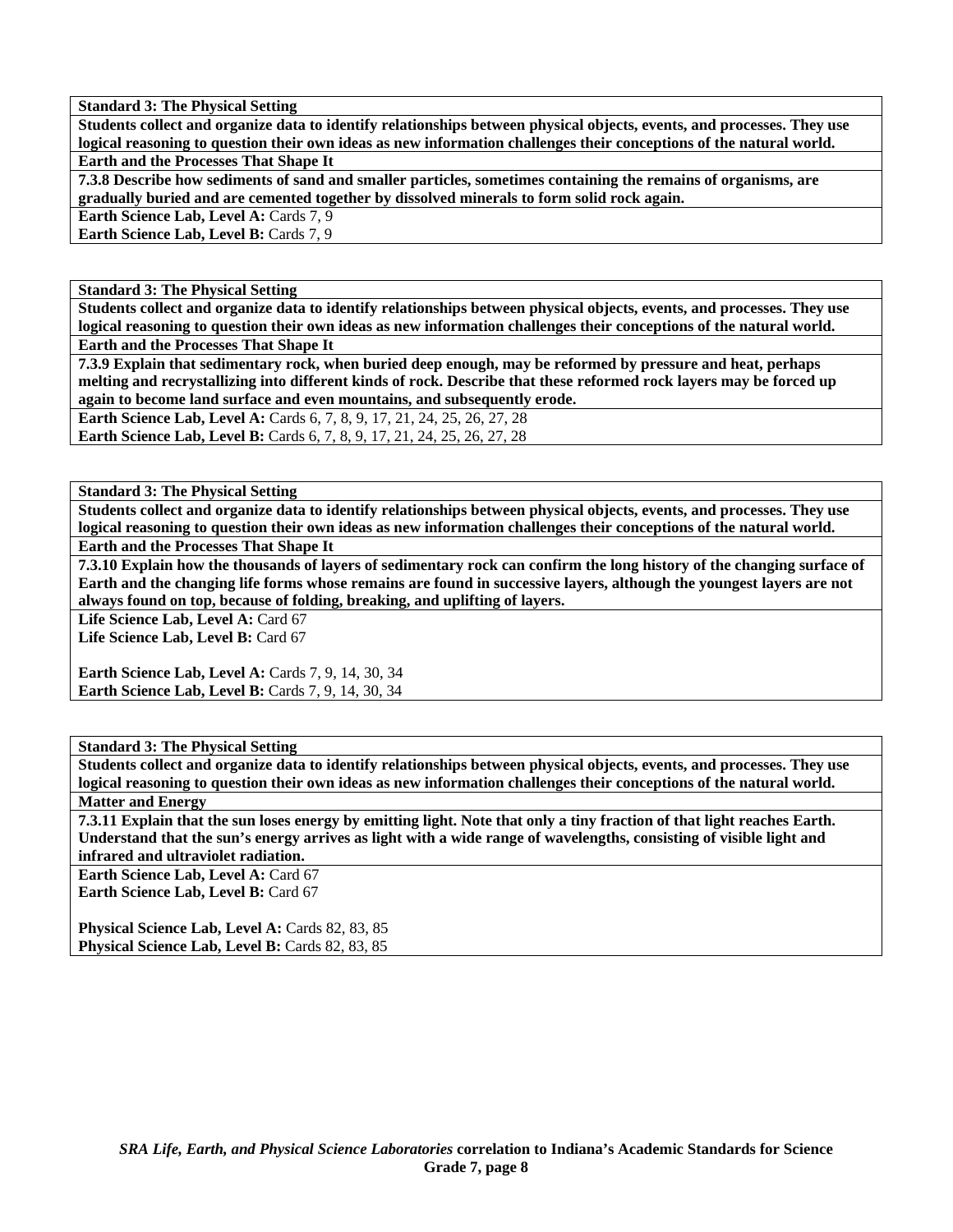**Students collect and organize data to identify relationships between physical objects, events, and processes. They use logical reasoning to question their own ideas as new information challenges their conceptions of the natural world. Matter and Energy** 

**7.3.12 Investigate how the temperature and acidity of a solution influences reaction rates, such as those resulting in food spoilage.** 

**Physical Science Lab, Level A: Cards 9, 27, 28, 29, 30** 

**Physical Science Lab, Level B: Cards 9, 27, 28, 29, 30** 

**Physical Science Lab Teacher's Handbook:** Hands-On Activity 2, *Chemical Reaction Rates,* pages 81-83

**Standard 3: The Physical Setting** 

**Students collect and organize data to identify relationships between physical objects, events, and processes. They use logical reasoning to question their own ideas as new information challenges their conceptions of the natural world. Matter and Energy** 

**7.3.13 Explain that many substances dissolve in water. Understand that the presence of these substances often affects the rates of reactions that are occurring in the water as compared to the same reactions occurring in the water in the absence of the substances.** 

Physical Science Lab, Level A: Cards 12, 29 Physical Science Lab, Level B: Cards 12, 29

**Standard 3: The Physical Setting** 

**Students collect and organize data to identify relationships between physical objects, events, and processes. They use logical reasoning to question their own ideas as new information challenges their conceptions of the natural world.** 

**Matter and Energy** 

**7.3.14 Explain that energy in the form of heat is almost always one of the products of an energy transformation, such as in the examples of exploding stars, biological growth, the operation of machines, and the motion of people.** 

Life Science Lab, Level A: Cards 1, 9, 17, 44, 45, 46

Life Science Lab, Level B: Cards 1, 9, 17, 44, 45, 46

**Earth Science Lab, Level A: Cards 38, 76** Earth Science Lab, Level B: Cards 38, 76

**Physical Science Lab, Level A:** Cards 28, 34, 37, 38, 41, 42, 45, 46, 49, 58, 66, 67, 71, 73, 83, 85 **Physical Science Lab, Level B:** Cards 28, 34, 37, 38, 41, 42, 45, 46, 49, 58, 66, 67, 71, 73, 83, 85

**Standard 3: The Physical Setting** 

**Students collect and organize data to identify relationships between physical objects, events, and processes. They use logical reasoning to question their own ideas as new information challenges their conceptions of the natural world. Matter and Energy** 

**7.3.15 Describe how electrical energy can be produced from a variety of energy sources and can be transformed into almost any other form of energy, such as light or heat.** 

**Physical Science Lab, Level A:** Cards 34, 38, 42, 46, 47, 48, 49, 68, 69, 70, 72, 73 **Physical Science Lab, Level B:** Cards 34, 38, 42, 46, 47, 48, 49, 68, 69, 70, 72, 73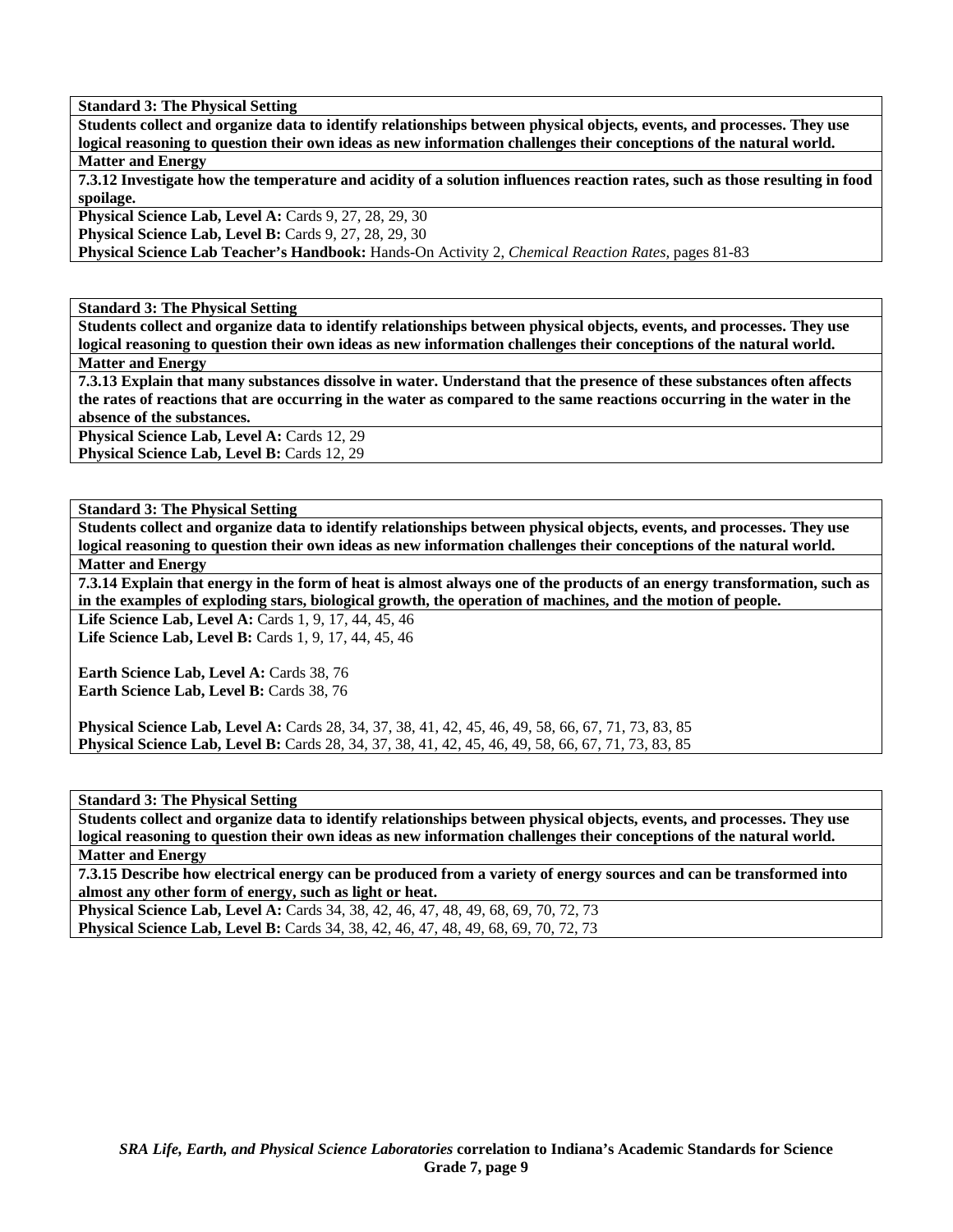**Students collect and organize data to identify relationships between physical objects, events, and processes. They use logical reasoning to question their own ideas as new information challenges their conceptions of the natural world. Matter and Energy** 

**7.3.16 Recognize and explain that different ways of obtaining, transforming, and distributing energy have different environmental consequences.** 

**Life Science Lab, Level A:** Cards 84, 87, 88, 89, 90

**Life Science Lab, Level B:** Cards 84, 87, 88, 89, 90

**Life Science Lab Teacher's Handbook:** Hands-On Activity 7, *The Effects of Acid Rain,* pages 101-103

**Earth Science Lab, Level A: Cards 37, 42, 59, 60, 61, 86 Earth Science Lab, Level B:** Cards 37, 42, 59, 60, 61, 86 **Earth Science Lab Teacher's Handbook:** Hands-On Activity 5, *What is in the Air?,* pages 89-91

**Physical Science Lab, Level A:** Cards 38, 46, 47, 48, 49 **Physical Science Lab, Level B:** Cards 38, 46, 47, 48, 49

**Standard 3: The Physical Setting** 

**Students collect and organize data to identify relationships between physical objects, events, and processes. They use logical reasoning to question their own ideas as new information challenges their conceptions of the natural world.** 

# **Forces of Nature**

**7.3.17 Investigate that an unbalanced force, acting on an object, changes its speed or path of motion or both, and know that if the force always acts toward the same center as the object moves, the object's path may curve into an orbit around the center.** 

**Physical Science Lab, Level A: Cards 54, 55, 56, 58, 59** 

**Physical Science Lab, Level B:** Cards 54, 55, 56, 58, 59

**Physical Science Lab Teacher's Handbook:** Hands-On Activity 4, *Reducing Friction,* pages 89-91

**Standard 3: The Physical Setting** 

**Students collect and organize data to identify relationships between physical objects, events, and processes. They use logical reasoning to question their own ideas as new information challenges their conceptions of the natural world. Forces of Nature** 

**7.3.18 Describe that light waves, sound waves, and other waves move at different speeds in different materials.** 

**Earth Science Lab, Level A: Card 16 Earth Science Lab, Level B: Card 16** 

**Physical Science Lab, Level A:** Cards 77, 78, 79, 80, 81, 82, 83, 85, 86, 87, 88 **Physical Science Lab, Level B:** Cards 77, 78, 79, 80, 81, 82, 83, 85, 86, 87, 88 **Physical Science Lab Teacher's Handbook:** Hands-On Activity 6, *Making Sound,* pages 97-99

**Standard 3: The Physical Setting** 

**Students collect and organize data to identify relationships between physical objects, events, and processes. They use logical reasoning to question their own ideas as new information challenges their conceptions of the natural world. Forces of Nature** 

**7.3.19 Explain that human eyes respond to a narrow range of wavelengths of the electromagnetic spectrum.** 

**Physical Science Lab, Level A: Cards 82, 85, 89** 

Physical Science Lab, Level B: Cards 82, 85, 89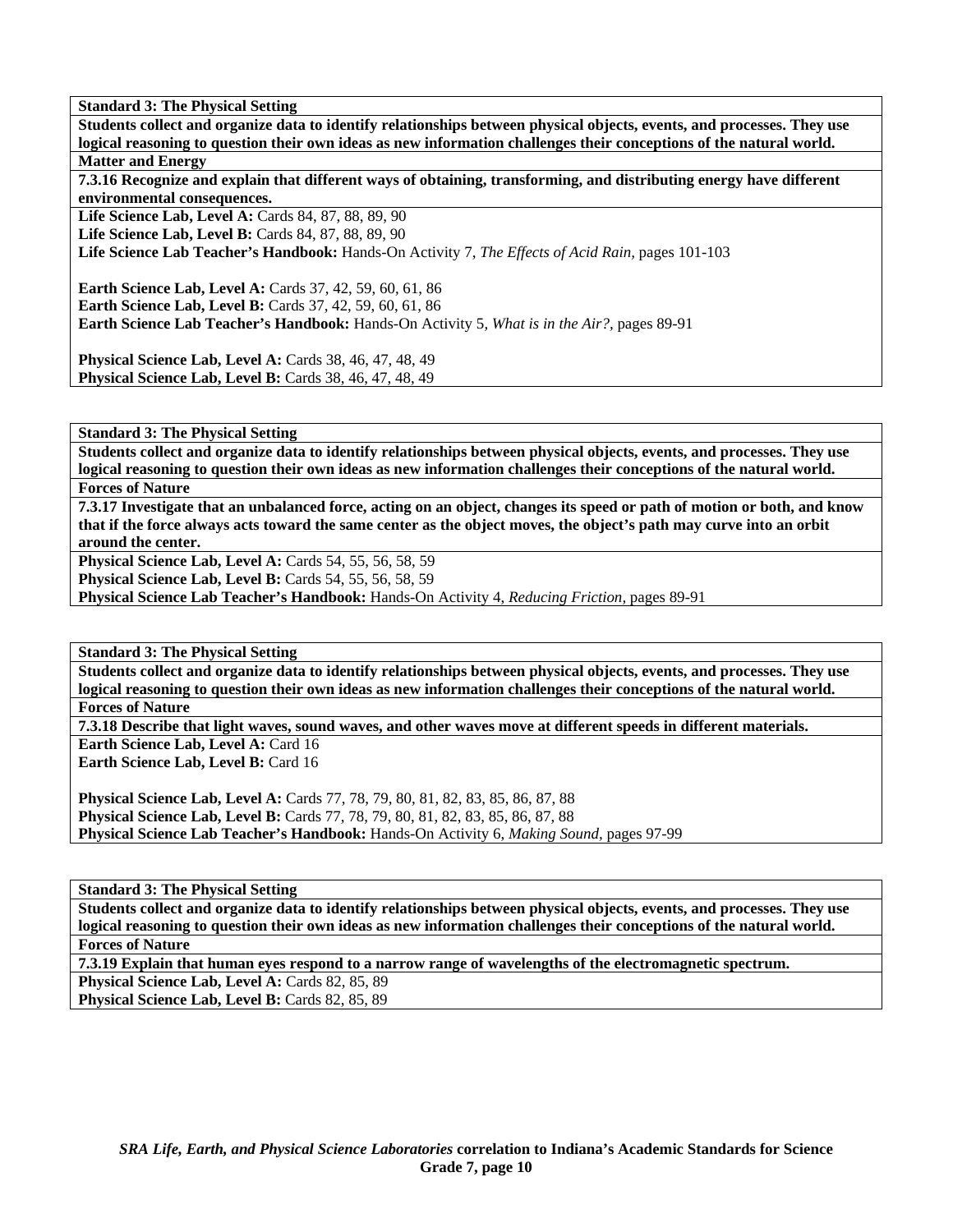**Students collect and organize data to identify relationships between physical objects, events, and processes. They use logical reasoning to question their own ideas as new information challenges their conceptions of the natural world. Forces of Nature** 

**7.3.20 Describe that something can be "seen" when light waves emitted or reflected by it enter the eye just as something can be "heard" when sound waves from it enter the ear.** 

**Physical Science Lab, Level A: Card 89** 

Physical Science Lab, Level B: Card 89

**Standard 4: The Living Environment** 

**Students begin to trace the flow of matter and energy through ecosystems. They recognize the fundamental difference between plants and animals and understand its base at the cellular level. Students distinguish species, particularly through an examination of internal structures and functions. They use microscopes to observe cells and recognize that cells function in similar ways in all organisms.** 

**Diversity of Life** 

**7.4.1 Explain that similarities among organisms are found in external and internal anatomical features, including specific characteristics at the cellular level, such as the number of chromosomes. Understand that these similarities are used to classify organisms since they may be used to infer the degree of relatedness among organisms.** 

Life Science Lab, Level A: Cards 1, 2, 3, 6, 7, 9, 11, 12, 13, 14, 15, 16, 17, 18, 19, 20, 21, 22, 25, 27, 28, 29, 30, 31, 32, 33, 34, 35, 36, 37, 38, 39, 40

Life Science Lab, Level B: Cards 1, 2, 3, 6, 7, 9, 11, 12, 13, 14, 15, 16, 17, 18, 19, 20, 21, 22, 25, 27, 28, 29, 30, 31, 32, 33, 34, 35, 36, 37, 38, 39, 40

**Life Science Lab Teacher's Handbook:** Hands-On Activity 1, *Examining Cells,* pages 77-79; Hands-On Activity 2, *Culturing Bacteria,* pages 81-83; Hands-On Activity 3, *Investigating Arthropods,* pages 85-87

**Standard 4: The Living Environment** 

**Students begin to trace the flow of matter and energy through ecosystems. They recognize the fundamental difference between plants and animals and understand its base at the cellular level. Students distinguish species, particularly through an examination of internal structures and functions. They use microscopes to observe cells and recognize that cells function in similar ways in all organisms.** 

**Diversity of Life** 

**7.4.2 Describe that all organisms, including the human species, are part of and depend on two main interconnected global food webs, the ocean food web and the land food web.** 

Life Science Lab, Level A: Cards 16, 17, 76, 77

Life Science Lab, Level B: Cards 16, 17, 76, 77

**Life Science Lab Teacher's Handbook:** Hands-On Activity 6, *How Much Does Energy Cost?,* pages 97-99

**Earth Science Lab, Level A: Card 89 Earth Science Lab, Level B: Card 89** 

**Standard 4: The Living Environment** 

**Students begin to trace the flow of matter and energy through ecosystems. They recognize the fundamental difference between plants and animals and understand its base at the cellular level. Students distinguish species, particularly through an examination of internal structures and functions. They use microscopes to observe cells and recognize that cells function in similar ways in all organisms.** 

**Diversity of Life** 

**7.4.3 Explain how, in sexual reproduction, a single specialized cell from a female merges with a specialized cell from a male and this fertilized eggs carries genetic information from each parent and multiplies to form the complete organism.** 

Life Science Lab, Level A: Cards 58, 61, 62, 63 **Life Science Lab, Level B:** Cards 58, 61, 62, 63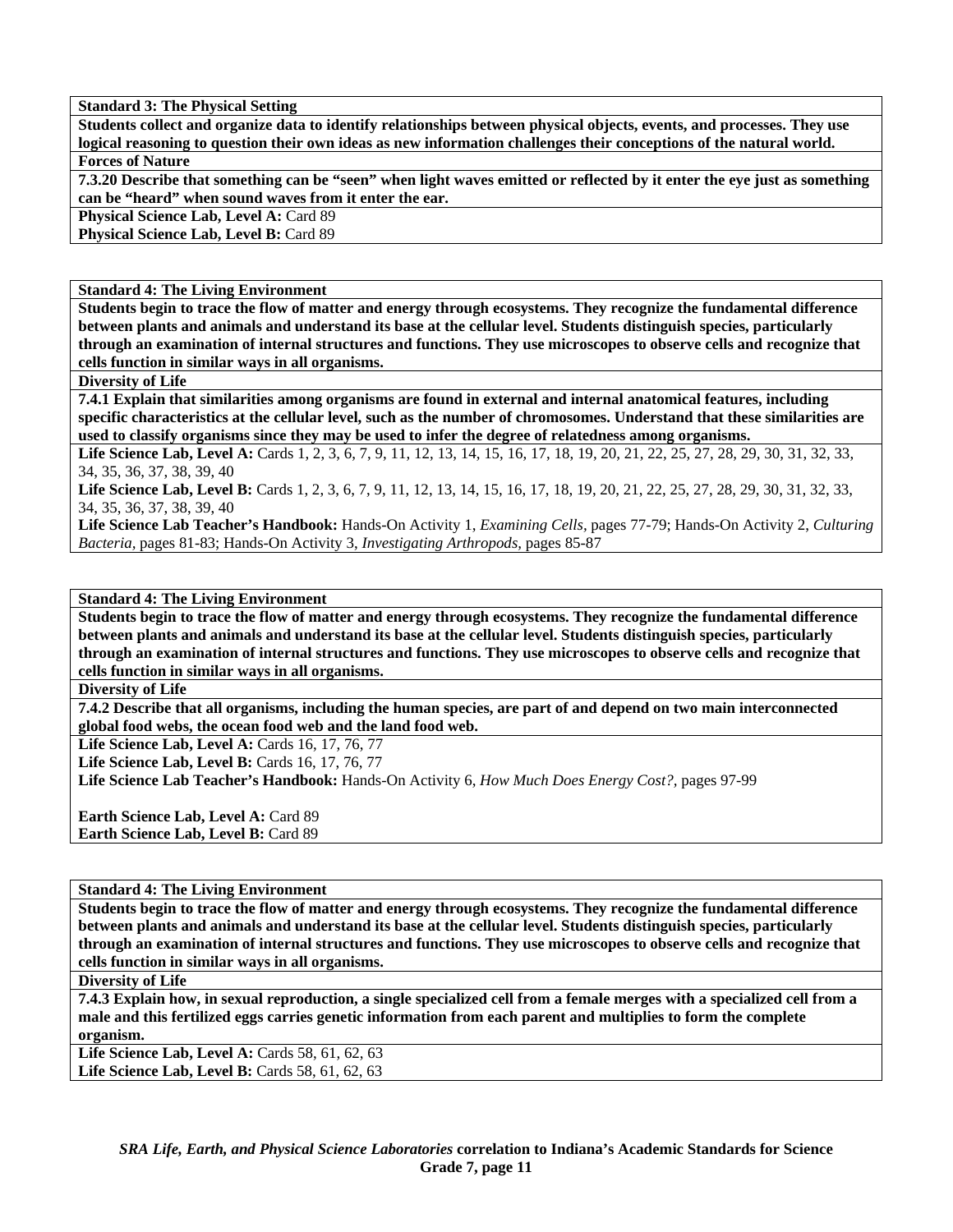**Students begin to trace the flow of matter and energy through ecosystems. They recognize the fundamental difference between plants and animals and understand its bass at the cellular level. Students distinguish species, particularly through an examination of internal structures and functions. They use microscopes to observe cells and recognize that cells function in similar ways in all organisms.** 

# **Diversity of Life**

**7.4.4 Explain that cells continually divide to make more cells for growth and repair and that various organs and tissues function to serve the needs of cells for food, air, and waste removal.** 

**Life Science Lab, Level A:** Cards 10, 47, 48, 50, 51, 52, 60

Life Science Lab, Level B: Cards 10, 47, 48, 50, 51, 52, 60

**Standard 4: The Living Environment** 

**Students begin to trace the flow of matter and energy through ecosystems. They recognize the fundamental difference between plants and animals and understand its bass at the cellular level. Students distinguish species, particularly through an examination of internal structures and functions. They use microscopes to observe cells and recognize that cells function in similar ways in all organisms.** 

**Diversity of Life** 

**7.4.5 Explain that the basic functions of organisms, such as extracting energy from food and getting rid of wastes, are carried out within the cell and understand that the way in which cells function is similar in all organisms.** 

**Life Science Lab, Level A: Cards 5, 6, 7, 8, 9, 10** 

**Life Science Lab, Level B:** Cards 5, 6, 7, 8, 9, 10

**Life Science Lab Teacher's Handbook:** Hands-On Activity 1, *Examining Cells,* pages 77-79

**Standard 4: The Living Environment** 

**Students begin to trace the flow of matter and energy through ecosystems. They recognize the fundamental difference between plants and animals and understand its bass at the cellular level. Students distinguish species, particularly through an examination of internal structures and functions. They use microscopes to observe cells and recognize that cells function in similar ways in all organisms.** 

**Interdependence of Life and Evolution** 

**7.4.6 Explain how food provides the fuel and the building material for all organisms.** 

**Life Science Lab, Level A: Cards 1, 9, 46, 76, 77** 

**Life Science Lab, Level B:** Cards 1, 9, 46, 76, 77

**Standard 4: The Living Environment** 

**Students begin to trace the flow of matter and energy through ecosystems. They recognize the fundamental difference between plants and animals and understand its bass at the cellular level. Students distinguish species, particularly through an examination of internal structures and functions. They use microscopes to observe cells and recognize that cells function in similar ways in all organisms.** 

**Interdependence of Life and Evolution** 

**7.4.7 Describe how plants use the energy from light to make sugars from carbon dioxide and water to produce food that can be used immediately or stored for later use.** 

**Life Science Lab, Level A: Cards 7, 9, 16, 17, 76 Life Science Lab, Level B: Cards 7, 9, 16, 17, 76** 

**Standard 4: The Living Environment** 

**Students begin to trace the flow of matter and energy through ecosystems. They recognize the fundamental difference between plants and animals and understand its bass at the cellular level. Students distinguish species, particularly through an examination of internal structures and functions. They use microscopes to observe cells and recognize that cells function in similar ways in all organisms.** 

**Interdependence of Life and Evolution** 

**7.4.8 Describe how organisms that eat plants break down the plant structures to produce the materials and energy that they need to survive, and in turn, how they are consumed by other organisms.** 

Life Science Lab, Level A: Cards 13, 76, 77

Life Science Lab, Level B: Cards 13, 76, 77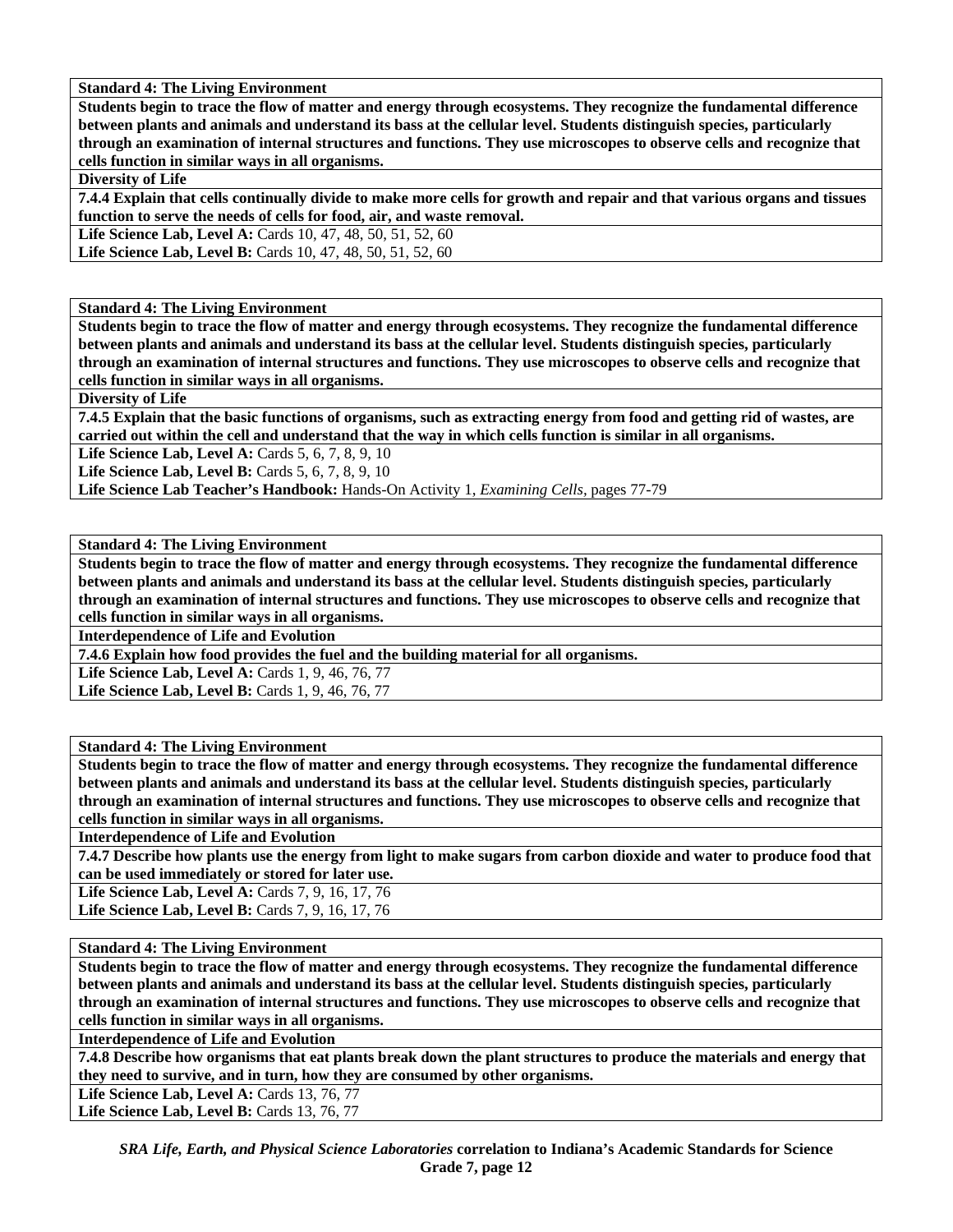**Students begin to trace the flow of matter and energy through ecosystems. They recognize the fundamental difference between plants and animals and understand its bass at the cellular level. Students distinguish species, particularly through an examination of internal structures and functions. They use microscopes to observe cells and recognize that cells function in similar ways in all organisms.** 

**Interdependence of Life and Evolution** 

**7.4.9 Understand and explain that as any population of organisms grows, it is held in check by one or more environmental factors. These factors could result in depletion of food or nesting sites and/or increased loss to increased numbers of predators or parasites. Give examples of some consequences of this.** 

Life Science Lab, Level A: Cards 72, 73, 74, 75

Life Science Lab, Level B: Cards 72, 73, 74, 75

### **Standard 4: The Living Environment**

**Students begin to trace the flow of matter and energy through ecosystems. They recognize the fundamental difference between plants and animals and understand its bass at the cellular level. Students distinguish species, particularly through an examination of internal structures and functions. They use microscopes to observe cells and recognize that cells function in similar ways in all organisms.** 

**Human Identify** 

**7.4.10 Describe how technologies having to do with food production, sanitation, and disease prevention have dramatically changed how people live and work and have resulted in changes in factors that affect the growth of human population.** 

Life Science Lab, Level A: Cards 11, 12, 13, 14, 15, 45, 46, 47, 49, 51 Life Science Lab, Level B: Cards 11, 12, 13, 14, 15, 45, 46, 47, 49, 51

#### **Standard 4: The Living Environment**

**Students begin to trace the flow of matter and energy through ecosystems. They recognize the fundamental difference between plants and animals and understand its bass at the cellular level. Students distinguish species, particularly through an examination of internal structures and functions. They use microscopes to observe cells and recognize that cells function in similar ways in all organisms.** 

**Human Identify** 

**7.4.11 Explain that the amount of food energy (calories) a person requires varies with body weight, age, sex, activity level, and natural body efficiency. Understand that regular exercise is important to maintain a healthy heart/lung system, good muscle tone, and strong bone structure.** 

Life Science Lab, Level A: Cards 45, 46

Life Science Lab, Level B: Cards 45, 46

#### **Standard 4: The Living Environment**

**Students begin to trace the flow of matter and energy through ecosystems. They recognize the fundamental difference between plants and animals and understand its bass at the cellular level. Students distinguish species, particularly through an examination of internal structures and functions. They use microscopes to observe cells and recognize that cells function in similar ways in all organisms.** 

**Human Identify** 

**7.4.12 Explain that viruses, bacteria, fungi, and parasites may infect the human body and interfere with normal body functions. Recognize that a person can catch a cold many times because there are many varieties of cold viruses that cause similar symptoms.** 

**Life Science Lab, Level A:** Cards 11, 12, 13, 14, 15, 49 **Life Science Lab, Level B:** Cards 11, 12, 13, 14, 15, 49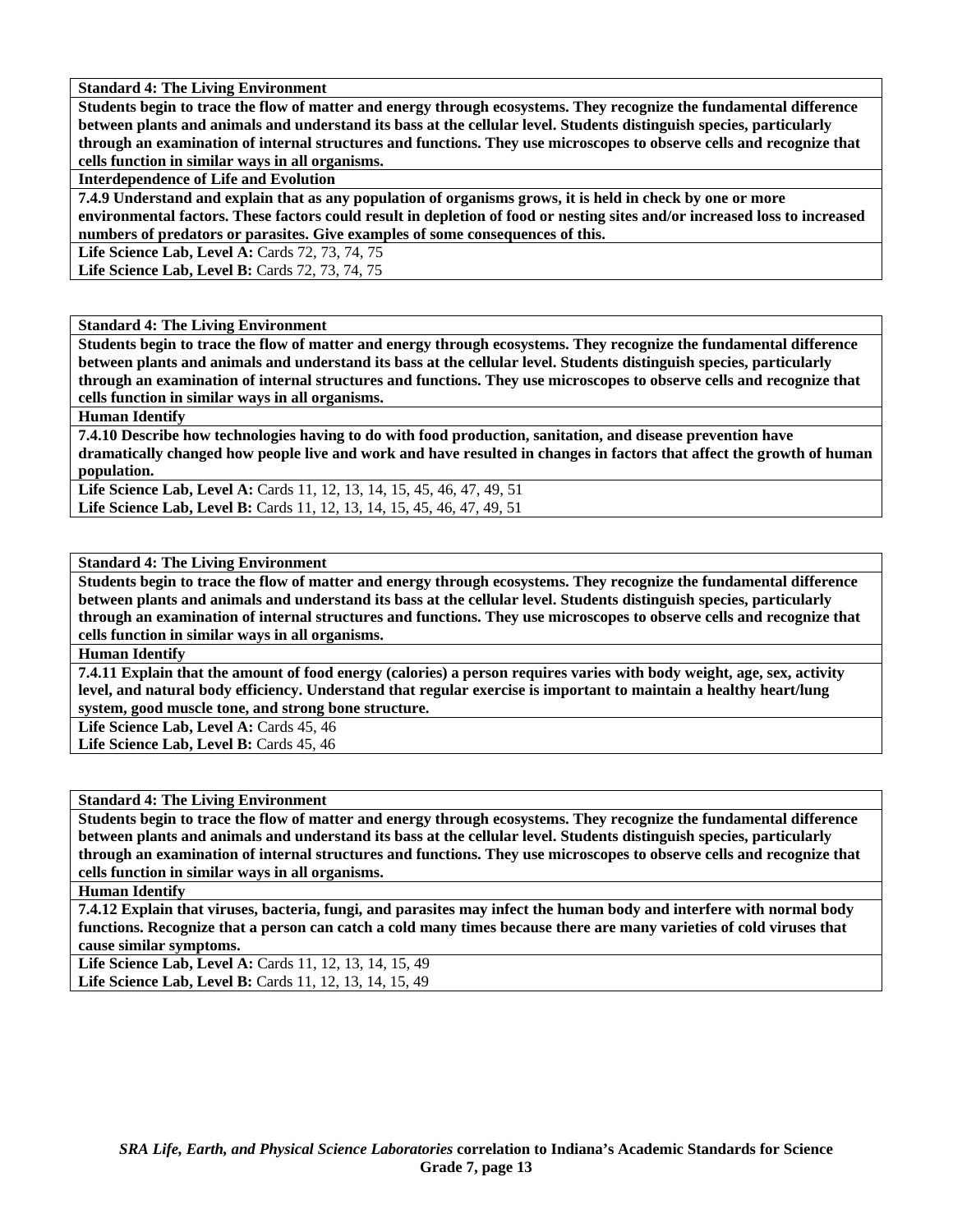**Students begin to trace the flow of matter and energy through ecosystems. They recognize the fundamental difference between plants and animals and understand its bass at the cellular level. Students distinguish species, particularly through an examination of internal structures and functions. They use microscopes to observe cells and recognize that cells function in similar ways in all organisms.** 

**Human Identify** 

**7.4.13 Explain that white blood cells engulf invaders or produce antibodies that attack invaders or mark the invaders for killing by other while blood cells. Know that the antibodies produced will remain and fight off subsequent invaders of the same kind.** 

Life Science Lab, Level A: Card 48 Life Science Lab, Level B: Card 48

**Standard 4: The Living Environment** 

**Students begin to trace the flow of matter and energy through ecosystems. They recognize the fundamental difference between plants and animals and understand its bass at the cellular level. Students distinguish species, particularly through an examination of internal structures and functions. They use microscopes to observe cells and recognize that cells function in similar ways in all organisms.** 

**Human Identify** 

**7.4.14 Explain that the environment may contain dangerous levels of substances that are harmful to human begins. Understand, therefore, that the good health of individuals requires monitoring the soil, air, and water as well as taking steps to keep them safe.** 

Life Science Lab, Level A: Cards 84, 87, 88, 89, 90

**Life Science Lab, Level B: Cards 84, 87, 88, 89, 90** 

**Life Science Lab Teacher's Handbook:** Hands-On Activity 7, *The Effects of Acid Rain,* pages 101-103

**Earth Science Lab, Level A: Cards 37, 42, 59, 86 Earth Science Lab, Level B: Cards 37, 42, 59, 86 Earth Science Lab Teacher's Handbook:** Hands-On Activity 5, *What is in the Air?,* pages 89-91

**Standard 5: The Mathematical World** 

**Students apply mathematics in scientific contexts. They use mathematical ideas, such as relations between operations, symbols, shapes in three dimensions, statistical relationships, and use of logical reasoning in the representation and synthesis of data.** 

**Numbers** 

**7.5.1 Demonstrate how a number line can be extended on the other side of zero to represent negative numbers and give examples of instances where it is useful.** 

**Shapes and Symbolic Relationships** 

**7.5.2 Illustrate how line can be parallel, perpendicular, or oblique.** 

These concepts are not covered at this level

**Standard 5: The Mathematical World** 

**Students apply mathematics in scientific contexts. They use mathematical ideas, such as relations between operations, symbols, shapes in three dimensions, statistical relationships, and use of logical reasoning in the representation and synthesis of data.** 

**Shapes and Symbolic Relationships** 

**7.5.3 Demonstrate how the scale chosen for a graph or drawing determines its interpretation.** 

**Life Science Lab Teacher's Handbook:** Hands-On Activity 1, *Examining Cells,* pages 77-79

**Earth Science Lab Teacher's Handbook:** Hands-On Activity 3, *Interpreting a Topographic Map,* pages 81-83; Hands-On Activity 7, *Sizes in the Solar System,* pages 97-99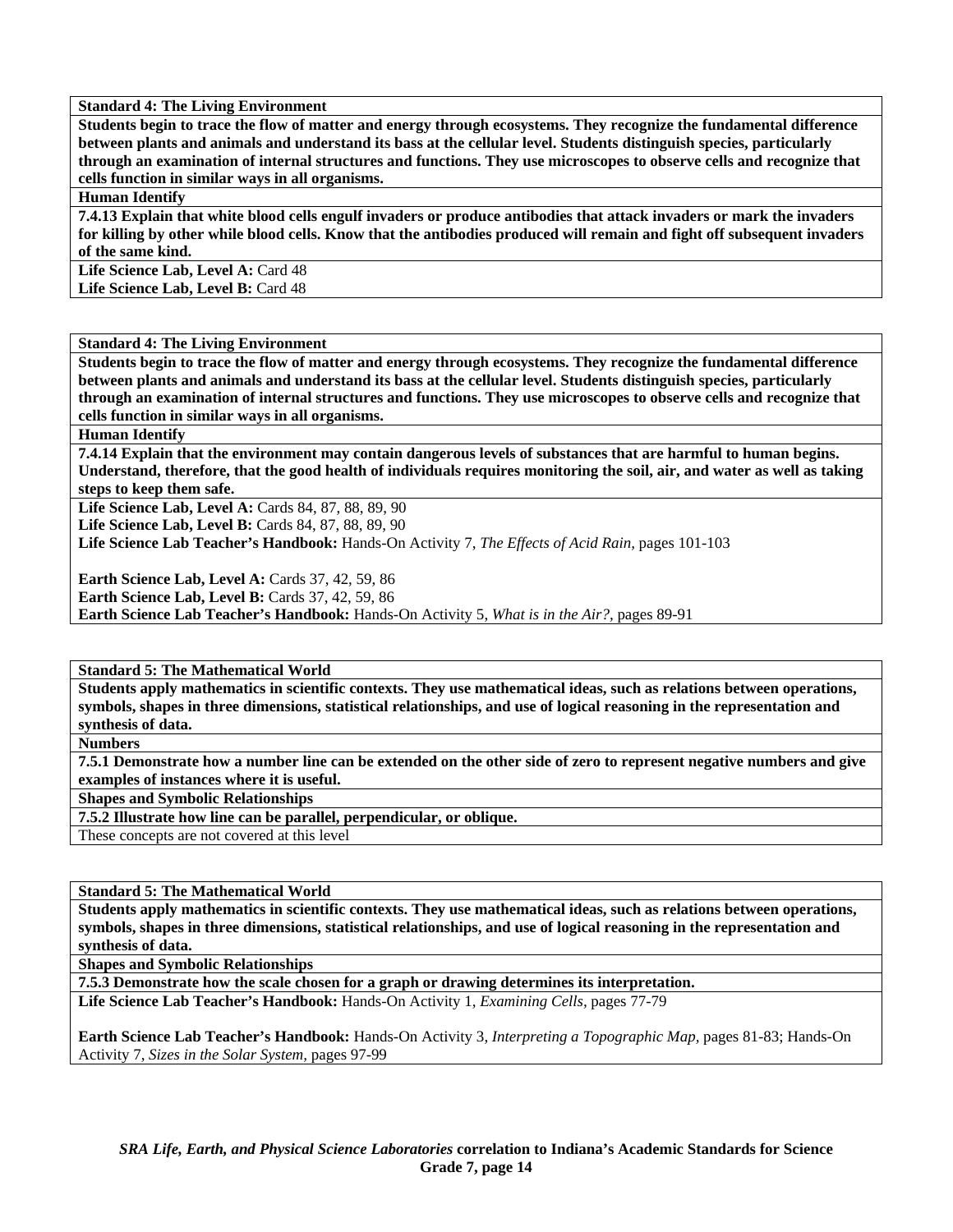#### **Standard 5: The Mathematical World**

**Students apply mathematics in scientific contexts. They use mathematical ideas, such as relations between operations, symbols, shapes in three dimensions, statistical relationships, and use of logical reasoning in the representation and synthesis of data.** 

**Reasoning and Uncertainty** 

**7.5.4 Describe that the larger the sample, the more accurately it represents the whole. Understand, however, that any sample can be poorly chosen and this will make it unrepresentative of the whole.** 

**Life Science Lab Teacher's Handbook:** Hands-On Activity 1, *Examining Cells,* pages 77-79; Hands-On Activity 2, *Culturing Bacteria,* pages 81-83

**Earth Science Lab Teacher's Handbook:** Hands-On Activity 5, *What is in the Air?,* pages 89-91

#### **Standard 6: Historical Perspectives**

**Students gain understanding of how the scientific enterprise operates through examples of historical events. Through the study of these events, they understand that new ideas are limited by the context in which they are conceived, are often rejected by the scientific establishment, sometimes spring from unexpected findings, and grow or transform slowly through the contributions of many different investigators.** 

**7.6.1 Understand and explain that throughout history, people have created explanations for disease. Note that some held that disease had spiritual causes, but that the most persistent biological theory over the centuries was that illness resulted from an imbalance in the body fluids. Realize that the introduction of germ theory by Louis Pasteur and others in the nineteenth century led to the modern understanding of how many diseases are caused by microorganisms, such as bacteria, viruses, yeasts, and parasites.** 

**7.6.2 Understand and explain that Louis Pasteur wanted to find out what caused milk and wine to spoil. Note that he demonstrated that spoilage and fermentation occur when microorganisms enter from the air, multiply rapidly, and produce waste products, with some desirable results, such as carbon dioxide in bread dough, and some undesirable, such as acetic acid in wine. Understand that after showing that spoilage could be avoided by keeping germs out or by destroying them with heat, Pasteur investigated animal diseases and showed that microorganisms were involved in many of them. Also note that other investigators later showed that specific kinds of germs caused specific diseases.**  These concepts are not covered at this level.

#### **Standard 6: Historical Perspectives**

**Students gain understanding of how the scientific enterprise operates through examples of historical events. Through the study of these events, they understand that new ideas are limited by the context in which they are conceived, are often rejected by the scientific establishment, sometimes spring from unexpected findings, and grow or transform slowly through the contributions of many different investigators.** 

**7.6.3 Understand and explain that Louis Pasteur found that infection by disease organisms (germs) caused the body to build up an immunity against subsequent infection by the same organisms. Realize that Pasteur then demonstrated more widely what Edward Jenner had shown for smallpox without understanding the underlying mechanism: that it was possible to produce vaccines that would induce the body to build immunity to a disease without actually causing the disease itself.** 

**Life Science Lab, Level A: Cards 11, 12, 49 Life Science Lab, Level B: Cards 11, 12, 49** 

#### **Standard 6: Historical Perspectives**

**Students gain understanding of how the scientific enterprise operates through examples of historical events. Through the study of these events, they understand that new ideas are limited by the context in which they are conceived, are often rejected by the scientific establishment, sometimes spring from unexpected findings, and grow or transform slowly through the contributions of many different investigators.** 

**7.6.4 Understand and describe that changes in health practices have resulted from the acceptance of the germ theory of disease. Realize that before germ theory, illness was treated by appeals to supernatural powers or by attempts to adjust body fluids through induced vomiting or bleeding. Note that the modern approach emphasizes sanitation, the safe handling of food and water, the pasteurization of milk, quarantine, and aseptic surgical techniques to keep germs out of the body; vaccinations to strengthen the body's immune system against subsequent infection by the same kind of microorganisms; and antibiotics and other chemicals and processes to destroy microorganisms.** 

Life Science Lab, Level A: Cards 11, 12, 49 **Life Science Lab, Level B: Cards 11, 12, 49** 

> *SRA Life, Earth, and Physical Science Laboratories* **correlation to Indiana's Academic Standards for Science Grade 7, page 15**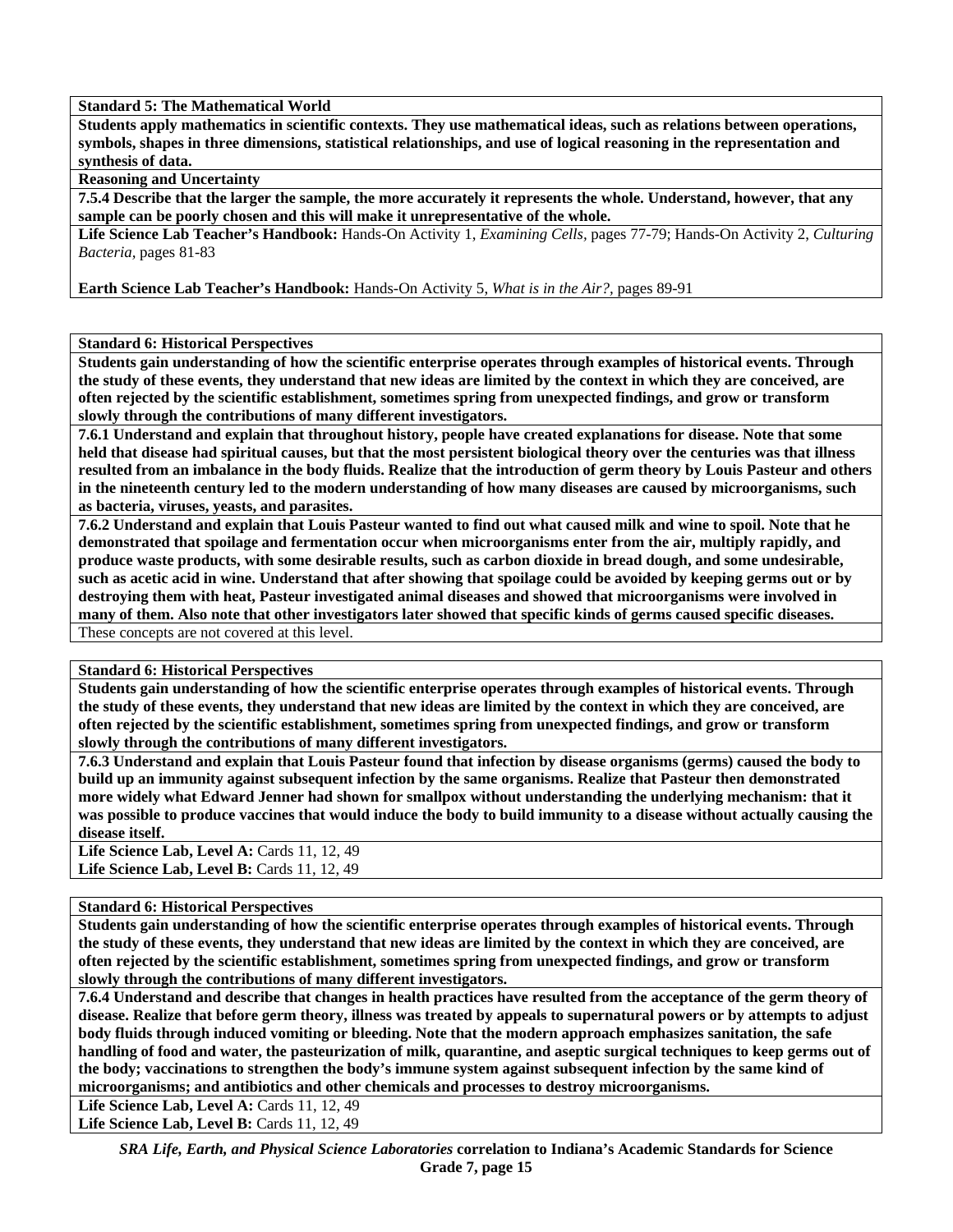**Students use mental and physical models to conceptualize processes. They recognize that many systems have feedback mechanisms that limit changes.** 

**Systems** 

**7.7.1 Explain that the output from one part of a system, which can include material, energy, or information, can become the input to other parts and this feedback can serve to control what goes on in the system as a whole.** 

Life Science Lab, Level A: Cards 9, 10, 13, 50, 51, 52, 58, 62, 63, 65, 66, 72, 73, 75, 76, 77, 78, 79, 80, 86, 87, 88, 89, 90 **Life Science Lab, Level B:** Cards 9, 10, 13, 50, 51, 52, 58, 62, 63, 65, 66, 72, 73, 75, 76, 77, 78, 79, 80, 86, 87, 88, 89, 90

**Earth Science Lab, Level A:** Cards 7, 8, 9, 10, 11, 12, 13, 14, 15, 17, 22, 23, 24, 25, 26, 27, 28, 35, 38, 39, 40, 41, 42, 44, 45, 46, 47, 48, 49, 59, 60, 61, 62, 66, 67, 68, 76, 78, 82, 83, 84, 86, 87, 88, 89, 90 Earth Science Lab, Level B: Cards 7, 8, 9, 10, 11, 12, 13, 14, 15, 17, 22, 23, 24, 25, 26, 27, 28, 35, 38, 39, 40, 41, 42, 44, 45,

**Physical Science Lab, Level A:** Cards 6, 7, 8, 9, 27, 28, 29, 30, 34, 36, 37, 38, 39, 40, 41, 42, 45, 46, 47, 48, 49, 66, 67, 68, 69, 70, 79, 80, 81, 84, 85, 87, 88, 89 **Physical Science Lab, Level B:** Cards 6, 7, 8, 9, 27, 28, 29, 30, 34, 36, 37, 38, 39, 40, 41, 42, 45, 46, 47, 48, 49, 66, 67, 68, 69,

70, 79, 80, 81, 84, 85, 87, 88, 89

46, 47, 48, 49, 59, 60, 61, 62, 66, 67, 68, 76, 78, 82, 83, 84, 86, 87, 88, 89, 90

**Standard 7: Common Themes** 

**Students use mental and physical models to conceptualize processes. They recognize that many systems have feedback mechanisms that limit changes.** 

**Models and Scale** 

**7.7.2 Use different models to represent the same thing, noting that the kind of model and its complexity should depend on its purpose.** 

**Life Science Lab Teacher's Handbook:** Hands-On Activity 4, *Your Cardiovascular System,* pages 89-91; Hands-On Activity 5, *Making Fossils,* pages 93-95; Hands-On Activity 6, *How Much Does Energy Cost?,* pages 97-99

**Earth Science Lab Teacher's Handbook:** Hands-On Activity 2, *Plate Boundaries in Action,* pages 77-79; Hands-On Activity 6, *Modeling a Tornado,* pages 93-95; Hands-On Activity 7, *Sizes in the Solar System,* pages 97-99

**Physical Science Lab Teacher's Handbook:** Hands-On Activity 5, *Making a Potato Battery,* pages 93-95; Hands-On Activity 6, *Making Sound,* pages 97-99

# **Standard 7: Common Themes**

**Students use mental and physical models to conceptualize processes. They recognize that many systems have feedback mechanisms that limit changes.** 

**Constancy and Change** 

**7.7.3 Describe how physical and biological systems tend to change until they reach equilibrium and remain that way unless their surroundings change.** 

Life Science Lab, Level A: Cards 8, 44, 47, 51, 57, 72, 80, 81, 82 **Life Science Lab, Level B:** Cards 8, 44, 47, 51, 57, 72, 80, 81, 82

**Earth Science Lab, Level A: Cards 11, 12, 13, 15, 17, 38, 39, 40, 41 Earth Science Lab, Level B:** Cards 11, 12, 13, 15, 17, 38, 39, 40, 41

**Physical Science Lab, Level A: Cards 7, 42, 43, 44, 53, 56, 75 Physical Science Lab, Level B:** Cards 7, 42, 43, 44, 53, 56, 75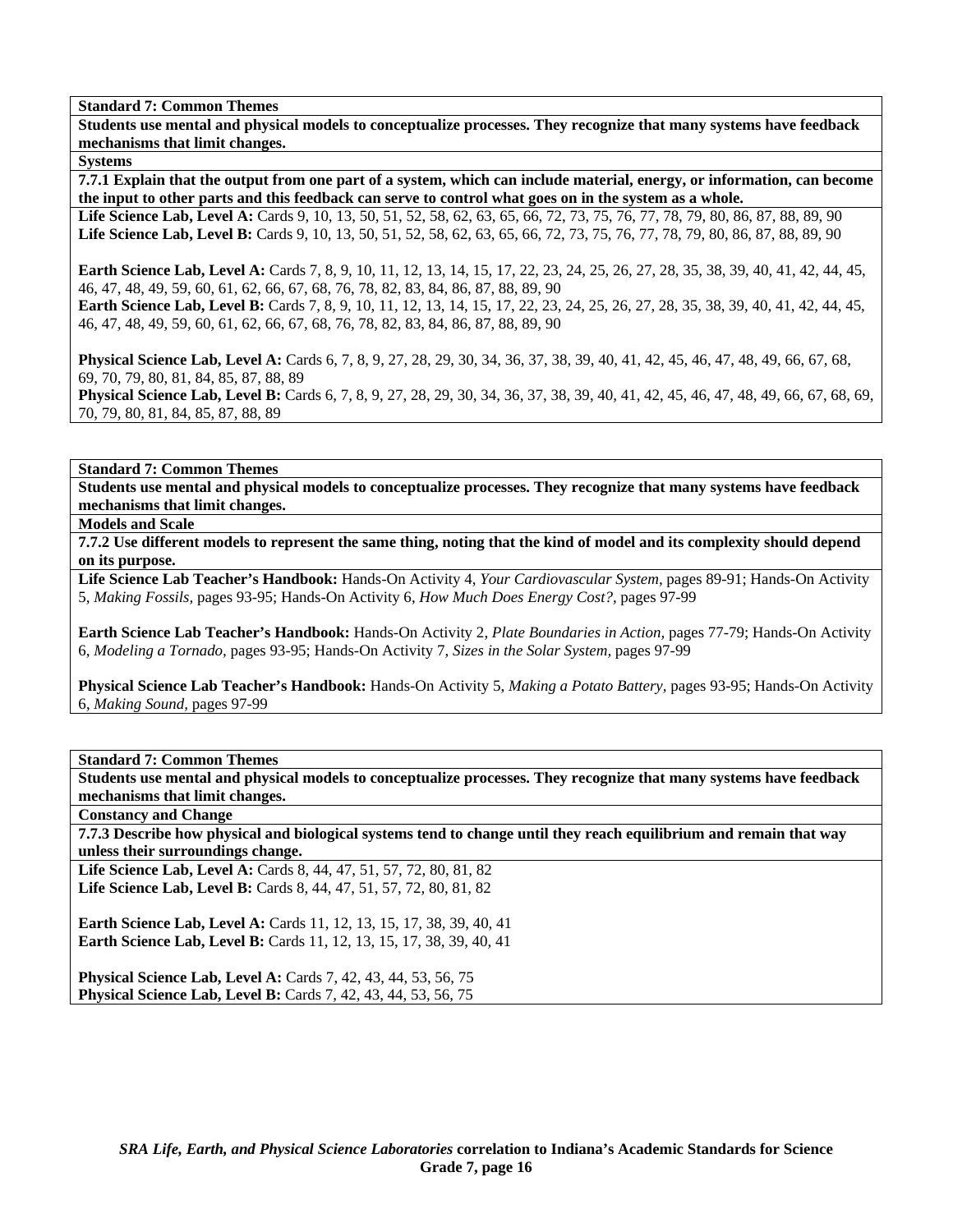**Students use mental and physical models to conceptualize processes. They recognize that many systems have feedback mechanisms that limit changes.** 

**Constancy and Change** 

**7.7.4 Use symbolic equations to show how the quantity of something changes over time or in response to changes in other quantities.** 

**Life Science Lab Teacher's Handbook:** Hands-On Activity 6, *How Much Does Energy Cost?,* pages 97-99

Earth Science Lab, Level A: Cards 19, 31, 74 Earth Science Lab, Level B: Cards 19, 31, 74

**Physical Science Lab, Level A: Cards 6, 7, 28, 51, 52, 57, 62, 65, 69, 72 Physical Science Lab, Level B:** Cards 6, 7, 28, 51, 52, 57, 62, 65, 69, 72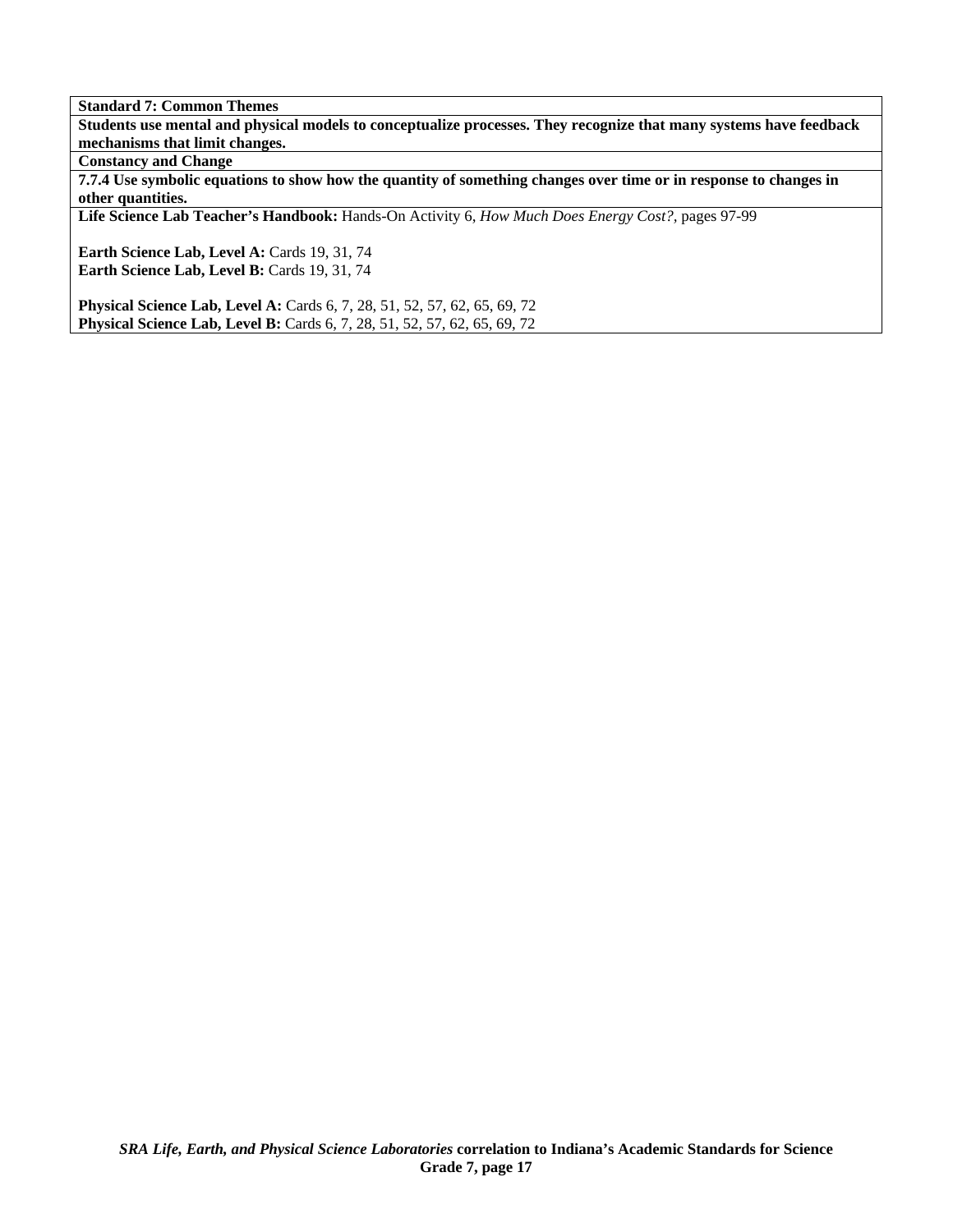# *SRA Life, Earth, and Physical Science Laboratories*  **correlation to Indiana's Academic Standards for Science Grade 8**

*SRA Life, Earth, and Physical Science Laboratories* provide core science content in an alternate reading format. Each *SRA Science Lab* contains 180 Science Cards covering key science concepts and vocabulary. Each lab covers 90 different science topics presented at two different reading levels to meet varied student abilities. The *Teacher's Handbook* includes hands-on inquiry activities as well as vocabulary building exercises. The *Classroom Resource CD-ROM* includes Writing Strategies in Science along with tests and vocabulary games.

**Standard 1: The Nature of Science and Technology** 

**Students design and carry out increasingly sophisticated investigations. They understand the reason for isolating and controlling variables in an investigation. They realize that scientific knowledge is subject to change as new evidence arises. They examine issues in the design and use of technology, including constraints, safeguards, and trade-offs.** 

**The Scientific View of the World** 

**8.1.1 Recognize that and describe how scientific knowledge is subject to modification as new information challenges prevailing theories and as a new theory leads to looking at old observations in a new way.** 

Life Science Lab, Level A: Cards 2, 5, 49, 64, 69 **Life Science Lab, Level B: Cards 2, 5, 49, 64, 69** 

**Earth Science Lab, Level A:** Cards 10, 20, 31, 51, 54, 68, 72, 78 **Earth Science Lab, Level B:** Cards 10, 20, 31, 51, 54, 68, 72, 78

**Physical Science Lab, Level A: Cards 3, 53, 59, 76 Physical Science Lab, Level B: Cards 3, 53, 59, 76** 

**Standard 1: The Nature of Science and Technology** 

**Students design and carry out increasingly sophisticated investigations. They understand the reason for isolating and controlling variables in an investigation. They realize that scientific knowledge is subject to change as new evidence arises. They examine issues in the design and use of technology, including constraints, safeguards, and trade-offs.** 

**The Scientific View of the World** 

**8.1.2. Recognize and explain that some matters cannot be examined usefully in a scientific way.** 

This concept is not covered at this level.

**Standard 1: The Nature of Science and Technology** 

**Students design and carry out increasingly sophisticated investigations. They understand the reason for isolating and controlling variables in an investigation. They realize that scientific knowledge is subject to change as new evidence arises. They examine issues in the design and use of technology, including constraints, safeguards, and trade-offs. Scientific Inquiry** 

**8.1.3 Recognize and describe that if more than one variable changes at the same time in an experiment, the outcome of the experiment may not be attributable to any one of the variables.** 

**Life Science Lab Teacher's Handbook:** Hands-On Activity 7, *The Effects of Acid Rain,* pages 101-103

**Earth Science Lab Teacher's Handbook:** Hands-On Activity 8, *Temperature, Salinity, and Water Density,* pages 101-103

**Physical Science Lab Teacher's Handbook:** Hands-On Activity 2, *Chemical Reaction Rates,* pages 81-83

**Classroom Resource CD-ROM:** Writing Strategy 23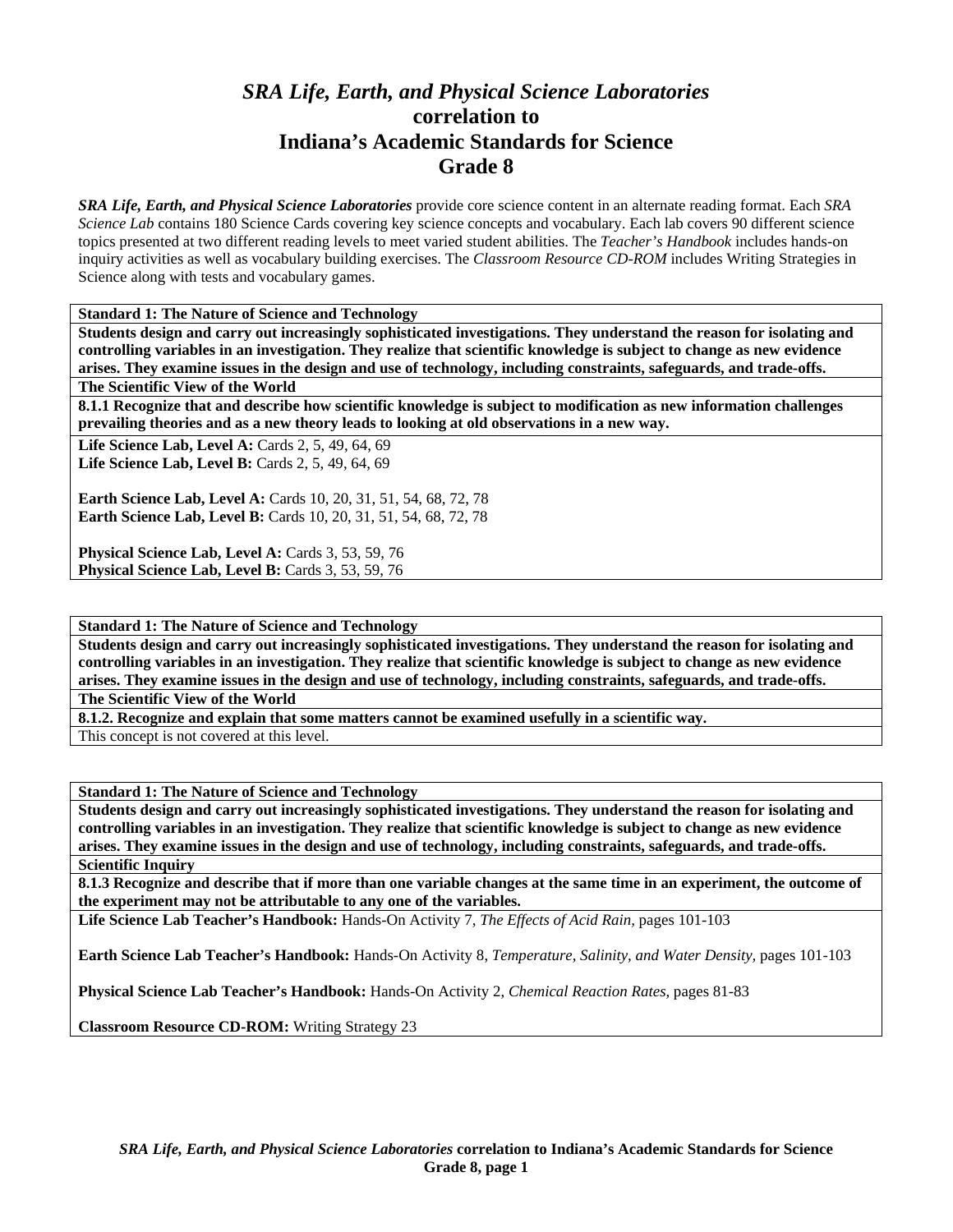**Students design and carry out increasingly sophisticated investigations. They understand the reason for isolating and controlling variables in an investigation. They realize that scientific knowledge is subject to change as new evidence arises. They examine issues in the design and use of technology, including constraints, safeguards, and trade-offs.** 

# **The Scientific Enterprise**

**8.1.4 Explain why accurate record keeping, openness, and replication are essential for maintaining an investigator's credibility with other scientists and society.** 

**Life Science Lab Teacher's Handbook:** Hands-On Activity 1, *Examining Cells,* pages 77-79; Hands-On Activity 2, *Culturing Bacteria,* pages 81-83; Hands-On Activity 3, *Investigating Arthropods,* pages 85-87; Hands-On Activity 4, *Your Cardiovascular System,* pages 89-91; Hands-On Activity 5, *Making Fossils,* pages 93-95; Hands-On Activity 6, *How Much Does Energy Cost?,* pages 97-99; Hands-On Activity 7, *The Effects of Acid Rain,* pages 101-103

**Earth Science Lab Teacher's Handbook:** Hands-On Activity 1, *Identifying Minerals with the Mohs Scale,* pages 73-75; Hands-On Activity 2, *Plate Boundaries in Action,* pages 77-79; Hands-On Activity 3, *Interpreting a Topographic Map,* pages 81-83; Hands-On Activity 4, *Using Sound Waves,* pages 85-87; Hands-On Activity 5, *What is in the Air?,* pages 89-91; Hands-On Activity 6, *Modeling a Tornado,* pages 93-95; Hands-On Activity 7, *Sizes in the Solar System,* pages 97-99; Hands-On Activity 8, *Temperature, Salinity, and Water Density,* pages 101-103

**Physical Science Lab Teacher's Handbook:** Hands-On Activity 1, *Measuring pH of Acids and Bases,* pages 77-79; Hands-On Activity 2, *Chemical Reaction Rates,* pages 81-83; Hands-On Activity 3, *Energy Conversion,* pages 85-87; Hands-On Activity 4, *Reducing Friction,* pages 89-91; Hands-On Activity 5, *Making a Potato Battery,* pages 93-95; Hands-On Activity 6, *Making Sound,* pages 97-99

# **Standard 1: The Nature of Science and Technology**

**Students design and carry out increasingly sophisticated investigations. They understand the reason for isolating and controlling variables in an investigation. They realize that scientific knowledge is subject to change as new evidence arises. They examine issues in the design and use of technology, including constraints, safeguards, and trade-offs.** 

**The Scientific Enterprise** 

**8.1.5 Explain why research involving human subjects requires that potential subjects be fully informed about the risks and benefits associated with the research and that they have the right to refuse to participate.** 

#### **Technology and Science**

**8.1.6 Identify the constraints that must be taken into account as a new design is developed, such as gravity and the properties of the materials to be used.** 

These concepts are not covered at this level.

# **Standard 1: The Nature of Science and Technology**

**Students design and carry out increasingly sophisticated investigations. They understand the reason for isolating and controlling variables in an investigation. They realize that scientific knowledge is subject to change as new evidence arises. They examine issues in the design and use of technology, including constraints, safeguards, and trade-offs.** 

**Technology and Science** 

**8.1.7 Explain why technology issues are rarely simple and one-sided because contending groups may have different values and priorities.** 

Life Science Lab, Level A: Cards 49, 64, 69, 84, 86, 87, 88, 89, 90 Life Science Lab, Level B: Cards 49, 64, 69, 84, 86, 87, 88, 89, 90

**Earth Science Lab, Level A: Cards 10, 16, 31, 37, 70, 79, 80, 81, 88 Earth Science Lab, Level B:** Cards 10, 16, 31, 37, 70, 79, 80, 81, 88

**Physical Science Lab, Level A:** Cards 33, 38, 46, 47, 48, 49, 76, 81, 84, 90 **Physical Science Lab, Level B:** Cards 33, 38, 46, 47, 48, 49, 76, 81, 84, 90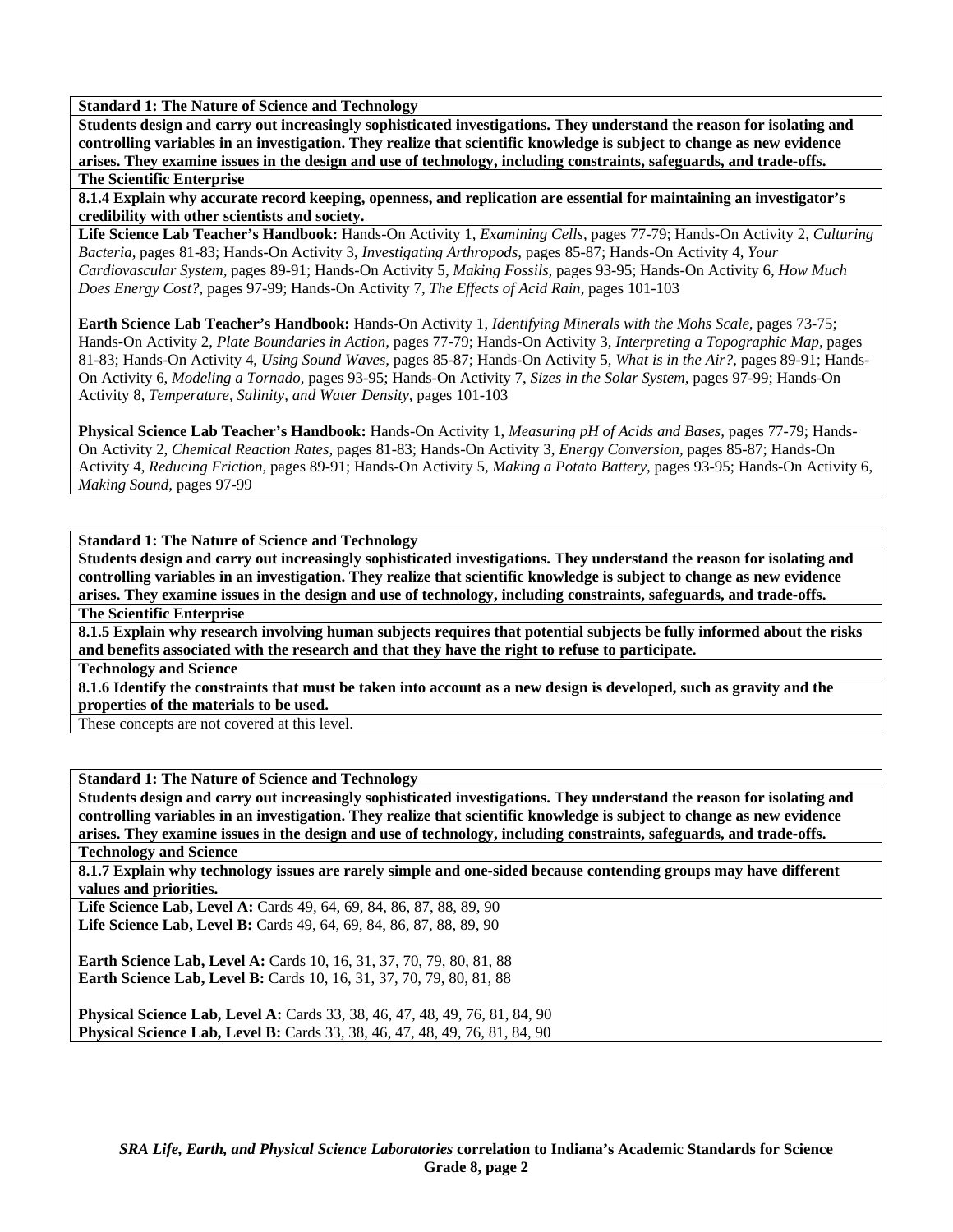**Students design and carry out increasingly sophisticated investigations. They understand the reason for isolating and controlling variables in an investigation. They realize that scientific knowledge is subject to change as new evidence arises. They examine issues in the design and use of technology, including constraints, safeguards, and trade-offs.** 

**Technology and Science** 

**8.1.8 Explain that humans help share the future by generating knowledge, developing new technologies, and communicating ideas to others.** 

**Life Science Lab, Level A:** Cards 49, 64, 69, 86, 87, 88, 89, 90 **Life Science Lab, Level B:** Cards 49, 64, 69, 86, 87, 88, 89, 90

**Earth Science Lab, Level A: Cards 10, 16, 31, 37, 51, 54, 70, 79, 80, 81, 88 Earth Science Lab, Level B:** Cards 10, 16, 31, 37, 51, 54, 70, 79, 80, 81, 88

**Physical Science Lab, Level A:** Cards 33, 35, 38, 46, 47, 48, 49, 76, 81, 84, 90 **Physical Science Lab, Level B:** Cards 33, 35, 38, 46, 47, 48, 49, 76, 81, 84, 90

**Standard 2: Scientific Thinking** 

**Students use computers to organize and compare information. They perform calculations and determine the appropriate units for the answers. They weigh the evidence for or against an argument, as well as the logic of the conclusions.** 

**Computation and Estimation** 

**8.2.1 Estimate distances and travel times from maps and the actual size of objects from scale drawings. Life Science Lab Teacher's Handbook:** Hands-On Activity 1, *Examining Cells,* pages 77-79

**Earth Science Lab, Level A: Cards 18, 19, 20, 74** 

**Earth Science Lab, Level B: Cards 18, 19, 20, 74** 

**Earth Science Lab Teacher's Handbook:** Hands-On Activity 3, *Interpreting a Topographic Map,* pages 81-83; Hands-On Activity 7, *Sizes in the Solar System,* pages 97-99

**Standard 2: Scientific Thinking** 

**Students use computers to organize and compare information. They perform calculations and determine the appropriate units for the answers. They weigh the evidence for or against an argument, as well as the logic of the conclusions.** 

**Computation and Estimation** 

**8.2.2 Determine in what units, such as seconds, meters, grams, etc., an answer should be expressed based on the units of the inputs to the calculation.** 

**Life Science Lab Teacher's Handbook:** Hands-On Activity 4, *Your Cardiovascular System,* pages 89-91; Hands-On Activity 7, *The Effects of Acid Rain,* pages 101-103

**Earth Science Lab Teacher's Handbook:** Hands-On Activity 3, *Interpreting a Topographic Map,* pages 81-83; Hands-On Activity 7, *Sizes in the Solar System,* pages 97-99

**Physical Science Lab Teacher's Handbook:** Hands-On Activity 1, *Measuring pH of Acids and Bases,* pages 77-79; Hands-On Activity 2, *Chemical Reaction Rates,* pages 81-83; Hands-On Activity 3, *Energy Conversion,* pages 85-87; Hands-On Activity 4, *Reducing Friction,* pages 89-91; Hands-On Activity 6, *Making Sound,* pages 97-99

**Standard 2: Scientific Thinking** 

**Students use computers to organize and compare information. They perform calculations and determine the appropriate units for the answers. They weigh the evidence for or against an argument, as well as the logic of the conclusions.** 

**Manipulations and Observation** 

**8.2.3 Use proportional reasoning to solve problems.** 

**Earth Science Lab Teacher's Handbook:** Hands-On Activity 3, *Interpreting a Topographic Map,* pages 81-83; Hands-On Activity 7, *Sizes in the Solar System,* pages 97-99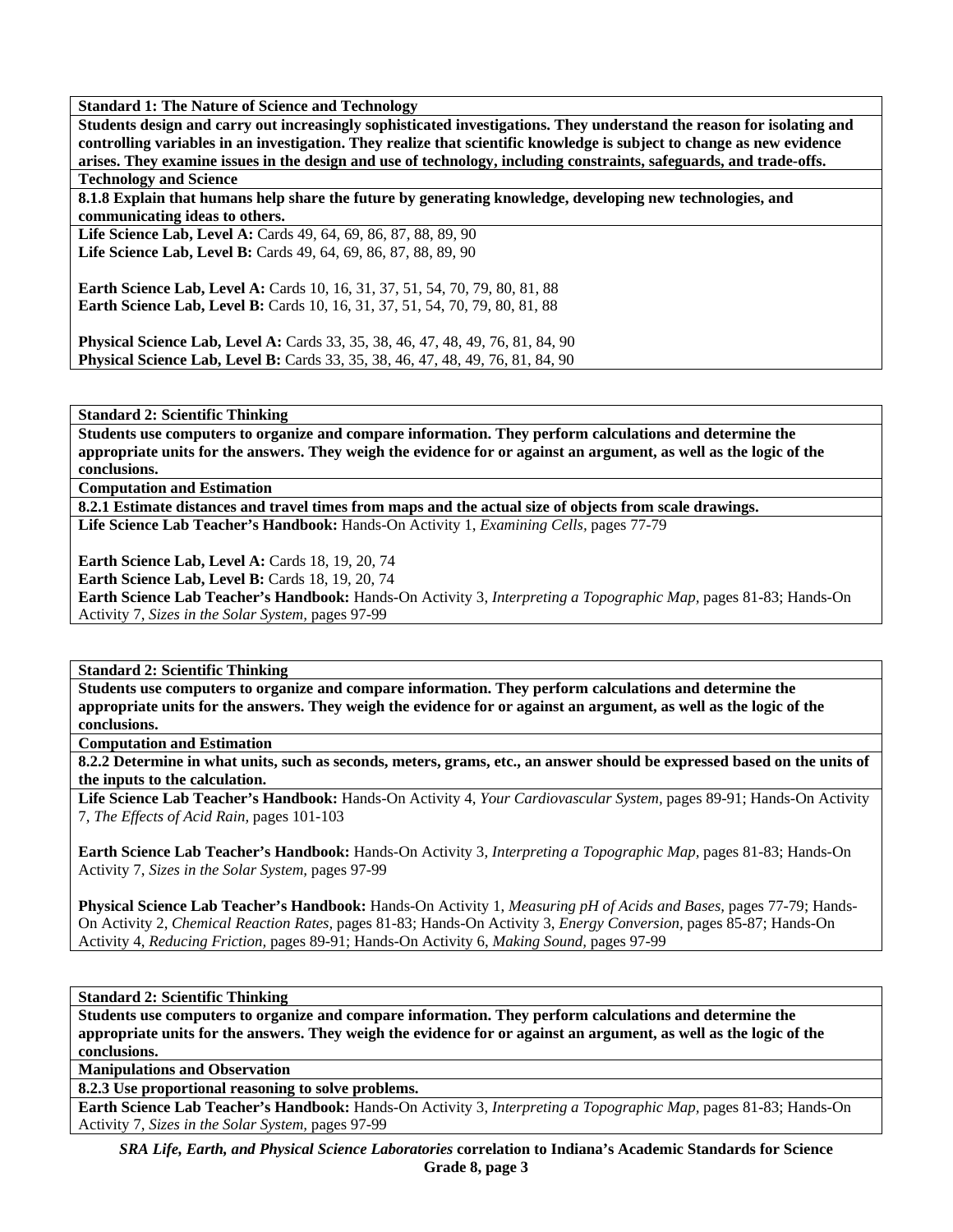**Standard 2: Scientific Thinking** 

**Students use computers to organize and compare information. They perform calculations and determine the appropriate units for the answers. They weigh the evidence for or against an argument, as well as the logic of the conclusions.** 

**Manipulations and Observation** 

**8.2.4 Use technological devices, such as calculators and computers, to perform calculations. Life Science Lab Teacher's Handbook:** Hands-On Activity 2, *Culturing Bacteria,* pages 81-83

**Standard 2: Scientific Thinking** 

**Students use computers to organize and compare information. They perform calculations and determine the appropriate units for the answers. They weigh the evidence for or against an argument, as well as the logic of the conclusions.** 

**Manipulations and Observation** 

**8.2.5 Use computers to store and retrieve information in topical, alphabetical, numerical, and keyword files and create simple files of students' own devising.** 

**Life Science Lab Teacher's Handbook:** Hands-On Activity 2, *Culturing Bacteria,* pages 81-83

**Standard 2: Scientific Thinking** 

**Students use computers to organize and compare information. They perform calculations and determine the appropriate units for the answers. They weigh the evidence for or against an argument, as well as the logic of the conclusions.** 

**Communication Skills** 

**8.2.6 Write, clear, step-by-step instructions (procedural summaries) for conducting investigations, operating something, or following a procedure.** 

**Classroom Resource CD-ROM:** Writing Strategy 1, 6, 15

**Standard 2: Scientific Thinking** 

**Students use computers to organize and compare information. They perform calculations and determine the appropriate units for the answers. They weigh the evidence for or against an argument, as well as the logic of the conclusions.** 

**Communication Skills** 

**8.2.7 Participate in group discussions on scientific topics by restating or summarizing accurately what others have said, asking for clarification or elaboration, and expressing alternative positions.** 

**Life Science Lab Teacher's Handbook:** Hands-On Activity 1, *Examining Cells,* pages 77-79; Hands-On Activity 2, *Culturing Bacteria,* pages 81-83; Hands-On Activity 3, *Investigating Arthropods,* pages 85-87; Hands-On Activity 4, *Your Cardiovascular System,* pages 89-91; Hands-On Activity 5, *Making Fossils,* pages 93-95; Hands-On Activity 6, *How Much Does Energy Cost?,* pages 97-99; Hands-On Activity 7, *The Effects of Acid Rain,* pages 101-103

**Earth Science Lab Teacher's Handbook:** Hands-On Activity 1, *Identifying Minerals with the Mohs Scale,* pages 73-75; Hands-On Activity 2, *Plate Boundaries in Action,* pages 77-79; Hands-On Activity 3, *Interpreting a Topographic Map,* pages 81-83; Hands-On Activity 4, *Using Sound Waves,* pages 85-87; Hands-On Activity 5, *What is in the Air?,* pages 89-91; Hands-On Activity 6, *Modeling a Tornado,* pages 93-95; Hands-On Activity 7, *Sizes in the Solar System,* pages 97-99; Hands-On Activity 8, *Temperature, Salinity, and Water Density,* pages 101-103

**Physical Science Lab Teacher's Handbook:** Hands-On Activity 1, *Measuring pH of Acids and Bases,* pages 77-79; Hands-On Activity 2, *Chemical Reaction Rates,* pages 81-83; Hands-On Activity 3, *Energy Conversion,* pages 85-87; Hands-On Activity 4, *Reducing Friction,* pages 89-91; Hands-On Activity 5, *Making a Potato Battery,* pages 93-95; Hands-On Activity 6, *Making Sound,* pages 97-99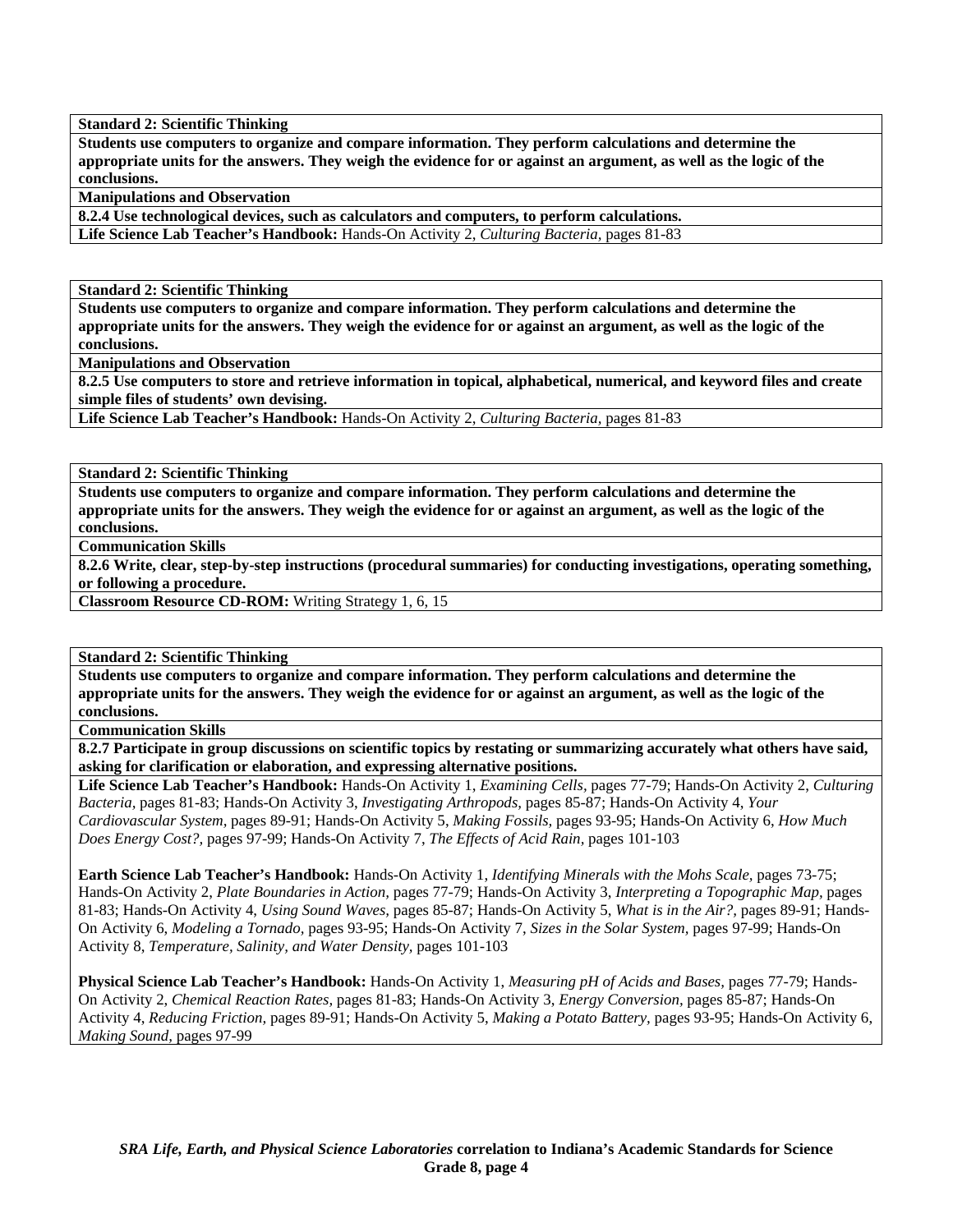**Standard 2: Scientific Thinking** 

**Students use computers to organize and compare information. They perform calculations and determine the appropriate units for the answers. They weigh the evidence for or against an argument, as well as the logic of the conclusions.** 

**Communication Skills** 

**8.2.8 Use tables, charts, and graphs in making arguments and claims in, for example, oral and written presentations about lab or fieldwork.** 

**Life Science Lab Teacher's Handbook:** Hands-On Activity 3, *Investigating Arthropods,* pages 85-87; Hands-On Activity 4, *Your Cardiovascular System,* pages 89-91; Hands-On Activity 7, *The Effects of Acid Rain,* pages 101-103

**Earth Science Lab Teacher's Handbook:** Hands-On Activity 1, *Identifying Minerals with the Mohs Scale,* pages 73-75; Hands-On Activity 4, *Using Sound Waves,* pages 85-87; Hands-On Activity 7, *Sizes in the Solar System,* pages 97-99; Hands-On Activity 8, *Temperature, Salinity, and Water Density,* pages 101-103

**Physical Science Lab Teacher's Handbook:** Hands-On Activity 1, *Measuring pH of Acids and Bases,* pages 77-79; Hands-On Activity 2, *Chemical Reaction Rates,* pages 81-83; Hands-On Activity 3, *Energy Conversion,* pages 85-87; Hands-On Activity 4, *Reducing Friction,* pages 89-91; Hands-On Activity 6, *Making Sound,* pages 97-99

**Classroom Resource CD-ROM:** Writing Strategy 16, 22, 24

**Standard 2: Scientific Thinking** 

**Students use computers to organize and compare information. They perform calculations and determine the appropriate units for the answers. They weigh the evidence for or against an argument, as well as the logic of the conclusions.** 

**Critical Response Skills** 

**8.2.9 Explain why arguments are invalid if based on very small samples of data, biased samples, or samples for which there was no control sample.** 

**Life Science Lab Teacher's Handbook:** Hands-On Activity 1, *Examining Cells,* pages 77-79; Hands-On Activity 2, *Culturing Bacteria,* pages 81-83

**Earth Science Lab Teacher's Handbook:** Hands-On Activity 5, *What is in the Air?,* pages 89-91

**Standard 2: Scientific Thinking** 

**Students use computers to organize and compare information. They perform calculations and determine the appropriate units for the answers. They weigh the evidence for or against an argument, as well as the logic of the conclusions.** 

**Critical Response Skills** 

**8.2.10 Identify and criticize the reasoning in arguments in which fact and opinion are intermingled or the conclusions do not follow logically from the evidence given, an analogy is not apt, no mention is made of whether the control group is very much like the experimental group, or all members of a group are implied to have nearly identical characteristics that differ from those of other groups.** 

**Life Science Lab Teacher's Handbook:** Hands-On Activity 1, *Examining Cells,* pages 77-79; Hands-On Activity 2, *Culturing Bacteria,* pages 81-83; Hands-On Activity 3, *Investigating Arthropods,* pages 85-87; Hands-On Activity 4, *Your Cardiovascular System,* pages 89-91; Hands-On Activity 5, *Making Fossils,* pages 93-95; Hands-On Activity 6, *How Much Does Energy Cost?,* pages 97-99; Hands-On Activity 7, *The Effects of Acid Rain,* pages 101-103

**Earth Science Lab Teacher's Handbook:** Hands-On Activity 1, *Identifying Minerals with the Mohs Scale,* pages 73-75; Hands-On Activity 2, *Plate Boundaries in Action,* pages 77-79; Hands-On Activity 3, *Interpreting a Topographic Map,* pages 81-83; Hands-On Activity 4, *Using Sound Waves,* pages 85-87; Hands-On Activity 5, *What is in the Air?,* pages 89-91; Hands-On Activity 6, *Modeling a Tornado,* pages 93-95; Hands-On Activity 7, *Sizes in the Solar System,* pages 97-99; Hands-On Activity 8, *Temperature, Salinity, and Water Density,* pages 101-103

**Physical Science Lab Teacher's Handbook:** Hands-On Activity 1, *Measuring pH of Acids and Bases,* pages 77-79; Hands-On Activity 2, *Chemical Reaction Rates,* pages 81-83; Hands-On Activity 3, *Energy Conversion,* pages 85-87; Hands-On Activity 4, *Reducing Friction,* pages 89-91; Hands-On Activity 5, *Making a Potato Battery,* pages 93-95; Hands-On Activity 6, *Making Sound,* pages 97-99

**Classroom Resource CD-ROM:** Writing Strategy 30

*SRA Life, Earth, and Physical Science Laboratories* **correlation to Indiana's Academic Standards for Science Grade 8, page 5**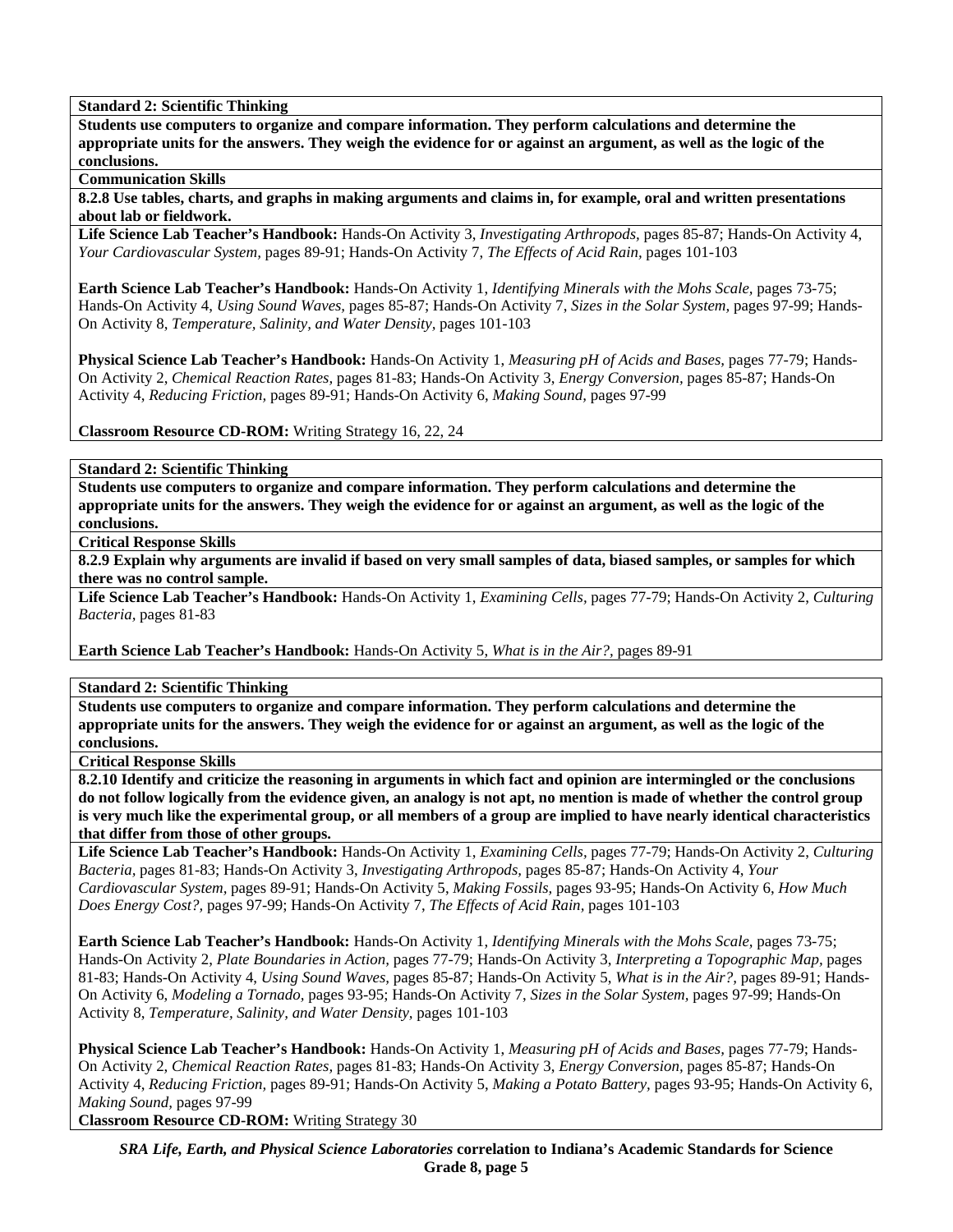**Students collect and organize data to identify relationships between physical objects, events, and processes. They use logical reasoning to question their own ideas as new information challenges their conceptions of the natural world. The Universe** 

**8.3.1 Explain that large numbers of chunks of rock orbit the sun and some of this rock interacts with Earth.** 

**Earth Science Lab, Level A: Card 73** 

**Earth Science Lab, Level B: Card 73** 

**Standard 3: The Physical Setting** 

**Students collect and organize data to identify relationships between physical objects, events, and processes. They use logical reasoning to question their own ideas as new information challenges their conceptions of the natural world. Earth and the Processes That Shape It** 

**8.3.2 Explain that the slow movement of material within Earth results from heat flowing out of the deep interior and the action of gravitational forces on regions of different density.** 

**Earth Science Lab, Level A: Cards 1, 11, 12, 17, 88** 

**Earth Science Lab, Level B: Cards 1, 11, 12, 17, 88** 

**Standard 3: The Physical Setting** 

**Students collect and organize data to identify relationships between physical objects, events, and processes. They use logical reasoning to question their own ideas as new information challenges their conceptions of the natural world.** 

**Earth and the Processes That Shape It** 

**8.3.3 Explain that the solid crust of Earth, including both the continents and the ocean basins, consists of separate plates that ride on a denser, hot, gradually deformable layer of earth. Understand that the crust sections move very slowly, pressing against one another in some places, pulling apart in other places. Further understand that ocean-floor plates may slide under continental plates, sinking deep into Earth, and that the surface layers of these plates may fold, forming mountain ranges.** 

**Earth Science Lab, Level A: Cards 2, 10, 11, 12, 13, 14, 88 Earth Science Lab, Level B:** Cards 2, 10, 11, 12, 13, 14, 88 **Earth Science Lab Teacher's Handbook:** Hands-On Activity 2, *Plate Boundaries in Action,* pages 77-79

# **Standard 3: The Physical Setting**

**Students collect and organize data to identify relationships between physical objects, events, and processes. They use logical reasoning to question their own ideas as new information challenges their conceptions of the natural world. Earth and the Processes That Shape It** 

**8.3.4 Explain that earthquakes often occur along the boundaries between colliding plates, and molten rock from below creates pressure that is released by volcanic eruptions, helping to build up mountains. Understand that under the ocean basins, molten rock may well up between separating plates to create new ocean floor. Further understand that volcanic activity along the ocean floor may form undersea mountains, which can thrust above the ocean's surface to become islands.** 

**Earth Science Lab, Level A: Cards 15, 16, 17, 88 Earth Science Lab, Level B:** Cards 15, 16, 17, 88

# **Standard 3: The Physical Setting**

**Students collect and organize data to identify relationships between physical objects, events, and processes. They use logical reasoning to question their own ideas as new information challenges their conceptions of the natural world.** 

**Earth and the Processes That Shape It** 

**8.3.5 Explain that everything on or anywhere near Earth is pulled toward Earth's center by a gravitational force.**  Earth Science Lab, Level A: Cards 57, 59

Earth Science Lab, Level B: Cards 57, 59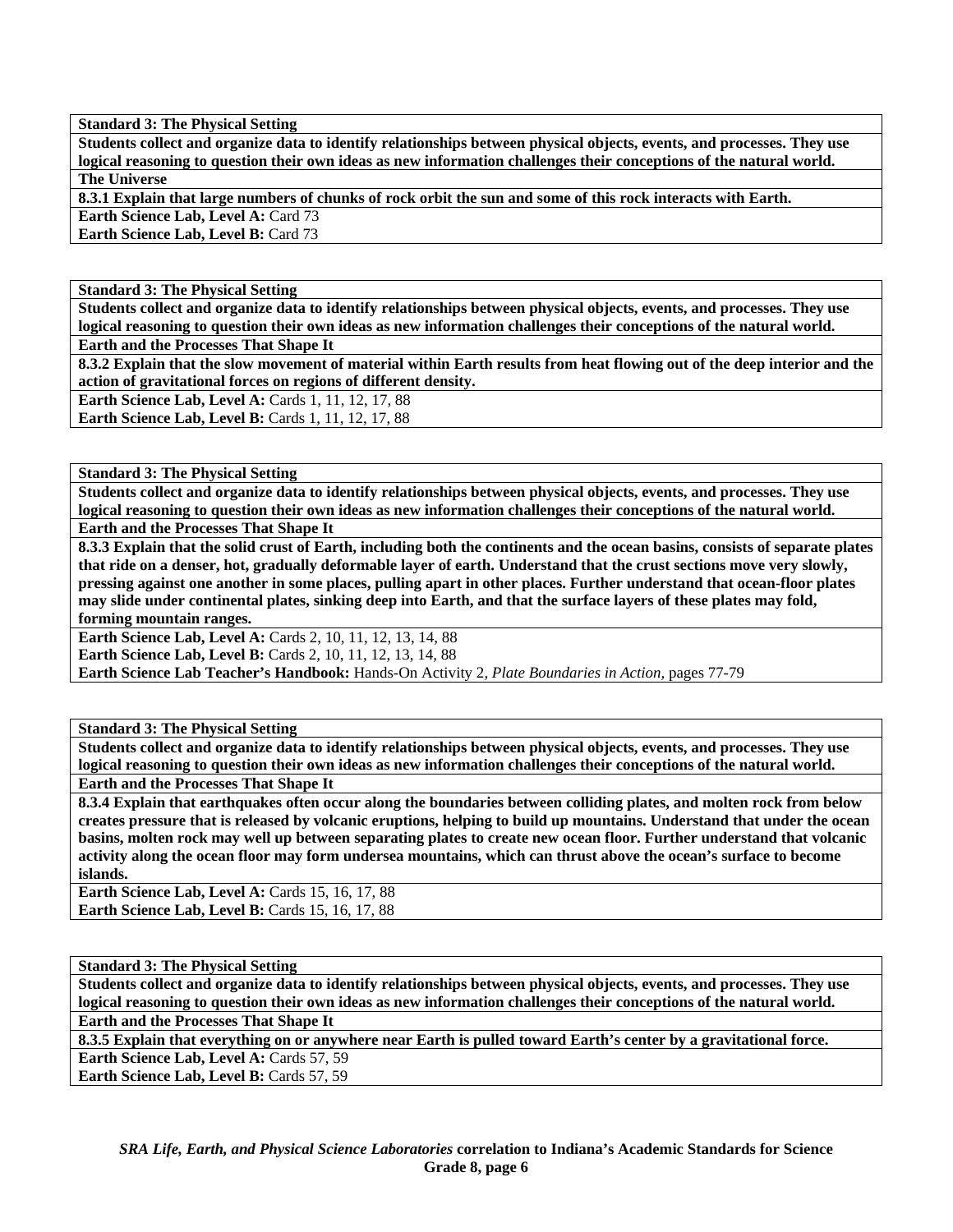**Students collect and organize data to identify relationships between physical objects, events, and processes. They use logical reasoning to question their own ideas as new information challenges their conceptions of the natural world. Earth and the Processes That Shape It** 

**8.3.6 Understand and explain that the benefits of Earth's resources, such as fresh water, air, soil, and trees, are finite and can be reduced by using them wastefully or by deliberately or accidentally destroying them.** 

Life Science Lab, Level A: Cards 84, 85, 87, 88, 89, 90

Life Science Lab, Level B: Cards 84, 85, 87, 88, 89, 90

**Life Science Lab Teacher's Handbook:** Hands-On Activity 7, *The Effects of Acid Rain,* pages 101-103

**Earth Science Lab, Level A: Cards 29, 35, 37, 42, 59, 60, 61, 85, 86 Earth Science Lab, Level B:** Cards 29, 35, 37, 42, 59, 60, 61, 85, 86 **Earth Science Lab Teacher's Handbook:** Hands-On Activity 5, *What is in the Air?,* pages 89-91

**Physical Science Lab, Level A: Cards 38, 46, 47, 48, 49 Physical Science Lab, Level B: Cards 38, 46, 47, 48, 49** 

**Standard 3: The Physical Setting** 

**Students collect and organize data to identify relationships between physical objects, events, and processes. They use logical reasoning to question their own ideas as new information challenges their conceptions of the natural world. Earth and the Processes That Shape It** 

**8.3.7 Explain that the atmosphere and the oceans have a limited capacity to absorb wastes and recycle materials naturally.** 

Life Science Lab, Level A: Cards 89, 90

Life Science Lab, Level B: Cards 89, 90

**Life Science Lab Teacher's Handbook:** Hands-On Activity 7, *The Effects of Acid Rain,* pages 101-103

**Earth Science Lab, Level A: Cards 37, 42, 59, 60, 61, 86** 

**Earth Science Lab, Level B:** Cards 37, 42, 59, 60, 61, 86

**Earth Science Lab Teacher's Handbook:** Hands-On Activity 5, *What is in the Air?,* pages 89-91

**Standard 3: The Physical Setting** 

**Students collect and organize data to identify relationships between physical objects, events, and processes. They use logical reasoning to question their own ideas as new information challenges their conceptions of the natural world. Matter and Energy** 

**8.3.8 Explain that all matter is made up of atoms which are far too small to see directly through an optical microscope. Understand that the atoms of any element are similar but are different from atoms of other elements. Further understand that atoms may stick together in well-defined molecules or may be packed together in large arrays. Also understand that different arrangements of atoms into groups comprise all substances.** 

**Physical Science Lab, Level A:** Cards 3, 4, 10, 11, 17, 18, 19, 20, 21, 22, 23, 24, 25, 26, 31, 32 **Physical Science Lab, Level B:** Cards 3, 4, 10, 11, 17, 18, 19, 20, 21, 22, 23, 24, 25, 26, 31, 32

**Standard 3: The Physical Setting** 

**Students collect and organize data to identify relationships between physical objects, events, and processes. They use logical reasoning to question their own ideas as new information challenges their conceptions of the natural world. Matter and Energy** 

**8.3.9 Demonstrate, using drawings and models, the movement of atoms in a solid, liquid, and gaseous state. Explain that atoms and molecules are perpetually in motion.** 

**Physical Science Lab, Level A: Cards 5, 6, 7, 8, 42** 

**Physical Science Lab, Level B: Cards 5, 6, 7, 8, 42**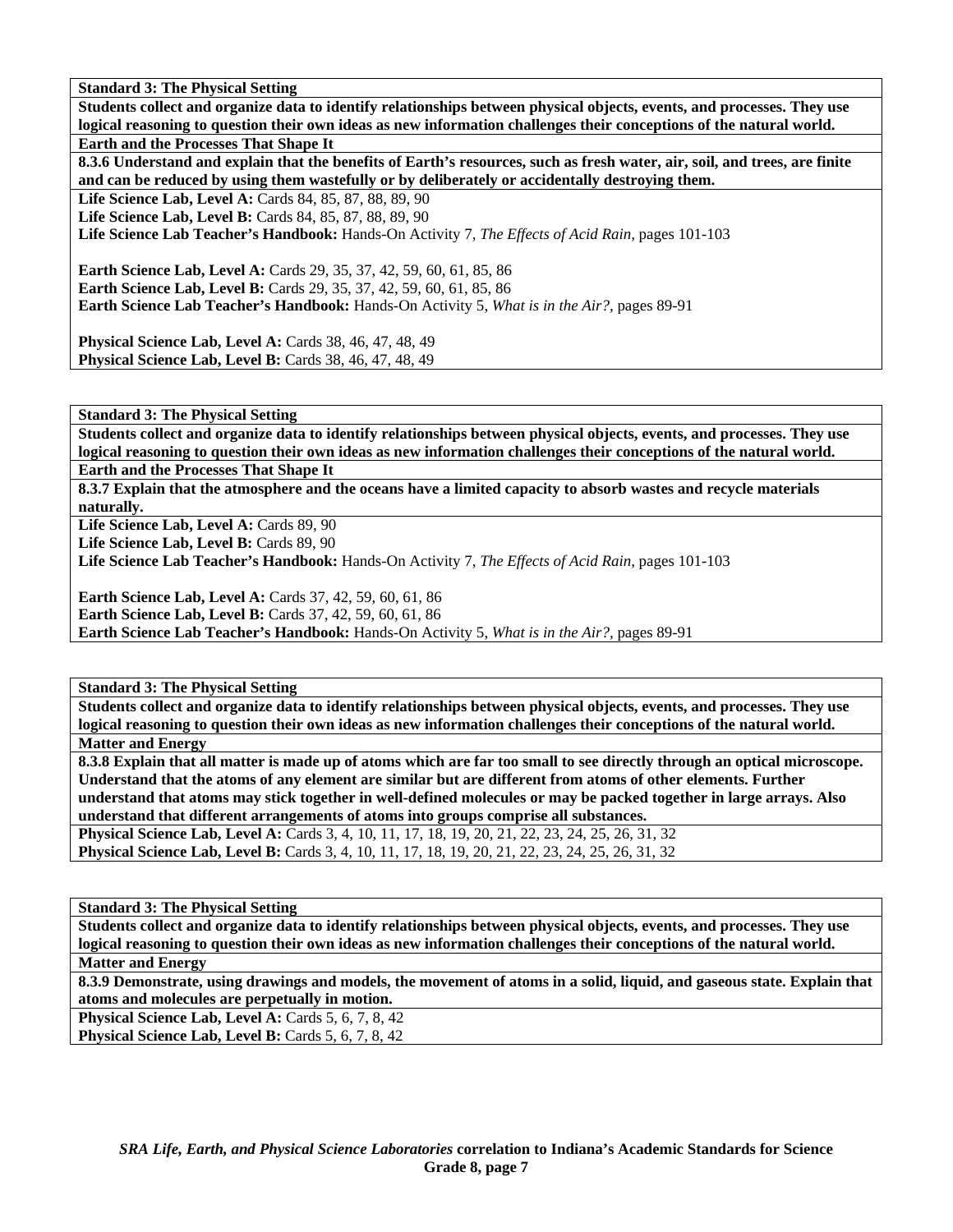**Students collect and organize data to identify relationships between physical objects, events, and processes. They use logical reasoning to question their own ideas as new information challenges their conceptions of the natural world. Matter and Energy** 

**8.3.10 Explain that increased temperatures means that atoms have a greater average energy of motion and that most gases expand when heated.** 

**Physical Science Lab, Level A: Cards 6, 7, 8, 9, 42 Physical Science Lab, Level B: Cards 6, 7, 8, 9, 42** 

**Standard 3: The Physical Setting** 

**Students collect and organize data to identify relationships between physical objects, events, and processes. They use logical reasoning to question their own ideas as new information challenges their conceptions of the natural world. Matter and Energy** 

**8.3.11 Describe how groups of elements can be classified based on similar properties, including highly reactive metals, less reactive metals, highly reactive nonmetals, less reactive nonmetals, and some almost completely nonreactive gases. Physical Science Lab, Level A: Cards 17, 18, 19, 20 Physical Science Lab, Level B: Cards 17, 18, 19, 20** 

**Standard 3: The Physical Setting** 

**Students collect and organize data to identify relationships between physical objects, events, and processes. They use logical reasoning to question their own ideas as new information challenges their conceptions of the natural world. Matter and Energy** 

**8.3.12 Explain that no matter how substances within a closed system interact with one another, or how they combine or break apart, the total mass of the system remains the same. Understand that the atomic theory explains the conservation of matter: if the number of atoms stays the same no matter how they are arranged, then their total mass stays the same.** 

**Physical Science Lab, Level A: Cards 9, 21, 27, 28, 29, 30** 

**Physical Science Lab, Level B:** Cards 9, 21, 27, 28, 29, 30

**Physical Science Lab Teacher's Handbook:** Hands-On Activity 2, *Chemical Reaction Rates,* pages 81-83

**Standard 3: The Physical Setting** 

**Students collect and organize data to identify relationships between physical objects, events, and processes. They use logical reasoning to question their own ideas as new information challenges their conceptions of the natural world. Matter and Energy** 

**8.3.13 Explain that energy cannot be created or destroyed but can only change from one form into another. Physical Science Lab, Level A:** Cards 36, 37, 38, 39, 40, 41, 42, 45, 46, 47, 48, 49, 66, 67, 70, 77, 78, 79, 80, 82, 83 **Physical Science Lab, Level B:** Cards 36, 37, 38, 39, 40, 41, 42, 45, 46, 47, 48, 49, 66, 67, 70, 77, 78, 79, 80, 82, 83 **Physical Science Lab Teacher's Handbook:** Hands-On Activity 3, *Energy Conversion,* pages 85-87; Hands-On Activity 5, *Making a Potato Battery,* pages 93-95; Hands-On Activity 6, *Making Sound,* pages 97-99

# **Standard 3: The Physical Setting**

**Students collect and organize data to identify relationships between physical objects, events, and processes. They use logical reasoning to question their own ideas as new information challenges their conceptions of the natural world. Matter and Energy** 

**8.3.14 Describe how heat can be transferred through materials by the collision of atoms, or across space by radiation, or if the material is fluid, by convection currents that are set up in it that aid the transfer of heat.** 

**Earth Science Lab, Level A: Cards 10, 11, 12, 38, 87 Earth Science Lab, Level B: Cards 10, 11, 12, 38, 87** 

Physical Science Lab, Level A: Cards 43, 44, 46, 83 Physical Science Lab, Level B: Cards 43, 44, 46, 83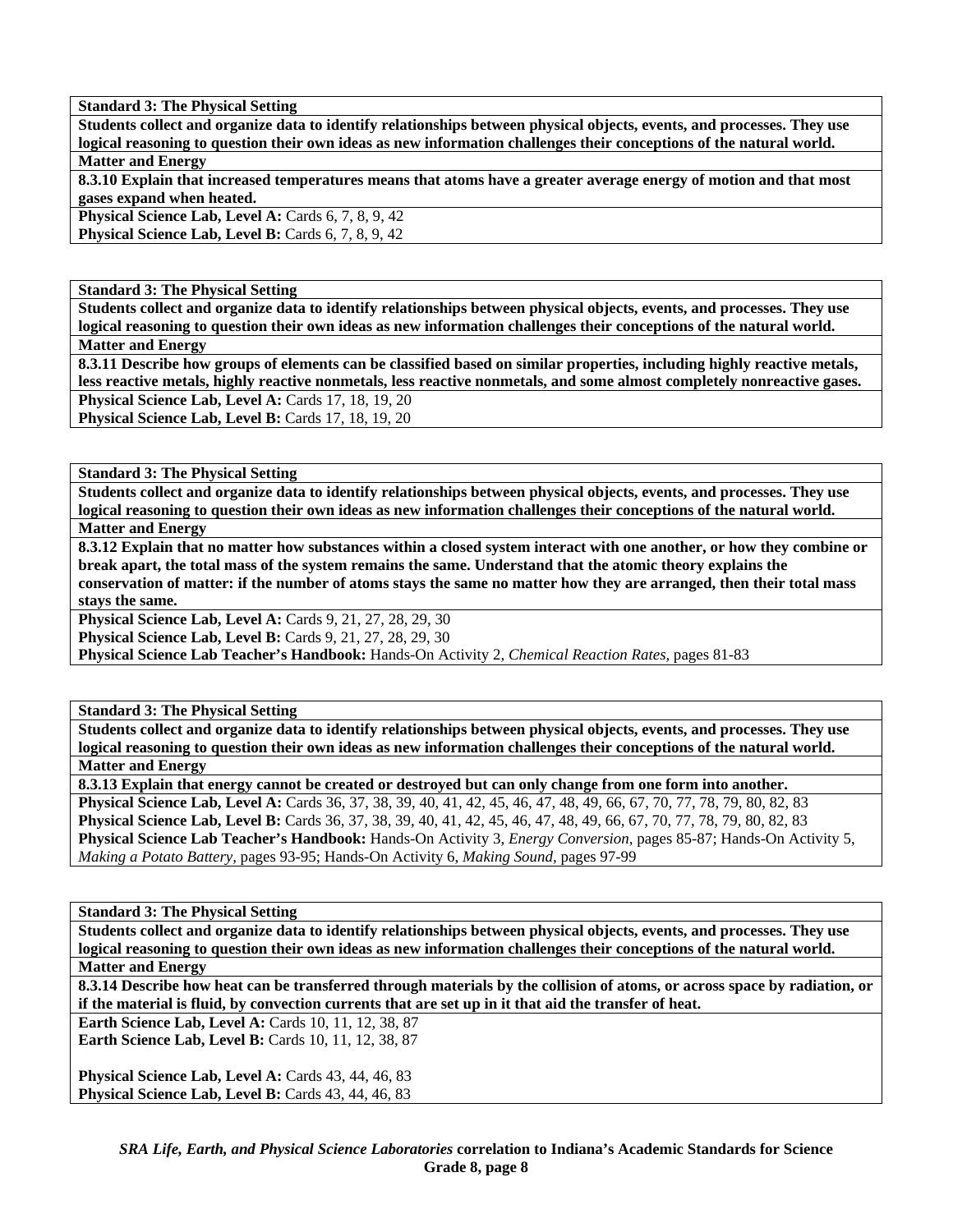**Students collect and organize data to identify relationships between physical objects, events, and processes. They use logical reasoning to question their own ideas as new information challenges their conceptions of the natural world. Matter and Energy** 

**8.3.15 Identify different forms of energy that exist in nature.** 

**Physical Science Lab, Level A:** Cards 36, 37, 38, 39, 40, 41, 42, 45, 46, 47, 48, 49, 66, 67, 70, 77, 78, 79, 80, 82, 83 **Physical Science Lab, Level B:** Cards 36, 37, 38, 39, 40, 41, 42, 45, 46, 47, 48, 49, 66, 67, 70, 77, 78, 79, 80, 82, 83 **Physical Science Lab Teacher's Handbook:** Hands-On Activity 3, *Energy Conversion,* pages 85-87; Hands-On Activity 5, *Making a Potato Battery,* pages 93-95; Hands-On Activity 6, *Making Sound,* pages 97-99

**Standard 3: The Physical Setting** 

**Students collect and organize data to identify relationships between physical objects, events, and processes. They use logical reasoning to question their own ideas as new information challenges their conceptions of the natural world. Forces of Nature** 

**8.3.16 Explain that every object exerts gravitational force on every other object and that the force depends on how much mass the objects have and how far apart they are.** 

Physical Science Lab, Level A: Cards 57, 59

Physical Science Lab, Level B: Cards 57, 59

**Standard 3: The Physical Setting** 

**Students collect and organize data to identify relationships between physical objects, events, and processes. They use logical reasoning to question their own ideas as new information challenges their conceptions of the natural world. Forces of Nature** 

**8.3.17 Explain that the sun's gravitational pull holds Earth and the other planets in their orbits, just as the planets' gravitational pull keeps their moons in orbit around them.** 

Physical Science Lab, Level A: Card 59

Physical Science Lab, Level B: Card 59

**Standard 3: The Physical Setting** 

**Students collect and organize data to identify relationships between physical objects, events, and processes. They use logical reasoning to question their own ideas as new information challenges their conceptions of the natural world. Forces of Nature** 

**8.3.18 Investigate and explain that electric currents and magnets can exert force on each other.** 

Physical Science Lab, Level A: Cards 74, 75, 76

Physical Science Lab, Level B: Cards 74, 75, 76

**Standard 3: The Physical Setting** 

**Students collect and organize data to identify relationships between physical objects, events, and processes. They use logical reasoning to question their own ideas as new information challenges their conceptions of the natural world. Forces of Nature** 

**8.3.19 Investigate and compare series and parallel circuits.** 

Physical Science Lab, Level A: Card 68

Physical Science Lab, Level B: Card 68

# **Standard 3: The Physical Setting**

**Students collect and organize data to identify relationships between physical objects, events, and processes. They use logical reasoning to question their own ideas as new information challenges their conceptions of the natural world. Forces of Nature** 

**8.3.20 Compare the differences in power consumption in different electrical devices.** 

Physical Science Lab, Level A: Cards 69, 72, 73 Physical Science Lab, Level B: Cards 69, 72, 73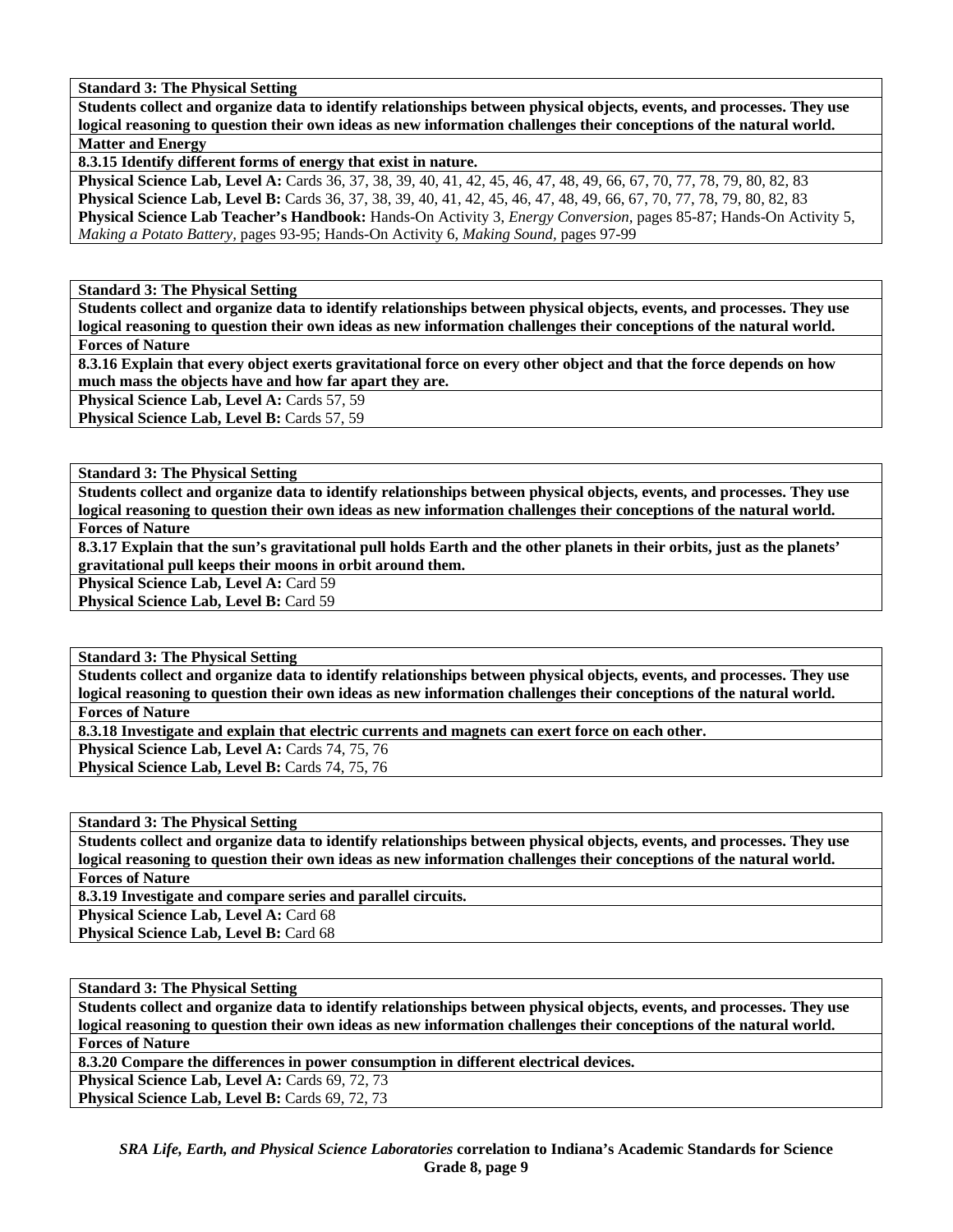**Students trace the flow of matter and energy through ecosystems. They understand that the total amount of matter remains constant and that almost all food energy has its origin in sunlight.** 

**Diversity of Life** 

**8.4.1 Differentiate between inherited traits, such as hair color or flower color, and acquired skills, such as manners.**  Life Science Lab, Level A: Cards 23, 24, 36, 41, 43, 83 Life Science Lab, Level B: Cards 23, 24, 36, 41, 43, 83

**Standard 4: The Living Environment** 

**Students trace the flow of matter and energy through ecosystems. They understand that the total amount of matter remains constant and that almost all food energy has its origin in sunlight.** 

**Diversity of Life** 

**8.4.2 Describe that in some organisms, such as yeasts or bacteria, all genes come from a single parent, while those that have sexes, typically half of the genes come from each parent.** 

**Life Science Lab, Level A: Cards 10, 11, 12, 60** 

**Life Science Lab, Level B: Cards 10, 11, 12, 60** 

**Standard 4: The Living Environment** 

**Students trace the flow of matter and energy through ecosystems. They understand that the total amount of matter remains constant and that almost all food energy has its origin in sunlight.** 

**Diversity of Life** 

**8.4.3 Recognize and describe that new varieties of cultivated plants, such as corn and apples, and domestic animals, such as dogs and horses, have resulted from selective breeding for particular traits.** 

Life Science Lab, Level A: Card 69

Life Science Lab, Level B: Card 69

**Standard 4: The Living Environment** 

**Students trace the flow of matter and energy through ecosystems. They understand that the total amount of matter remains constant and that almost all food energy has its origin in sunlight.** 

**Interdependence of Life and Evolution** 

**8.4.4 Describe how matter is transferred from one organism to another repeatedly and between organisms and their physical environment.** 

Life Science Lab, Level A: Cards 13, 73, 74, 75, 76, 77

**Life Science Lab, Level B:** Cards 13, 73, 74, 75, 76, 77

**Life Science Lab Teacher's Handbook:** Hands-On Activity 6, *How Much Does Energy Cost?,* pages 97-99

**Standard 4: The Living Environment** 

**Students trace the flow of matter and energy through ecosystems. They understand that the total amount of matter remains constant and that almost all food energy has its origin in sunlight.** 

**Interdependence of Life and Evolution** 

**8.4.5 Explain that energy can be transferred from one form to another in living things.** 

Life Science Lab, Level A: Cards 9, 13, 16, 17, 45, 46, 73, 74, 75, 76, 77

Life Science Lab, Level B: Cards 9, 13, 16, 17, 45, 46, 73, 74, 75, 76, 77

**Life Science Lab Teacher's Handbook:** Hands-On Activity 6, *How Much Does Energy Cost?,* pages 97-99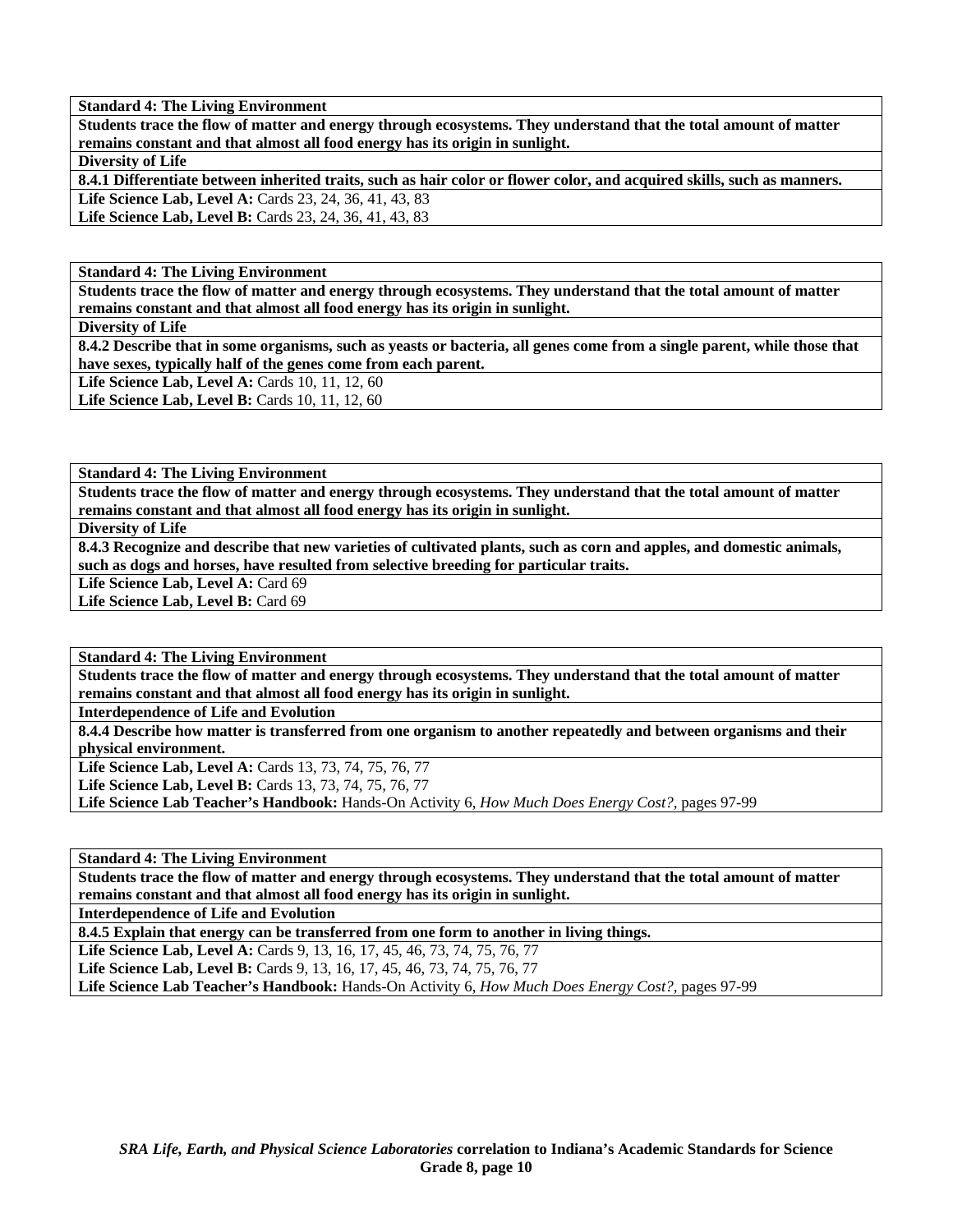**Students trace the flow of matter and energy through ecosystems. They understand that the total amount of matter remains constant and that almost all food energy has its origin in sunlight.** 

**Interdependence of Life and Evolution** 

**8.4.6 Describe how animals get their energy from oxidizing their food and releasing some of this energy as heat.** 

Life Science Lab, Level A: Cards 9, 34, 45, 46, 50, 76, 77 Life Science Lab, Level B: Cards 9, 34, 45, 46, 50, 76, 77

**Standard 4: The Living Environment** 

**Students trace the flow of matter and energy through ecosystems. They understand that the total amount of matter remains constant and that almost all food energy has its origin in sunlight.** 

**Interdependence of Life and Evolution** 

**8.4.7 Recognize and explain that small genetic differences between parents and offspring can accumulate in successive generations so that descendents are very different from their ancestors.** 

**Life Science Lab, Level A: Cards 64, 65, 66, 67, 68** 

**Life Science Lab, Level B:** Cards 64, 65, 66, 67, 68

**Standard 4: The Living Environment** 

**Students trace the flow of matter and energy through ecosystems. They understand that the total amount of matter remains constant and that almost all food energy has its origin in sunlight.** 

**Interdependence of Life and Evolution** 

**8.4.8 Describe how environmental conditions affect the survival of individual organisms and how entire species may prosper in spite of the poor survivability or bad fortune of individuals.** 

Life Science Lab, Level A: Cards 70, 71, 72, 80, 84, 86, 87, 88, 89, 90 Life Science Lab, Level B: Cards 70, 71, 72, 80, 84, 86, 87, 88, 89, 90

**Standard 4: The Living Environment** 

**Students trace the flow of matter and energy through ecosystems. They understand that the total amount of matter remains constant and that almost all food energy has its origin in sunlight.** 

**Human Identity** 

**8.4.9 Recognize and describe that fossil evidence is consistent with the idea that human beings evolved from earlier species.** 

This concept is not covered at this level.

# **Standard 5: The Mathematical World**

**Students apply mathematics in scientific contexts. They use mathematical ideas, such as symbols, geometrical relationships, statistical relationships, and the use of key words and rules in logical reasoning, in the representation and synthesis of data.** 

**Numbers** 

**8.5.1 Understand and explain that a number must be written with an appropriate number of significant figures (determined by the measurements from which the number is derived).** 

**Life Science Lab Teacher's Handbook:** Hands-On Activity 4, *Your Cardiovascular System,* pages 89-91; Hands-On Activity 7, *The Effects of Acid Rain,* pages 101-103

**Earth Science Lab Teacher's Handbook:** Hands-On Activity 1, *Identifying Minerals with the Mohs Scale,* pages 73-75; Hands-On Activity 3, *Interpreting a Topographic Map,* pages 81-83; Hands-On Activity 7, *Sizes in the Solar System,* pages 97- 99; Hands-On Activity 8, *Temperature, Salinity, and Water Density,* pages 101-103

**Physical Science Lab Teacher's Handbook:** Hands-On Activity 1, *Measuring pH of Acids and Bases,* pages 77-79; Hands-On Activity 2, *Chemical Reaction Rates,* pages 81-83; Hands-On Activity 3, *Energy Conversion,* pages 85-87; Hands-On Activity 4, *Reducing Friction,* pages 89-91; Hands-On Activity 6, *Making Sound,* pages 97-99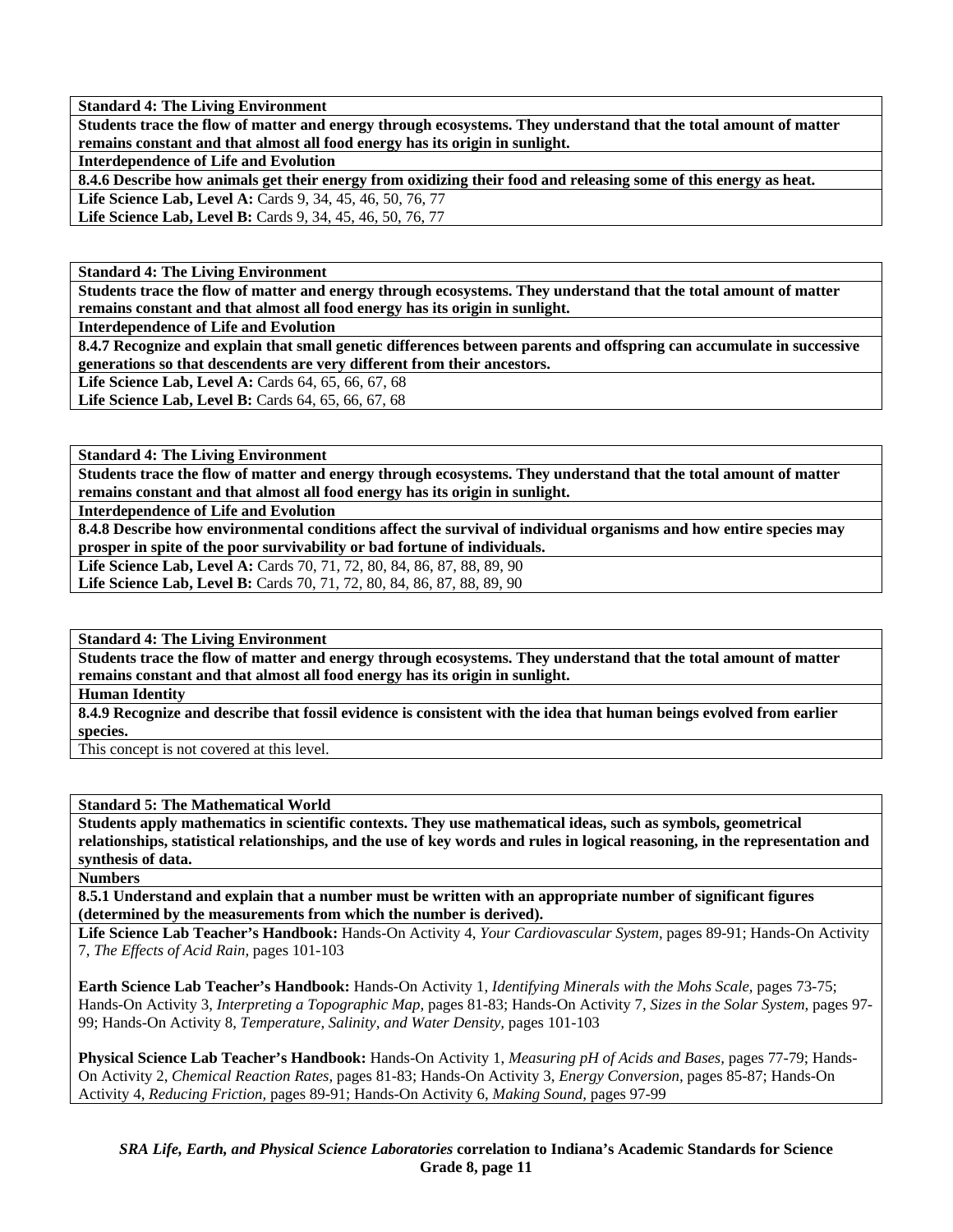**Standard 5: The Mathematical World** 

**Students apply mathematics in scientific contexts. They use mathematical ideas, such as symbols, geometrical relationships, statistical relationships, and the use of key words and rules in logical reasoning, in the representation and synthesis of data.** 

**Shapes and Symbolic Relationships** 

**8.5.2 Show that an equation containing a variable may be true for just one value of the variable.** 

This concept is not covered at this level.

**Standard 5: The Mathematical World** 

**Students apply mathematics in scientific contexts. They use mathematical ideas, such as symbols, geometrical relationships, statistical relationships, and the use of key words and rules in logical reasoning, in the representation and synthesis of data.** 

**Shapes and Symbolic Relationships** 

**8.5.3 Demonstrate that mathematical statements can be used to describe how one quantity changes when another changes.** 

**Life Science Lab Teacher's Handbook:** Hands-On Activity 4, *Your Cardiovascular System,* pages 89-91; Hands-On Activity 7, *The Effects of Acid Rain,* pages 101-103

**Earth Science Lab Teacher's Handbook:** Hands-On Activity 3, *Interpreting a Topographic Map,* pages 81-83; Hands-On Activity 7, *Sizes in the Solar System,* pages 97-99

**Physical Science Lab Teacher's Handbook:** Hands-On Activity 2, *Chemical Reaction Rates,* pages 81-83; Hands-On Activity 3, *Energy Conversion,* pages 85-87

**Standard 5: The Mathematical World** 

**Students apply mathematics in scientific contexts. They use mathematical ideas, such as symbols, geometrical relationships, statistical relationships, and the use of key words and rules in logical reasoning, in the representation and synthesis of data.** 

**Shapes and Symbolic Relationships** 

**8.5.4 Illustrate how graphs can show a variety of possible relationships between two variables,** 

**Life Science Lab Teacher's Handbook:** Hands-On Activity 4, *Your Cardiovascular System,* pages 89-91

**Earth Science Lab Teacher's Handbook:** Hands-On Activity 3, *Interpreting a Topographic Map,* pages 81-83

**Standard 5: The Mathematical World** 

**Students apply mathematics in scientific contexts. They use mathematical ideas, such as symbols, geometrical relationships, statistical relationships, and the use of key words and rules in logical reasoning, in the representation and synthesis of data.** 

**Shapes and Symbolic Relationships** 

**8.5.5 Illustrate that it takes two numbers to locate a point on a map or any other two-dimensional surface. Life Science Lab Teacher's Handbook:** Hands-On Activity 4, *Your Cardiovascular System,* pages 89-91

**Earth Science Lab, Level A: Cards 18, 19, 20** 

Earth Science Lab, Level B: Cards 18, 19, 20

**Earth Science Lab Teacher's Handbook:** Hands-On Activity 3, *Interpreting a Topographic Map,* pages 81-83; Hands-On Activity 7, *Sizes in the Solar System,* pages 97-99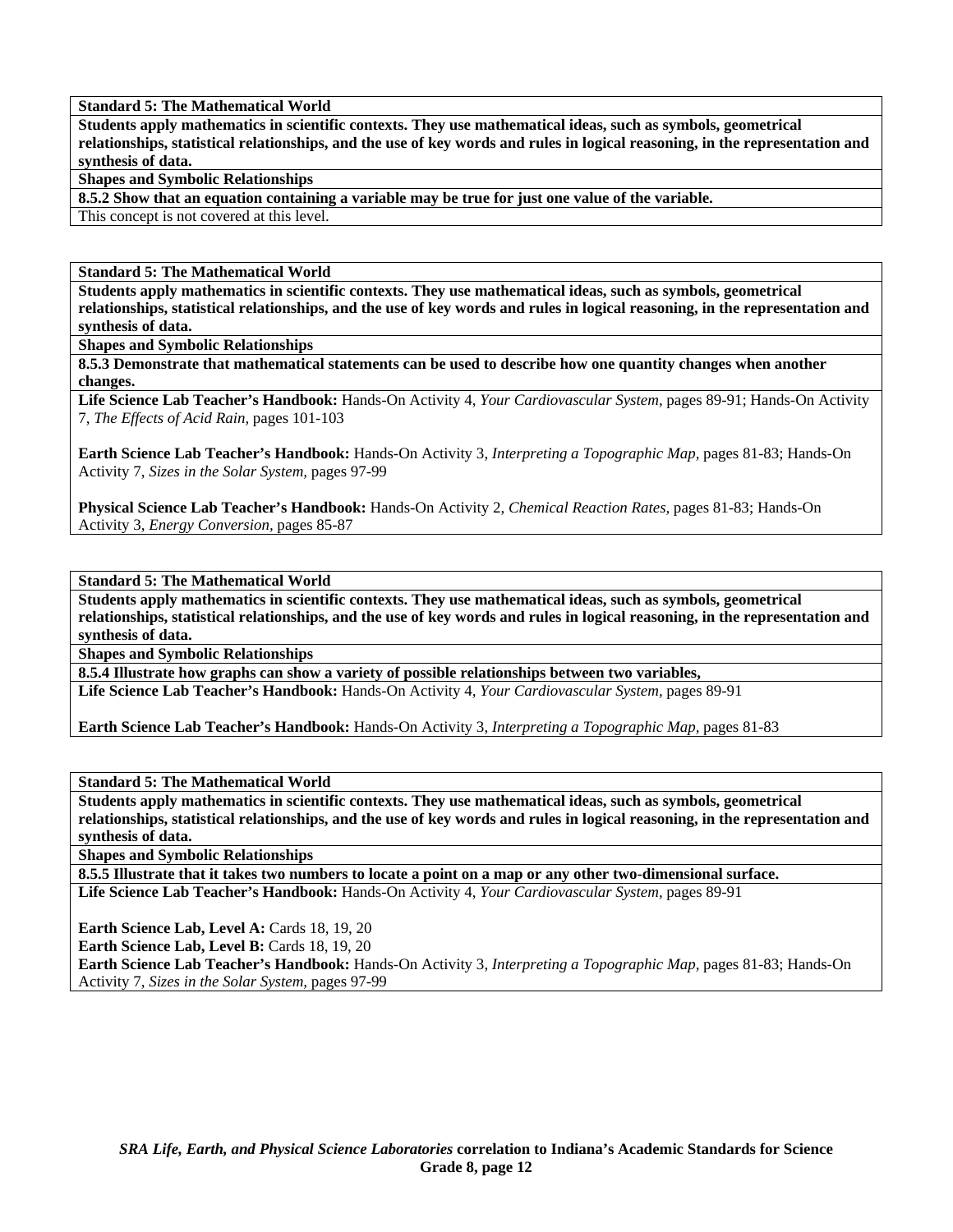#### **Standard 5: The Mathematical World**

**Students apply mathematics in scientific contexts. They use mathematical ideas, such as symbols, geometrical relationships, statistical relationships, and the use of key words and rules in logical reasoning, in the representation and synthesis of data.** 

# **Reasoning and Uncertainty**

**8.5.6 Explain that a single example can never prove that something is always true, but it could prove that something is not always true.** 

This concept is not covered at this level.

#### **Standard 5: The Mathematical World**

**Students apply mathematics in scientific contexts. They use mathematical ideas, such as symbols, geometrical relationships, statistical relationships, and the use of key words and rules in logical reasoning, in the representation and synthesis of data.** 

**Reasoning and Uncertainty** 

**8.5.7 Recognize and describe the danger of making over-generalizations when inventing a general rule based on a few observations.** 

**Classroom Resource CD-ROM:** Writing Strategy 14, 17, 18

#### **Standard 5: The Mathematical World**

**Students apply mathematics in scientific contexts. They use mathematical ideas, such as symbols, geometrical relationships, statistical relationships, and the use of key words and rules in logical reasoning, in the representation and synthesis of data.** 

**Reasoning and Uncertainty** 

**8.5.8 Explain how estimates can be based on data from similar conditions in the past or on the assumption that all the possibilities are known.** 

**Earth Science Lab Teacher's Handbook:** Hands-On Activity 3, *Interpreting a Topographic Map,* pages 81-83; Hands-On Activity 7, *Sizes in the Solar System,* pages 97-99

**Standard 5: The Mathematical World** 

**Students apply mathematics in scientific contexts. They use mathematical ideas, such as symbols, geometrical relationships, statistical relationships, and the use of key words and rules in logical reasoning, in the representation and synthesis of data.** 

**Reasoning and Uncertainty** 

**8.5.9 Compare the mean, median, and mode of a data set.** 

**Life Science Lab Teacher's Handbook:** Hands-On Activity 4, *Your Cardiovascular System,* pages 89-91

**Physical Science Lab Teacher's Handbook:** Hands-On Activity 3, *Energy Conversion,* pages 85-87

**Standard 5: The Mathematical World** 

**Students apply mathematics in scientific contexts. They use mathematical ideas, such as symbols, geometrical relationships, statistical relationships, and the use of key words and rules in logical reasoning, in the representation and synthesis of data.** 

**Reasoning and Uncertainty** 

**8.5.10 Explain how the comparison of data from two groups involves comparing both their middles and the spreads.** 

**Life Science Lab Teacher's Handbook:** Hands-On Activity 2, *Culturing Bacteria,* pages 81-83; Hands-On Activity 4, *Your Cardiovascular System,* pages 89-91

**Physical Science Lab Teacher's Handbook:** Hands-On Activity 3, *Energy Conversion,* pages 85-87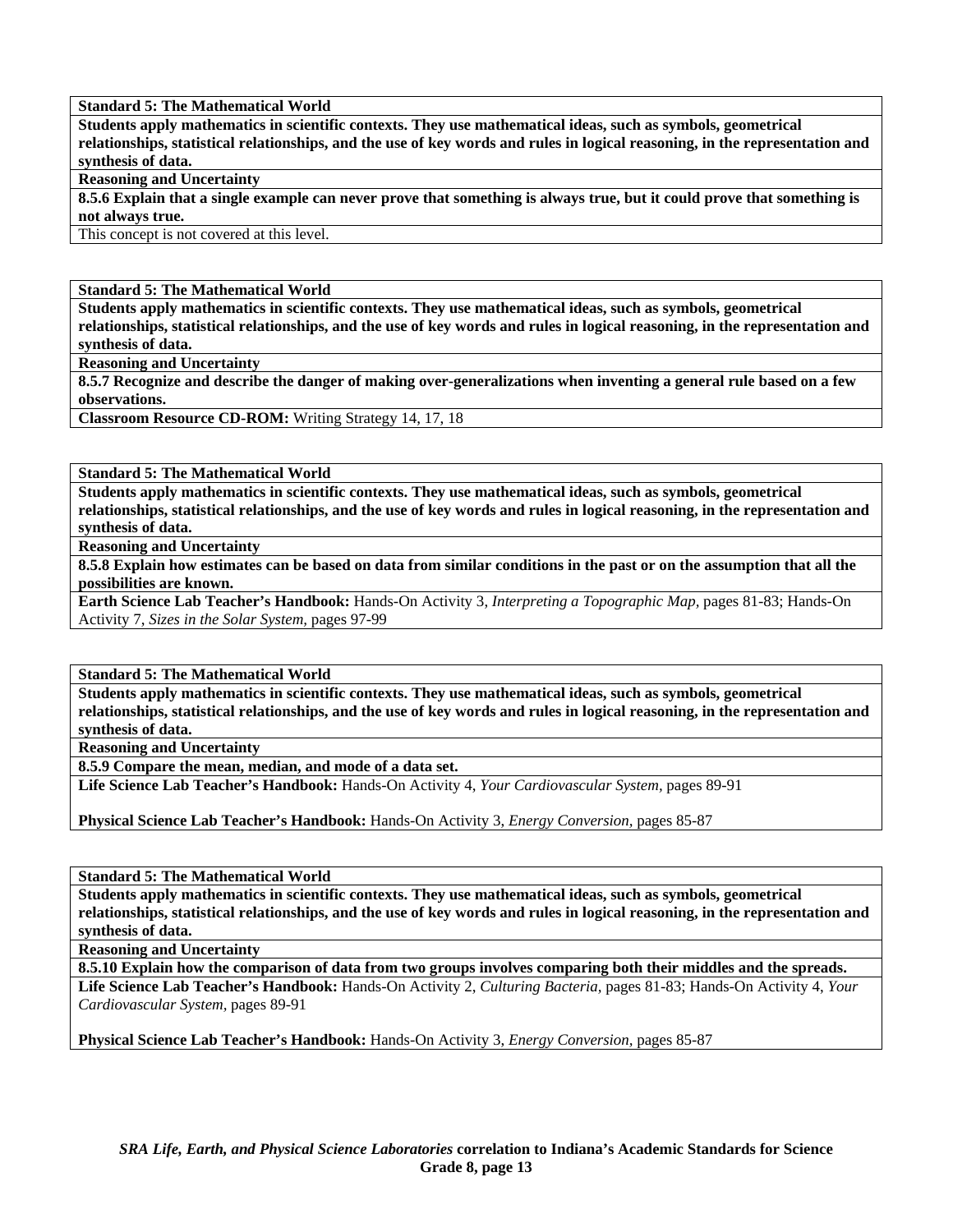**Standard 6: Historical Perspectives** 

**Students gain understanding of how the scientific enterprise operates through examples of historical events. Through the study of these events, they understand that new ideas are limited by the context in which they are conceived, are often rejected by the scientific establishment, sometimes spring from unexpected findings, and grow or transform slowly through the contributions of many different investigators.** 

**8.6.1 Understand and explain that Antoine Lavoisier's work was based on the idea that when materials react with each other, many changes can take place, but that un every case the total amount of matter afterward is the same as before. Note that Lavoisier successfully tested the concept of conservation of matter by conducting a series of experiments in which he carefully measured the masses of all the substances involved in various chemical reactions, including the gases used and those given off.** 

**8.6.2 Understand and describe that the accidental discovery that minerals containing uranium darken photographic film, as light does, led to the discover of radioactivity.** 

**8.6.3 Understand that and describe how in their laboratory in France, Marie Currie and her husband, Pierre Currie, isolated two new elements that were the source of most of the radioactivity of uranium ore. Note that they named one radium because it gave off powerful invisible rays, and the other polonium in honor of Madame Curie's country of birth, Poland. Also note that Marie Curie was the first scientists ever to win the Nobel Prize in two different fields, in physics, shared with her husband, and later in chemistry.** 

These concepts are not covered at this level.

**Standard 6: Historical Perspectives** 

**Students gain understanding of how the scientific enterprise operates through examples of historical events. Through the study of these events, they understand that new ideas are limited by the context in which they are conceived, are often rejected by the scientific establishment, sometimes spring from unexpected findings, and grow or transform slowly through the contributions of many different investigators.** 

**8.6.4 Describe how the discovery of radioactivity as a source of Earth's heat energy made it possible to understand how Earth can be several billion years old and still have a hot interior.** 

**Earth Science Lab, Level A: Card 31** 

**Earth Science Lab, Level B: Card 31**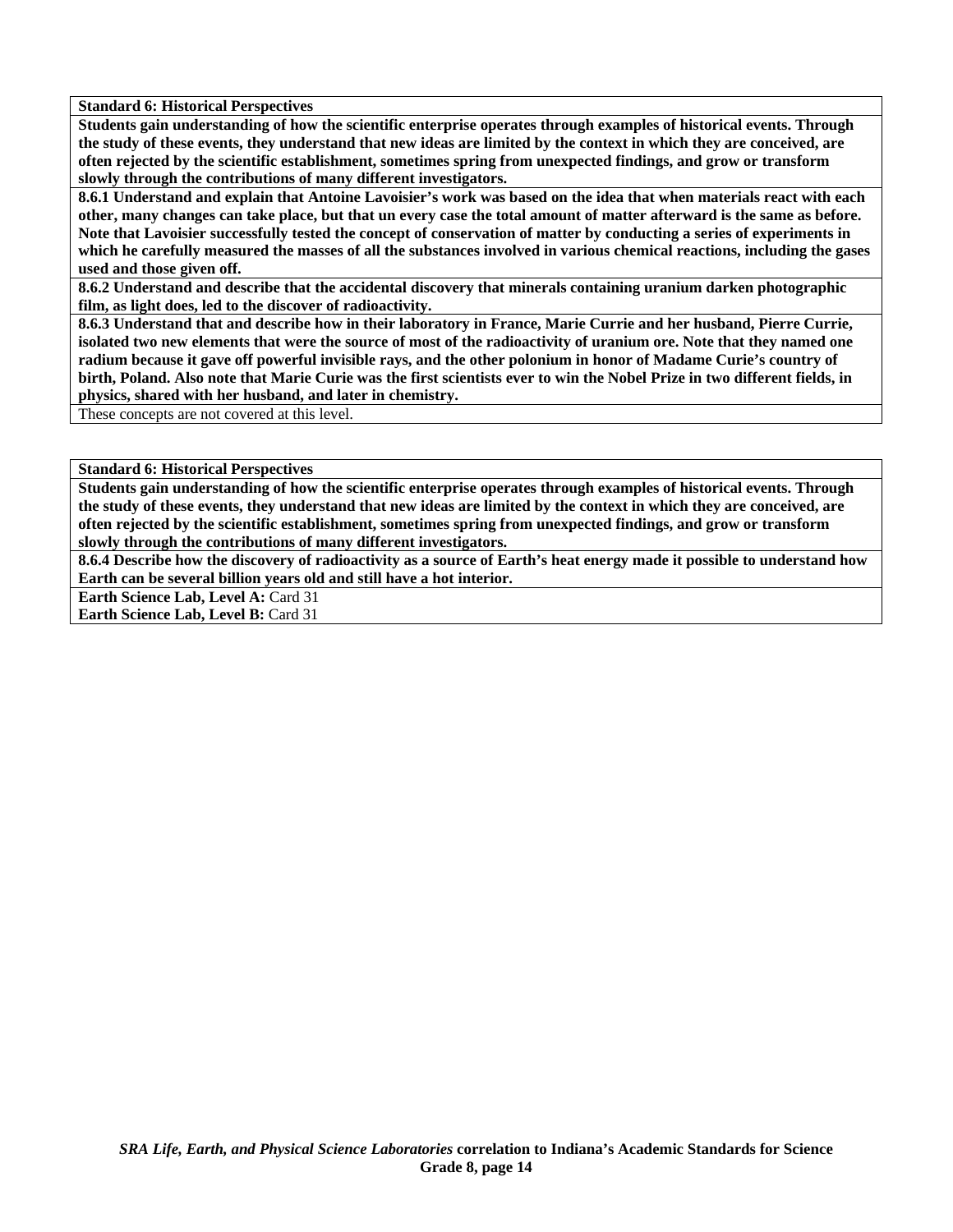**Students analyze the parts and interactions of systems to understand internal and external relationships. They investigate traits of change, cyclic changes, and changes that counterbalance one another. They use mental and physical models to reflect upon and interpret the limitations of such models.** 

# **Systems**

**8.7.1 Explain that a system usually has some properties that are different from those of its parts but appear because of the interaction of those parts.** 

Life Science Lab, Level A: Cards 1, 2, 3, 4, 6, 7, 8, 9, 10, 11, 12, 13, 14, 15, 16, 17, 18, 19, 20, 21, 22, 23, 24, 25, 27, 28, 29, 30, 31, 32, 33, 34, 35, 36, 37, 38, 39, 40, 41, 42, 43, 44, 45, 46, 47, 48, 49, 50, 51, 52, 53, 54, 55, 56, 57, 58, 60, 61, 62, 63, 64, 65, 66, 67, 68, 69, 70, 71, 72, 73, 74, 75, 76, 77, 78, 79, 80, 81, 82, 83, 84, 85, 86, 87, 88, 89, 90

Life Science Lab, Level B: Cards 1, 2, 3, 4, 6, 7, 8, 9, 10, 11, 12, 13, 14, 15, 16, 17, 18, 19, 20, 21, 22, 23, 24, 25, 27, 28, 29, 30, 31, 32, 33, 34, 35, 36, 37, 38, 39, 40, 41, 42, 43, 44, 45, 46, 47, 48, 49, 50, 51, 52, 53, 54, 55, 56, 57, 58, 60, 61, 62, 63, 64, 65, 66, 67, 68, 69, 70, 71, 72, 73, 74, 75, 76, 77, 78, 79, 80, 81, 82, 83, 84, 85, 86, 87, 88, 89, 90

**Life Science Lab Teacher's Handbook:** Hands-On Activity 1, *Examining Cells,* pages 77-79; Hands-On Activity 4, *Your Cardiovascular System,* pages 89-91; Hands-On Activity 6, *How Much Does Energy Cost?,* pages 97-99; Hands-On Activity 7, *The Effects of Acid Rain,* pages 101-103

**Earth Science Lab, Level A:** Cards 1, 2, 3, 4, 5, 6, 7, 8, 9, 10, 11, 12, 13, 14, 15, 16, 17, 21, 22, 23, 24, 25, 26, 27, 28, 29, 30, 31, 33, 34, 35, 36, 37, 38, 39, 40, 41, 42, 43, 44, 45, 46, 47, 48, 49, 50, 51, 52, 53, 54, 55, 56, 57, 58, 59, 60, 61, 62, 63, 64, 65, 66, 67, 68, 69, 70, 71, 72, 73, 75, 76, 77, 78, 79, 80, 81, 82, 83, 84, 85, 86, 87, 88, 89, 90

**Earth Science Lab, Level B:** Cards 1, 2, 3, 4, 5, 6, 7, 8, 9, 10, 11, 12, 13, 14, 15, 16, 17, 21, 22, 23, 24, 25, 26, 27, 28, 29, 30, 31, 33, 34, 35, 36, 37, 38, 39, 40, 41, 42, 43, 44, 45, 46, 47, 48, 49, 50, 51, 52, 53, 54, 55, 56, 57, 58, 59, 60, 61, 62, 63, 64, 65, 66, 67, 68, 69, 70, 71, 72, 73, 75, 76, 77, 78, 79, 80, 81, 82, 83, 84, 85, 86, 87, 88, 89, 90

**Earth Science Lab Teacher's Handbook:** Hands-On Activity 1, *Identifying Minerals with the Mohs Scale,* pages 73-75; Hands-On Activity 2, *Plate Boundaries in Action,* pages 77-79; Hands-On Activity 4, *Using Sound Waves,* pages 85-87; Hands-On Activity 6, *Modeling a Tornado,* pages 93-95; Hands-On Activity 8, *Temperature, Salinity, and Water Density,* pages 101-103

**Physical Science Lab, Level A:** Cards 1, 2, 3, 4, 5, 6, 7, 8, 9, 10, 11, 12, 13, 14, 15, 16, 18, 19, 20, 21, 22, 23, 24, 25, 26, 27, 28, 29, 30, 31, 32, 33, 34, 36, 37, 38, 39, 40, 41, 42, 43, 44, 45, 46, 47, 48, 49, 50, 51, 52, 53, 54, 55, 56, 57, 58, 59, 60, 61, 62, 63, 64, 65, 66, 67, 68, 69, 70, 71, 72, 73, 74, 75, 76, 77, 78, 79, 80, 81, 82, 83, 84, 85, 86, 87, 88, 89, 90 **Physical Science Lab, Level B:** Cards 1, 2, 3, 4, 5, 6, 7, 8, 9, 10, 11, 12, 13, 14, 15, 16, 18, 19, 20, 21, 22, 23, 24, 25, 26, 27,

28, 29, 30, 31, 32, 33, 34, 36, 37, 38, 39, 40, 41, 42, 43, 44, 45, 46, 47, 48, 49, 50, 51, 52, 53, 54, 55, 56, 57, 58, 59, 60, 61, 62, 63, 64, 65, 66, 67, 68, 69, 70, 71, 72, 73, 74, 75, 76, 77, 78, 79, 80, 81, 82, 83, 84, 85, 86, 87, 88, 89, 90

**Physical Science Lab Teacher's Handbook:** Hands-On Activity 1, *Measuring pH of Acids and Bases,* pages 77-79; Hands-On Activity 2, *Chemical Reaction Rates,* pages 81-83; Hands-On Activity 3, *Energy Conversion,* pages 85-87; Hands-On Activity 4, *Reducing Friction,* pages 89-91; Hands-On Activity 5, *Making a Potato Battery,* pages 93-95; Hands-On Activity 6, *Making Sound,* pages 97-99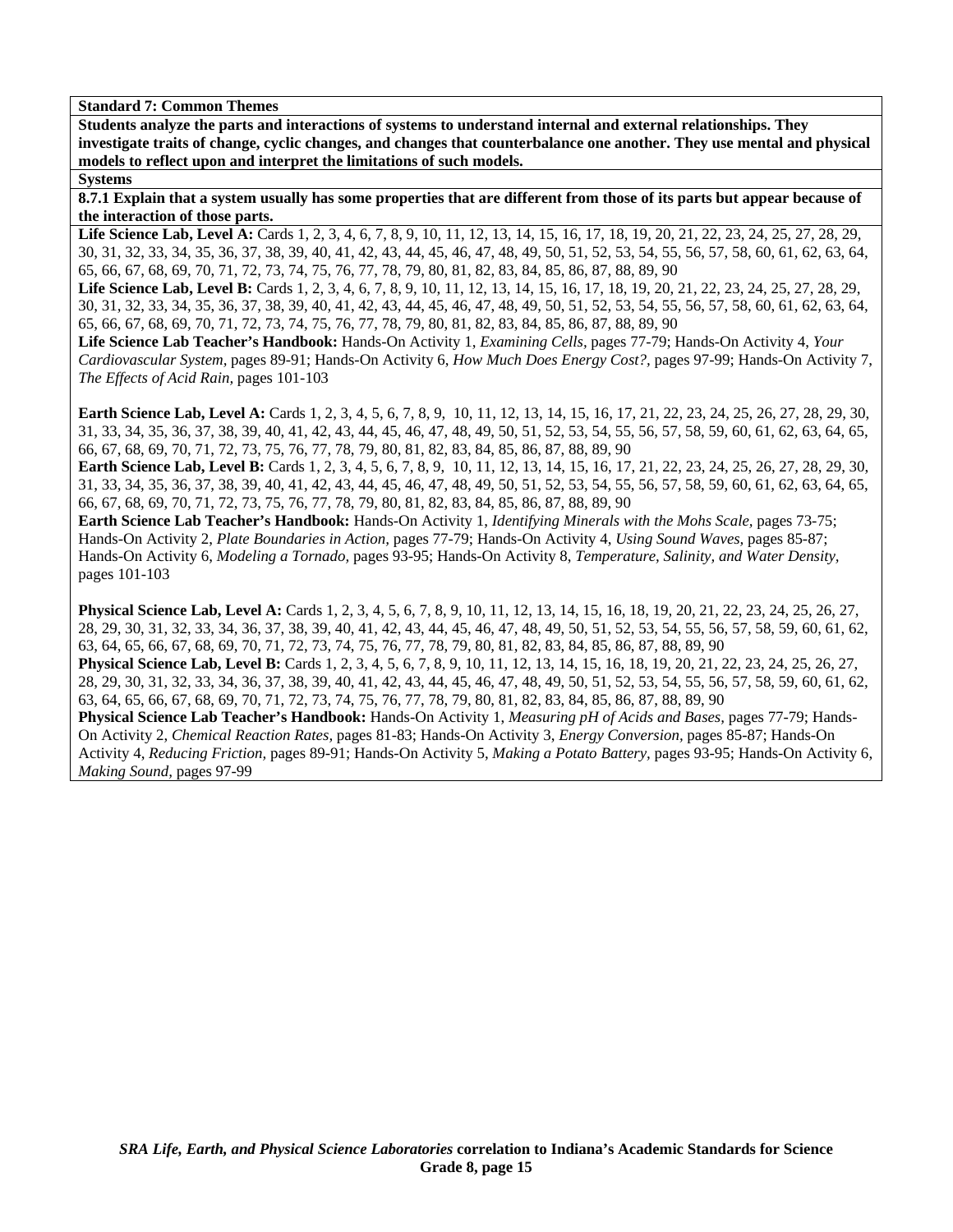**Students analyze the parts and interactions of systems to understand internal and external relationships. They investigate traits of change, cyclic changes, and changes that counterbalance one another. They use mental and physical models to reflect upon and interpret the limitations of such models.** 

# **Systems**

**8.7.2 Explain that even in some very simple systems, it may not always be possible to predict accurately the result of changing some part or connection.** 

Life Science Lab, Level A: Cards 1, 2, 3, 4, 6, 7, 8, 9, 10, 11, 12, 13, 14, 15, 16, 17, 18, 19, 20, 21, 22, 23, 24, 25, 27, 28, 29, 30, 31, 32, 33, 34, 35, 36, 37, 38, 39, 40, 41, 42, 43, 44, 45, 46, 47, 48, 49, 50, 51, 52, 53, 54, 55, 56, 57, 58, 60, 61, 62, 63, 64, 65, 66, 67, 68, 69, 70, 71, 72, 73, 74, 75, 76, 77, 78, 79, 80, 81, 82, 83, 84, 85, 86, 87, 88, 89, 90

Life Science Lab, Level B: Cards 1, 2, 3, 4, 6, 7, 8, 9, 10, 11, 12, 13, 14, 15, 16, 17, 18, 19, 20, 21, 22, 23, 24, 25, 27, 28, 29, 30, 31, 32, 33, 34, 35, 36, 37, 38, 39, 40, 41, 42, 43, 44, 45, 46, 47, 48, 49, 50, 51, 52, 53, 54, 55, 56, 57, 58, 60, 61, 62, 63, 64, 65, 66, 67, 68, 69, 70, 71, 72, 73, 74, 75, 76, 77, 78, 79, 80, 81, 82, 83, 84, 85, 86, 87, 88, 89, 90

**Life Science Lab Teacher's Handbook:** Hands-On Activity 1, *Examining Cells,* pages 77-79; Hands-On Activity 4, *Your Cardiovascular System,* pages 89-91; Hands-On Activity 6, *How Much Does Energy Cost?,* pages 97-99; Hands-On Activity 7, *The Effects of Acid Rain,* pages 101-103

**Earth Science Lab, Level A:** Cards 1, 2, 3, 4, 5, 6, 7, 8, 9, 10, 11, 12, 13, 14, 15, 16, 17, 21, 22, 23, 24, 25, 26, 27, 28, 29, 30, 31, 33, 34, 35, 36, 37, 38, 39, 40, 41, 42, 43, 44, 45, 46, 47, 48, 49, 50, 51, 52, 53, 54, 55, 56, 57, 58, 59, 60, 61, 62, 63, 64, 65, 66, 67, 68, 69, 70, 71, 72, 73, 75, 76, 77, 78, 79, 80, 81, 82, 83, 84, 85, 86, 87, 88, 89, 90

**Earth Science Lab, Level B:** Cards 1, 2, 3, 4, 5, 6, 7, 8, 9, 10, 11, 12, 13, 14, 15, 16, 17, 21, 22, 23, 24, 25, 26, 27, 28, 29, 30, 31, 33, 34, 35, 36, 37, 38, 39, 40, 41, 42, 43, 44, 45, 46, 47, 48, 49, 50, 51, 52, 53, 54, 55, 56, 57, 58, 59, 60, 61, 62, 63, 64, 65, 66, 67, 68, 69, 70, 71, 72, 73, 75, 76, 77, 78, 79, 80, 81, 82, 83, 84, 85, 86, 87, 88, 89, 90

**Earth Science Lab Teacher's Handbook:** Hands-On Activity 1, *Identifying Minerals with the Mohs Scale,* pages 73-75; Hands-On Activity 2, *Plate Boundaries in Action,* pages 77-79; Hands-On Activity 4, *Using Sound Waves,* pages 85-87; Hands-On Activity 6, *Modeling a Tornado,* pages 93-95; Hands-On Activity 8, *Temperature, Salinity, and Water Density,* pages 101-103

**Physical Science Lab, Level A:** Cards 1, 2, 3, 4, 5, 6, 7, 8, 9, 10, 11, 12, 13, 14, 15, 16, 18, 19, 20, 21, 22, 23, 24, 25, 26, 27, 28, 29, 30, 31, 32, 33, 34, 36, 37, 38, 39, 40, 41, 42, 43, 44, 45, 46, 47, 48, 49, 50, 51, 52, 53, 54, 55, 56, 57, 58, 59, 60, 61, 62, 63, 64, 65, 66, 67, 68, 69, 70, 71, 72, 73, 74, 75, 76, 77, 78, 79, 80, 81, 82, 83, 84, 85, 86, 87, 88, 89, 90 **Physical Science Lab, Level B:** Cards 1, 2, 3, 4, 5, 6, 7, 8, 9, 10, 11, 12, 13, 14, 15, 16, 18, 19, 20, 21, 22, 23, 24, 25, 26, 27, 28, 29, 30, 31, 32, 33, 34, 36, 37, 38, 39, 40, 41, 42, 43, 44, 45, 46, 47, 48, 49, 50, 51, 52, 53, 54, 55, 56, 57, 58, 59, 60, 61, 62, 63, 64, 65, 66, 67, 68, 69, 70, 71, 72, 73, 74, 75, 76, 77, 78, 79, 80, 81, 82, 83, 84, 85, 86, 87, 88, 89, 90

**Physical Science Lab Teacher's Handbook:** Hands-On Activity 1, *Measuring pH of Acids and Bases,* pages 77-79; Hands-On Activity 2, *Chemical Reaction Rates,* pages 81-83; Hands-On Activity 3, *Energy Conversion,* pages 85-87; Hands-On Activity 4, *Reducing Friction,* pages 89-91; Hands-On Activity 5, *Making a Potato Battery,* pages 93-95; Hands-On Activity 6, *Making Sound,* pages 97-99

**Standard 7: Common Themes** 

**Students analyze the parts and interactions of systems to understand internal and external relationships. They investigate traits of change, cyclic changes, and changes that counterbalance one another. They use mental and physical models to reflect upon and interpret the limitations of such models.** 

**Models** 

**8.7.3 Use technology to assist in graphing and with simulations that compute and display results of changing factors in models.** 

**8.7.4 Explain that as the complexity of any system increases, gaining an understanding of it depends on summaries, such as averages and ranges, and on descriptions of typical examples of that system.** 

These concepts are not covered at this level.